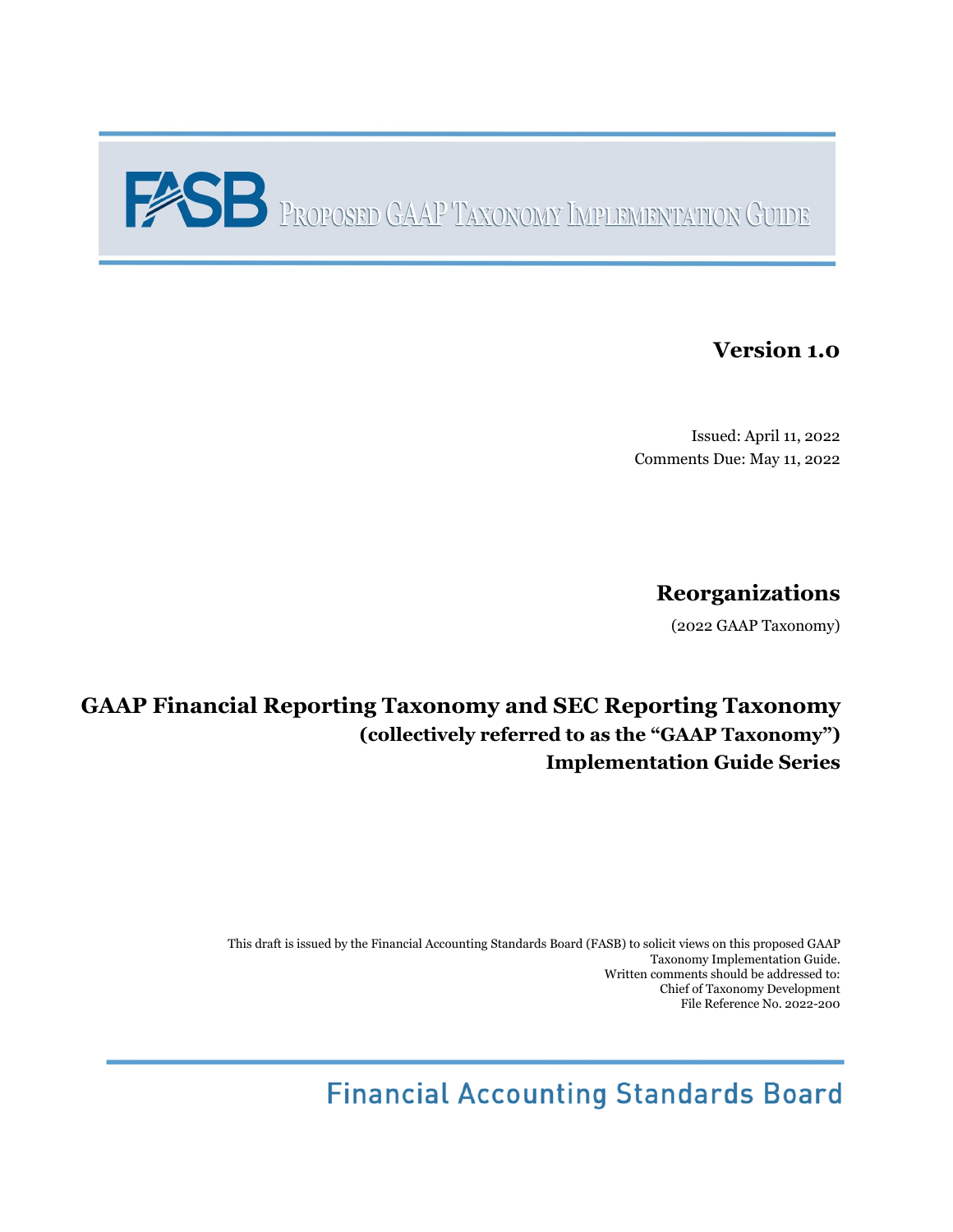The GAAP Taxonomy Implementation Guide is not authoritative; rather, it is a document that communicates how the GAAP Financial Reporting Taxonomy and the SEC Reporting Taxonomy (collectively referred to as the "GAAP Taxonomy") is designed. It also provides other information to help a user of the GAAP Taxonomy understand how elements and relationships are structured.

## **Notice to Recipients of This Draft**

The FASB staff invites individuals and organizations to send written comments on all matters in this draft. Responses from those wishing to comment on the proposed Taxonomy Implementation Guide must be received in writing by May 11, 2022. Interested parties should submit their comments by email to [xbrlguide@fasb.org,](mailto:xbrlguide@fasb.org) File Reference No. 2022-200. Those without email should send their comments to "Chief of Taxonomy Development, File Reference No. 2022-200, FASB, 401 Merritt 7, PO Box 5116, Norwalk, CT 06856-5116." Do not send responses by fax.

The FASB will make all comment letters publicly available by posting them to the [GAAP](https://fasb.org/page/PageContent?pageId=/xbrl/commentletters.html) [Taxonomy Comment Letters](https://fasb.org/page/PageContent?pageId=/xbrl/commentletters.html).

An electronic copy of this proposed GAAP Taxonomy Implementation Guide is available on the FASB's [website](https://fasb.org/).

Copyright © 2022 by Financial Accounting Foundation. All rights reserved. Permission is granted to make copies of this work provided that such copies are for personal or intraorganizational use only and are not sold or disseminated and provided further that each copy bears the following credit line: "Copyright © 2022 by Financial Accounting Foundation. All rights reserved. Used by permission."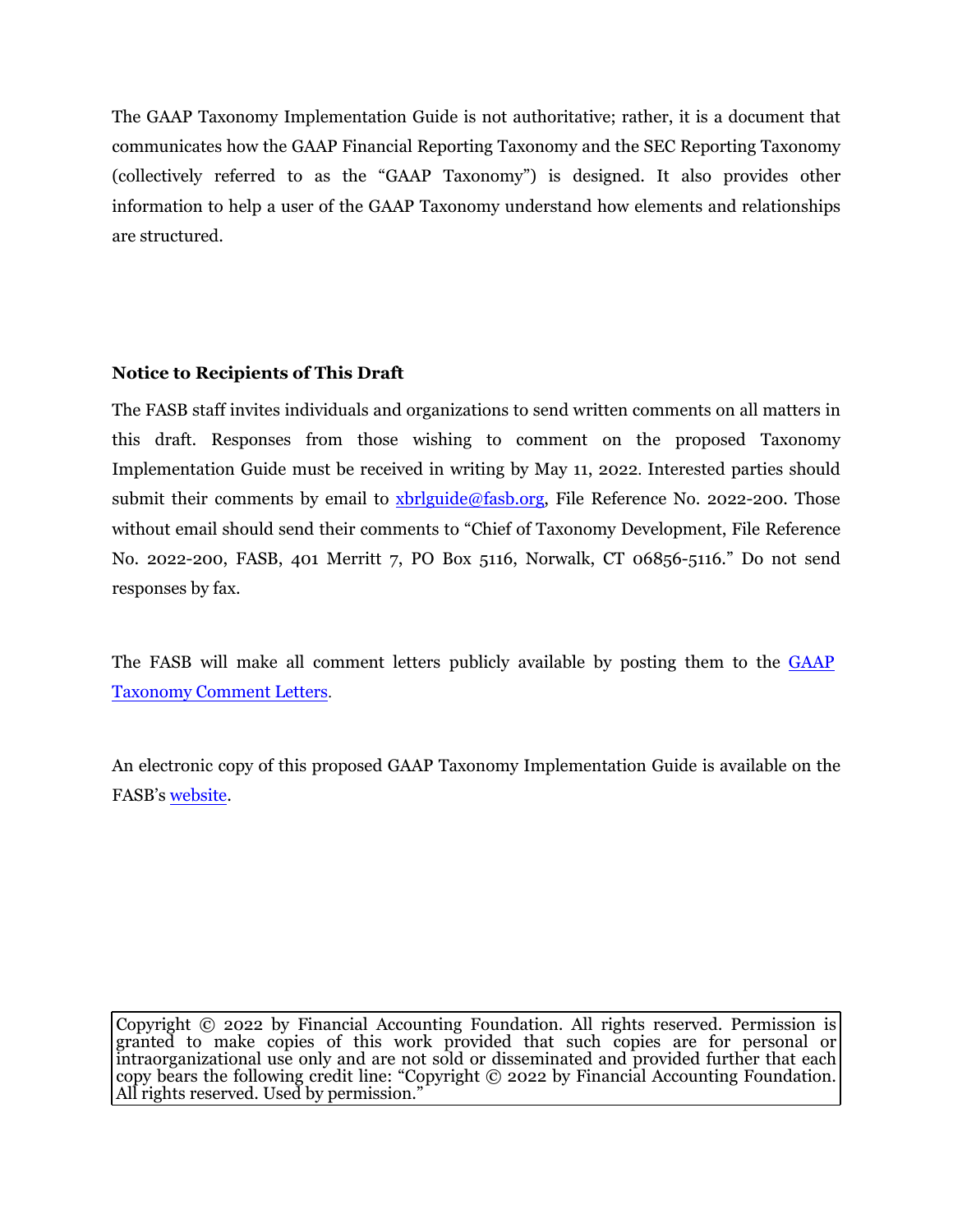#### **Questions for Respondents**

The FASB staff invites individuals and organizations to comment on the content in this proposed GAAP Taxonomy Implementation Guide (Guide) for the GAAP Financial Reporting Taxonomy and SEC Reporting Taxonomy (collectively referred to as the "GAAP Taxonomy") and, in particular, on the questions below. Respondents need not comment on all of the questions.

Comments are requested from those who agree with the content and those who disagree with the content. Comments are most helpful if they identify and clearly explain the issue or question to which they relate. Those who disagree are asked to describe their suggested alternative(s), supported by specific reasoning and examples, if possible.

- 1. Do you agree the examples provide sufficient information to apply the GAAP Taxonomy elements and modeling for the reporting of disclosures for Topic 852, *Reorganizations*? If not, why are they not sufficient?
- 2. Are there other examples for the reporting of disclosures for Topic 852, *Reorganizations* that would be beneficial to include in the Guide? If yes, what are they?
- 3. Do you agree that the modeling structure within the GAAP Taxonomy for the reporting of disclosures for Topic 852, *Reorganizations* facilitates data consumption and improves comparability? If not, why not?
- 4. Do you agree that the Guide addresses common reporting practices for the reporting of disclosures for Topic 852, *Reorganizations*? If not, what common reporting practices are not included?
- 5. Are there difficulties, challenges, or unintended consequences in applying the modeling structure for the reporting of disclosures for Topic 852, *Reorganizations* as illustrated in the Guide? If yes, what are they?
- 6. Is there another approach that would provide a better modeling structure for the reporting of disclosures for Topic 852, *Reorganizations*? If yes, what alternative would you propose?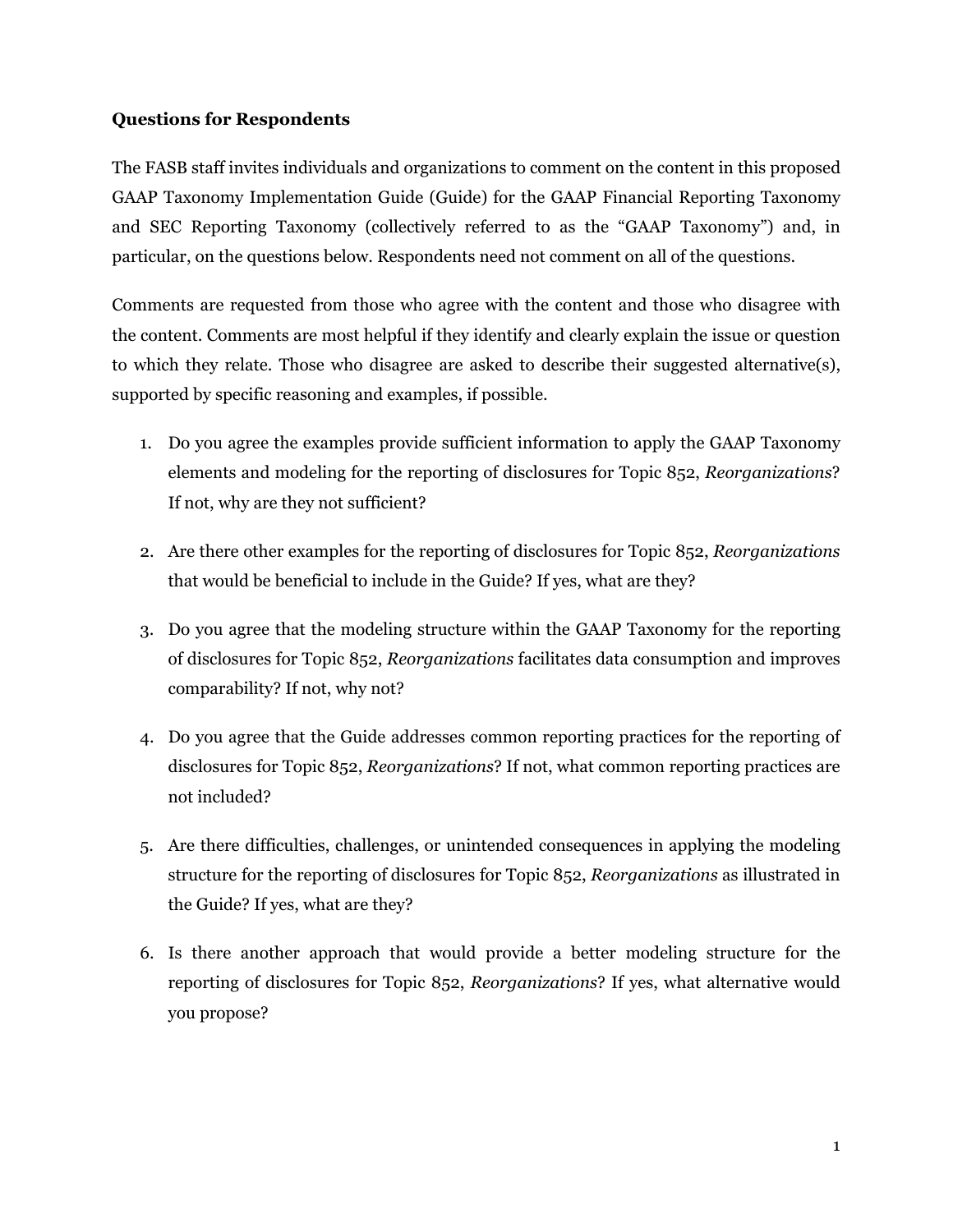## **Proposed GAAP Taxonomy Implementation Guide on Modeling For Reorganizations**

# **Overview**

The purpose of this proposed Guide is to demonstrate the modeling for the reporting of Chapter 11 reorganization under *FASB Accounting Standards Codification®* Topic 852. These examples are not intended to encompass all of the potential modeling configurations or to dictate the appearance and structure of an entity's extension taxonomy or disclosures in its financial statements. The examples are provided to help users of the GAAP Taxonomy understand how the modeling for Chapter 11 reorganization is structured within the GAAP Taxonomy. The examples are based on the assumption that the entity meets the criteria for reporting a Chapter 11 reorganization under Generally Accepted Accounting Principles (GAAP) and/or U.S. Securities and Exchange Commission (SEC) authoritative literature. In addition, the reported line items within the examples do not include all reporting requirements and represent only partial disclosures and statements for illustrative purposes.

*While constituents may find the information in this Guide useful, users looking for guidance to conform to U.S. Securities and Exchange Commission (SEC) XBRL filing requirements should*  look to the SEC EDGAR Filer Manual and other information provided on the SEC website at *[www.sec.gov/structureddata.](https://www.sec.gov/structureddata)*

This Guide focuses on detail tagging only (Level 4); it does not include elements for text blocks, policy text blocks, and table text blocks (Levels 1—3).

There are two sections included in this Guide:

- **Section 1: Overview of Modeling:** This section provides an overview of the modeling for the reporting of Chapter 11 reorganization under Topic 852.
- **Section 2: Examples of Modeling:** This section includes examples of modeling for the reporting of Chapter 11 reorganization under Topic 852.
	- **•** Example 1[—Disclosure of Condensed Combined Statement of Financial Position](#page-9-0) [—Operating Under Chapter 11 Reorganization](#page-9-0)
	- **•** Example 2—[Disclosure of Condensed Combined Statement of Operations—](#page-16-0) [Operating Under Chapter 11 Reorganization](#page-16-0)
	- **•** Example 3—[Disclosure of Condensed Combined Statement of Cash Flows—](#page-24-0) [Operating Under Chapter 11 Reorganization](#page-24-0)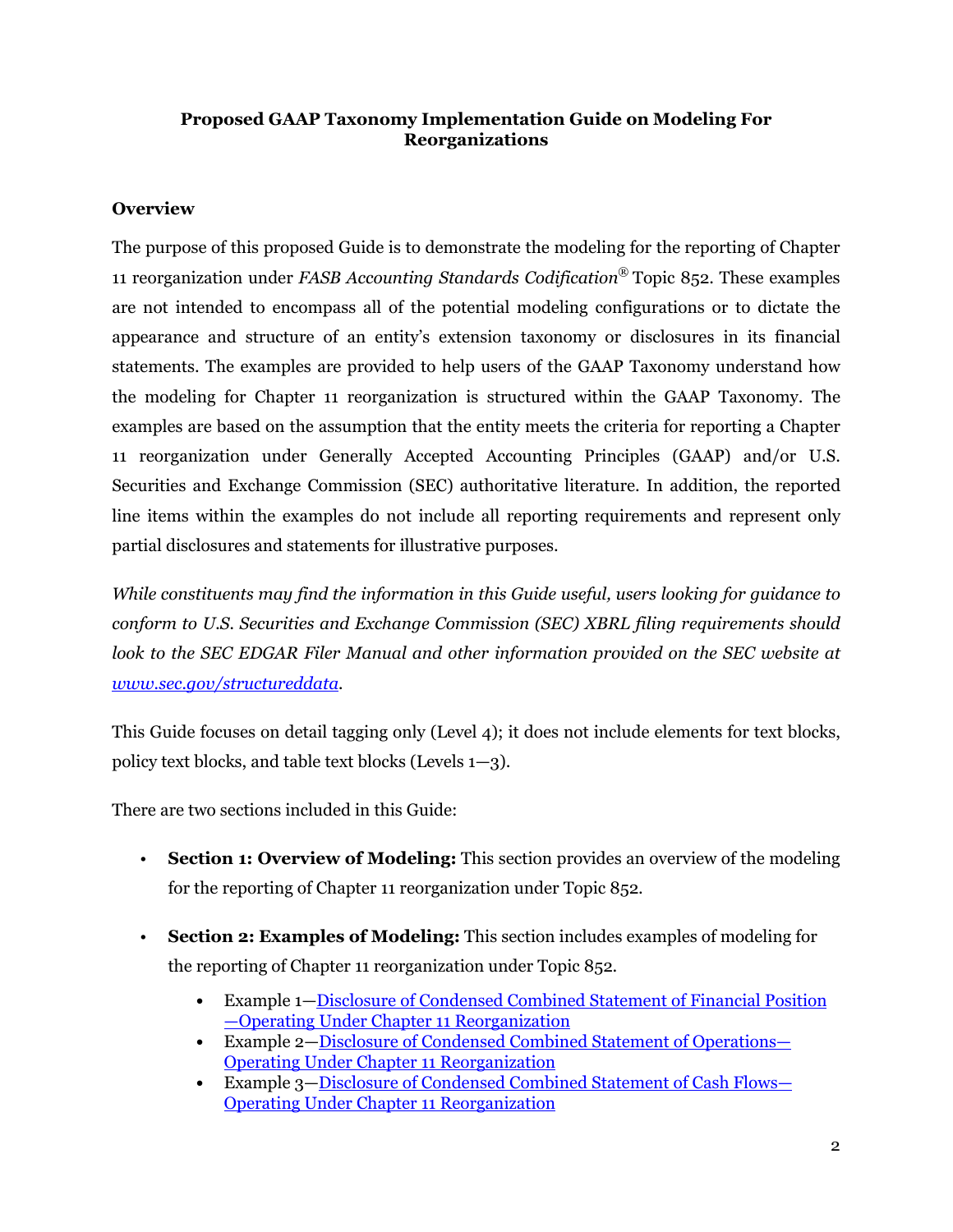- **•** Example 4—[Disclosure of Reorganization Value](#page-34-0)
- Example 5—<u>Disclosure of Condensed Consolidated Statement of Financial</u> [Position upon Emergence from Chapter 11 Reorganization and Adoption of](#page-39-0)  [Fresh-Start Accounting](#page-39-0)
- Example 6—Consolidated Statement of Financial Position After Emergence from [Chapter 11 Reorganization and Adoption of Fresh-Start Accounting](#page-46-0)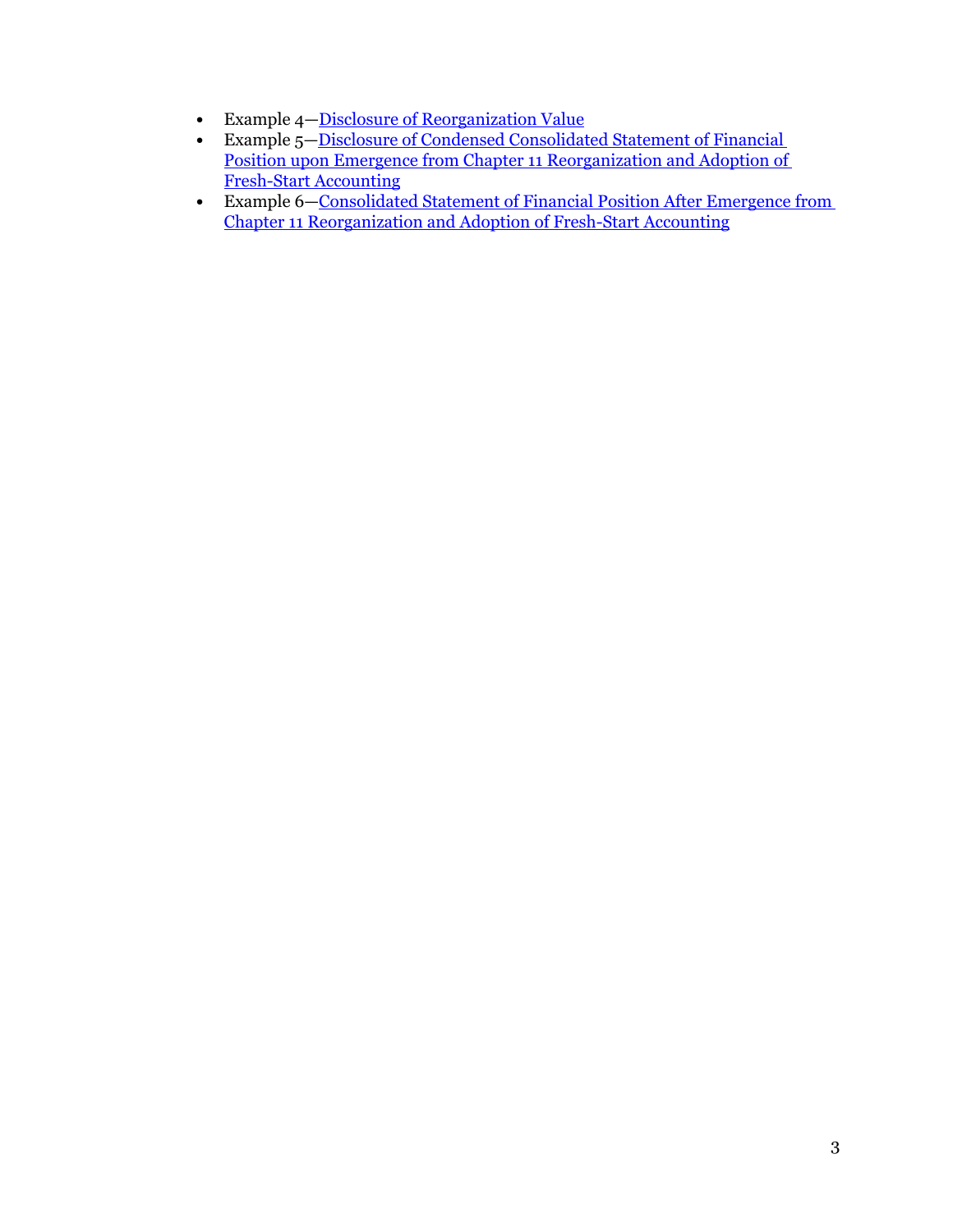#### **General Information**

(1) A legend for dimensions and domain members has been provided to associate with facts contained in the notes to the financial statements. Extension elements are coded using "Ex." Legends specific to the examples are provided in Figure x.2 of each example.

| Coding         | <b>Standard Label</b>                                                  | <b>Element Name</b>                                          |
|----------------|------------------------------------------------------------------------|--------------------------------------------------------------|
| A1             | <b>Consolidated Entities [Axis]</b>                                    | <b>ConsolidatedEntitiesAxis</b>                              |
|                | Consolidated Entities [Domain]                                         | ConsolidatedEntitiesDomain                                   |
| $M1$           | Reorganization, Chapter 11, Debtor-in-Possession<br>[Member]           | ReorganizationChapter11DebtorInPossessionMembe               |
| A2             | <b>Statistical Measurement [Axis]</b>                                  | RangeAxis                                                    |
|                | <b>Statistical Measurement [Domain]</b>                                | RangeMember                                                  |
| $\mathbf{M2}$  | Minimum [Member]                                                       | MinimumMember                                                |
| $\mathbf{M}_3$ | Maximum [Member]                                                       | MaximumMember                                                |
| $\mathbf{A}$ 3 | Reorganization, Chapter 11 [Axis]                                      | FreshStartAdjustmentsTypeOfFreshStartAdjust<br>mentAxis      |
|                | Reorganization, Chapter 11 [Domain]                                    | TypeOfFreshStartAdjustmentDomain                             |
| $\mathbf{M}$ 4 | Reorganization, Chapter 11, Predecessor, before<br>Adjustment [Member] | ReorganizationChapter11PredecessorBeforeAdjustme<br>ntMember |
| $M_5$          | Reorganization, Chapter 11, Plan Effect Adjustment<br>[Member]         | ReorganizationChapter11PlanEffectAdjustmentMem<br>ber        |
| <b>M6</b>      | Reorganization, Chapter 11, Discharge of Debt<br>Adjustment [Member]   | DischargeOfDebtMember                                        |
| M <sub>7</sub> | Reorganization, Chapter 11, Exchange of Stock<br>Adjustment [Member]   | ExchangeOfStockForStockMember                                |
| <b>M8</b>      | Reorganization, Chapter 11, Fresh-Start Adjustment<br>[Member]         | ReorganizationChapter11FreshStartAdjustmentMem<br>ber        |

- (2) Elements that have an instant period type and elements that have a duration period type are indicated as such in Figure x.2 of each example. Instant elements have a single date context (such as December 31, 20X1) while duration elements have a starting and ending date as their context (such as January 1 through December 31, 20X1).
- (3) The XBRL report view (Figure x.3 in each example) does not include all information that may appear in an entity's instance document. The XBRL report view is provided for illustrative purposes only.
- (4) For elements contained in the GAAP Taxonomy, the standard label is as it appears in the GAAP Taxonomy. For extension elements, the standard label corresponds to the element name. For information about structuring extension elements, refer to the SEC *EDGAR Filer Manual*.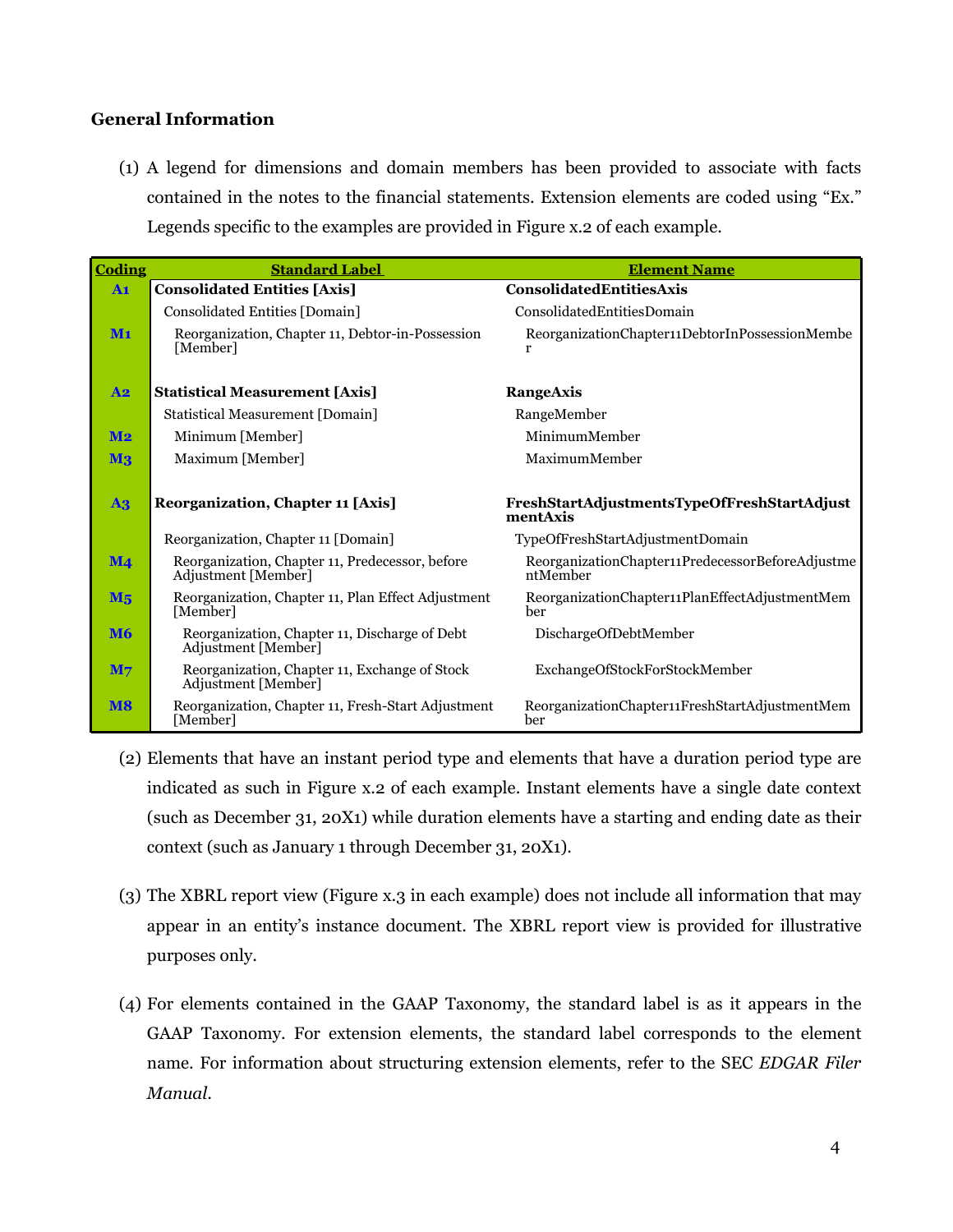- (5) Values reported in XBRL are generally entered as positive, with the exception of certain concepts such as net income (loss) or gain (loss).
- (6) Preferred labels (Figure x.3 in each example) are the labels created and used by an entity to show the line item captions in its financial statements.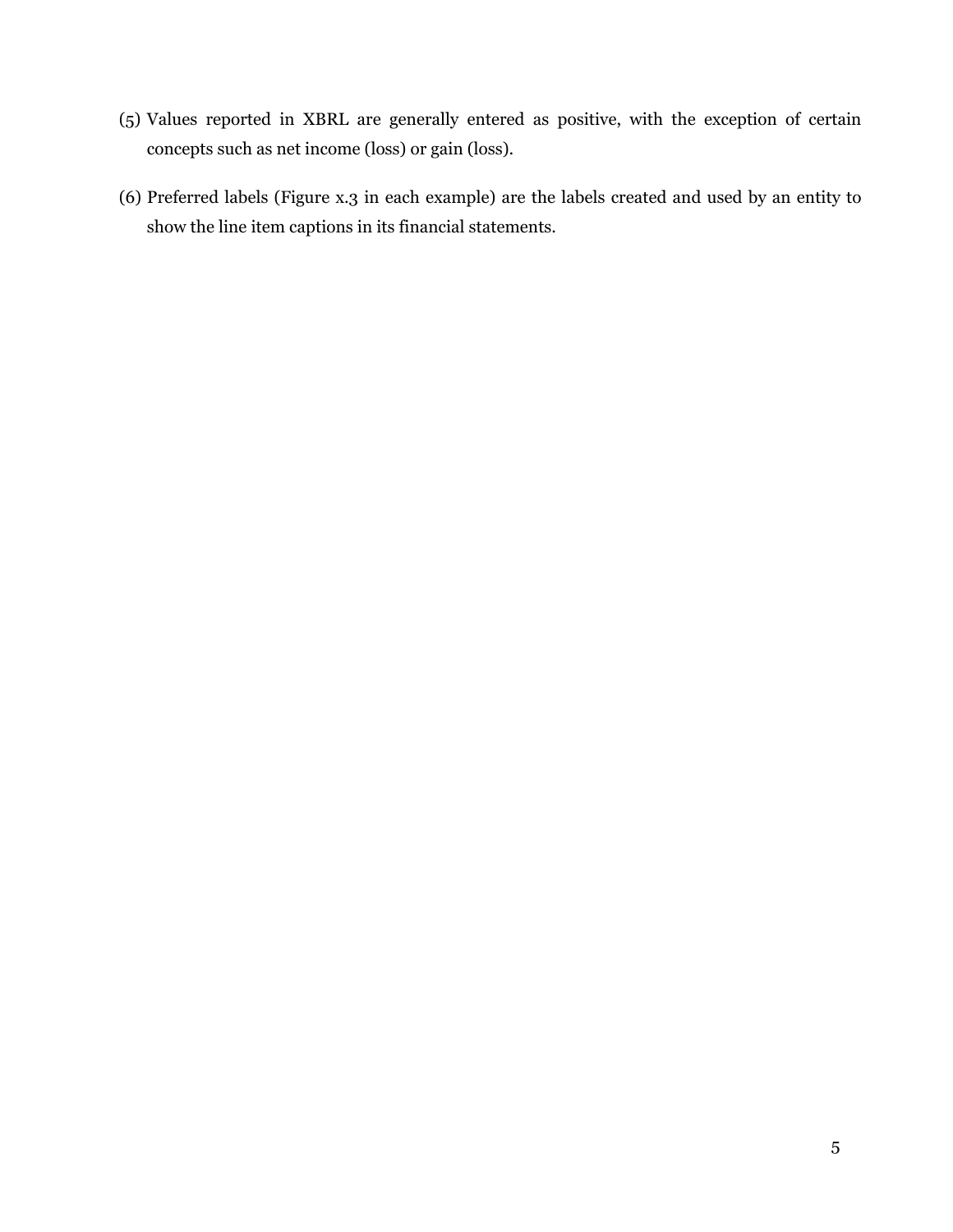#### **Section 1: Overview of Modeling**

The modeling for disclosures for Topic 852, *Reorganizations*, is designed to use financial statement line items with dimensions to accommodate the reporting requirements and provide flexibility.

"Reorganization, Chapter 11, Debtor-in-Possession [Member]" (**M1**) is a child of "Consolidated Entities [Axis]" (**A1**) and is intended to be used to disaggregate values between entities operating and not operating under Chapter 11 reorganization. It is used for the amounts of one or more, but not all, consolidated entities operating under Chapter 11 reorganization. "Reorganization, Chapter 11, Debtor-in-Possession, All Entities [true false]" (**L1**) is used to indicate whether all consolidated entities are operating under Chapter 11 bankruptcy.

The "Reorganization, Chapter 11 [Axis]" (**A3**) and the applicable members are intended to be used to tag the values of predecessor and adjustments from the Chapter 11 bankruptcy proceedings. "Reorganization, Chapter 11, Predecessor, before Adjustment [Member]" (**M4**) is to be used to tag the fact values of the entity before adjustments as the predecessor. "Reorganization, Chapter 11, Plan Effect Adjustment [Member]" (**M5**) and "Reorganization, Chapter 11, Fresh-Start Adjustment [Member]" (**M8**) are used to distinguish the different types of adjustments. The report-wide values represent the values of the emerging entity after adjustments as the successor. "Reorganization, Chapter 11, Discharge of Debt Adjustment [Member]" (**M6**) and "Reorganization, Chapter 11, Exchange of Stock Adjustment [Member]" (**M7**) are located as children of "Reorganization, Chapter 11, Plan Effect Adjustment [Member]" (**M5**) for additional detail.

The date context intended to be used for "Reorganization, Chapter 11 [Axis]" (**A3**), its members and report-wide values is the ending date context of the reorganization. For example, an entity emerged from bankruptcy and adopted fresh-start accounting on June 1, 20x1. The date context used for XBRL tagging is 20x1-06-01 even though the date for the emerging entity or successor is the beginning of June 2, 20x1 from an accounting perspective.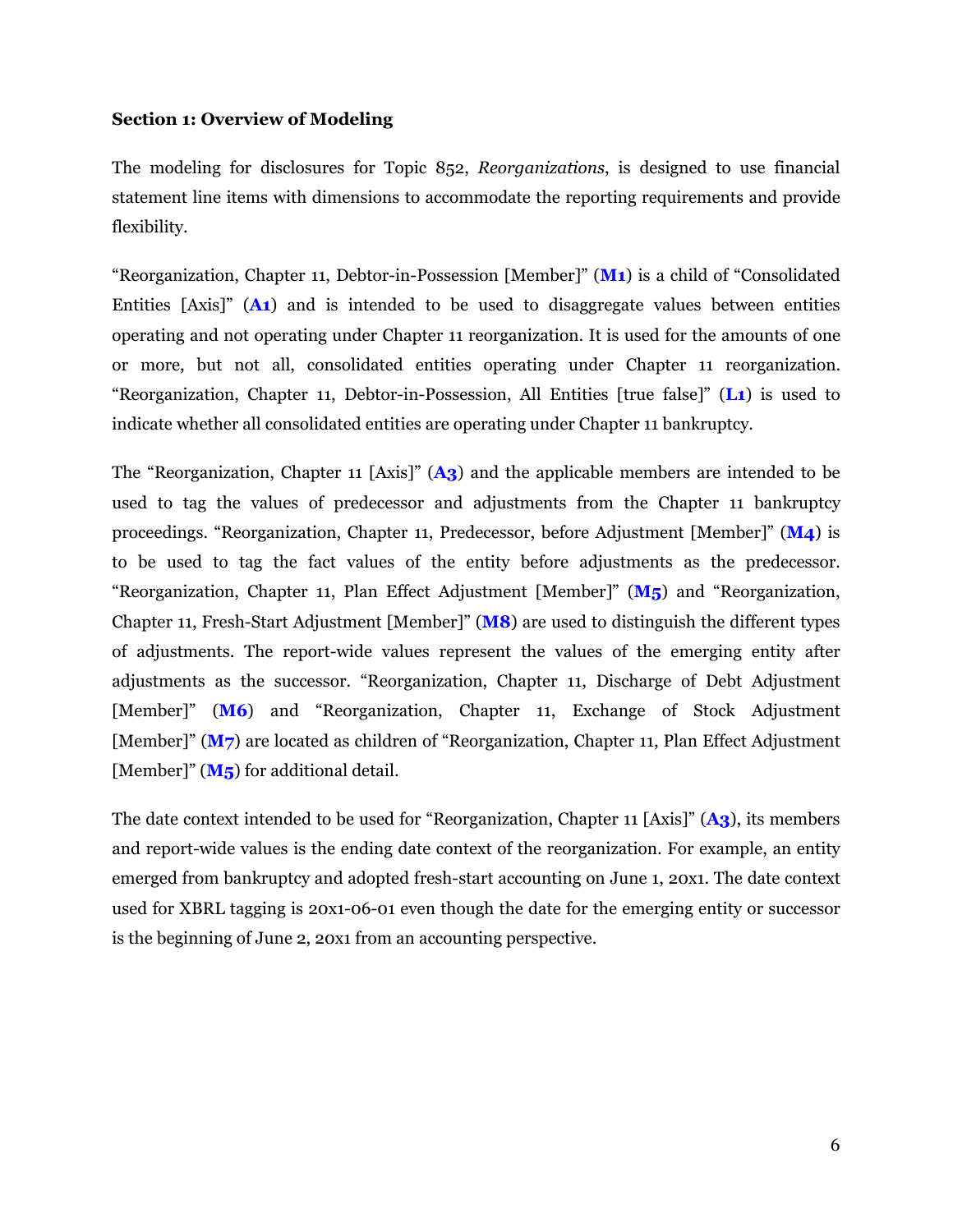#### **Section 2: Examples of Modeling**

# **Example 1—Disclosure of Condensed Combined Statement of Financial Position— Operating Under Chapter 11 Reorganization**

This Example illustrates the modeling for a condensed combined statement of financial position of one or more, but not all, consolidated entities in Chapter 11 reorganization proceedings.

Intercompany transactions among the entities in reorganization proceedings (debtor-inpossession) have been eliminated in the condensed combined statement of financial position. However, transactions between the debtor-in-possession and the subsidiary not in reorganization proceedings are reported in the condensed combined statement of financial position for the debtor-in-possession. Prepetition liabilities subject to compromise are classified as "Liabilities Subject to Compromise" in the condensed combined statement of financial position and the consolidated statement of financial position.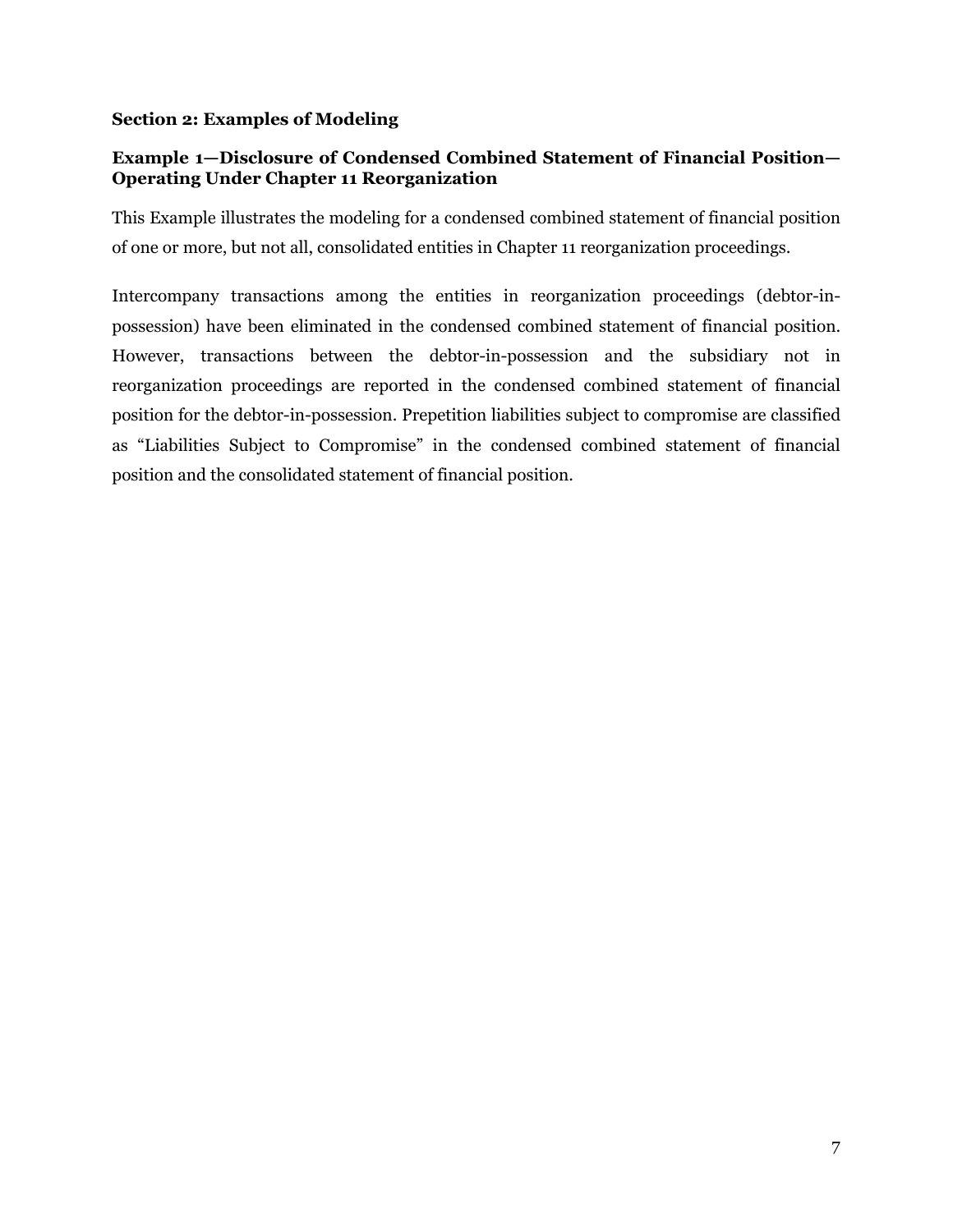<span id="page-9-0"></span>The condensed combined financial statements of the debtor-in-possession in Chapter 11 reorganization proceedings include the financial statements of the ABC company and its consolidated subsidiaries X and Y but exclude the financial statements of the consolidated subsidiary Z not in the reorganization proceedings. [1]

| <b>ABC Company</b><br>(Debtor-in-Possession)               |                                           |        |
|------------------------------------------------------------|-------------------------------------------|--------|
| <b>Condensed Combined Statement of Financial Position</b>  |                                           |        |
| As of December 31, 20x1                                    |                                           |        |
| (in thousands)                                             |                                           |        |
|                                                            |                                           | A1: M1 |
| Cash and cash equivalent                                   | $\overline{\mathbf{S}}$<br>L <sub>2</sub> | 240    |
| $L_3$ , A <sub>1</sub> :M <sub>1</sub>                     |                                           |        |
| Accounts receivable, net of allowance for credit loss \$40 | L <sub>4</sub>                            | 210    |
| Accounts receivable from subsidiary not in Chapter 11      | $L_5$                                     | 50     |
| Inventories                                                | L <sub>6</sub>                            | 150    |
| Total current assets                                       | L <sub>7</sub>                            | 650    |
| Investment in subsidiary not in Chapter 11                 | L <sub>8</sub>                            | 235    |
| L9, A1:M1                                                  |                                           |        |
| Property, plant and equipment, net of depreciation \$50    | L10                                       | 275    |
| Goodwill                                                   | L11                                       | 200    |
| Total non-current assets                                   | Li <sub>2</sub>                           | 710    |
| <b>Total assets</b>                                        | $L13$ \$                                  | 1,360  |
| Liabilities not subject to compromise:                     |                                           |        |
| Short-term borrowings                                      | $L14$ \$                                  | 175    |
| Accounts payable                                           | L <sub>15</sub>                           | 150    |
| Accounts payable to subsidiary not in Chapter 11           | L <sub>16</sub>                           | 50     |
| <b>Total current liabilities</b>                           | L17                                       | 375    |
| Liabilities subject to compromise                          | L18                                       | 1,050  |
| <b>Total liabilities</b>                                   | L <sub>19</sub>                           | 1,425  |
| Preferred stock                                            | L20                                       | 325    |
| Common stock                                               | L21                                       | 75     |
| Retained earnings (deficit)                                | L22                                       | (500)  |
| Total ABC shareholders' equity (deficit)                   | L <sub>23</sub>                           | (100)  |
| Noncontrolling interest                                    | L24                                       | 35     |
| Total liabilities and shareholders' (deficit)              | $L25$  \$                                 | 1,360  |

## Legend $^{\dagger}$ :

\_\_\_\_\_\_\_\_\_\_\_\_\_\_\_\_\_\_\_\_\_\_\_\_\_\_\_\_\_

#### $^{[1]}$ **L1**

<sup>†</sup>This legend, which is not part of the disclosure, is provided to illustrate the elements associated with values reported.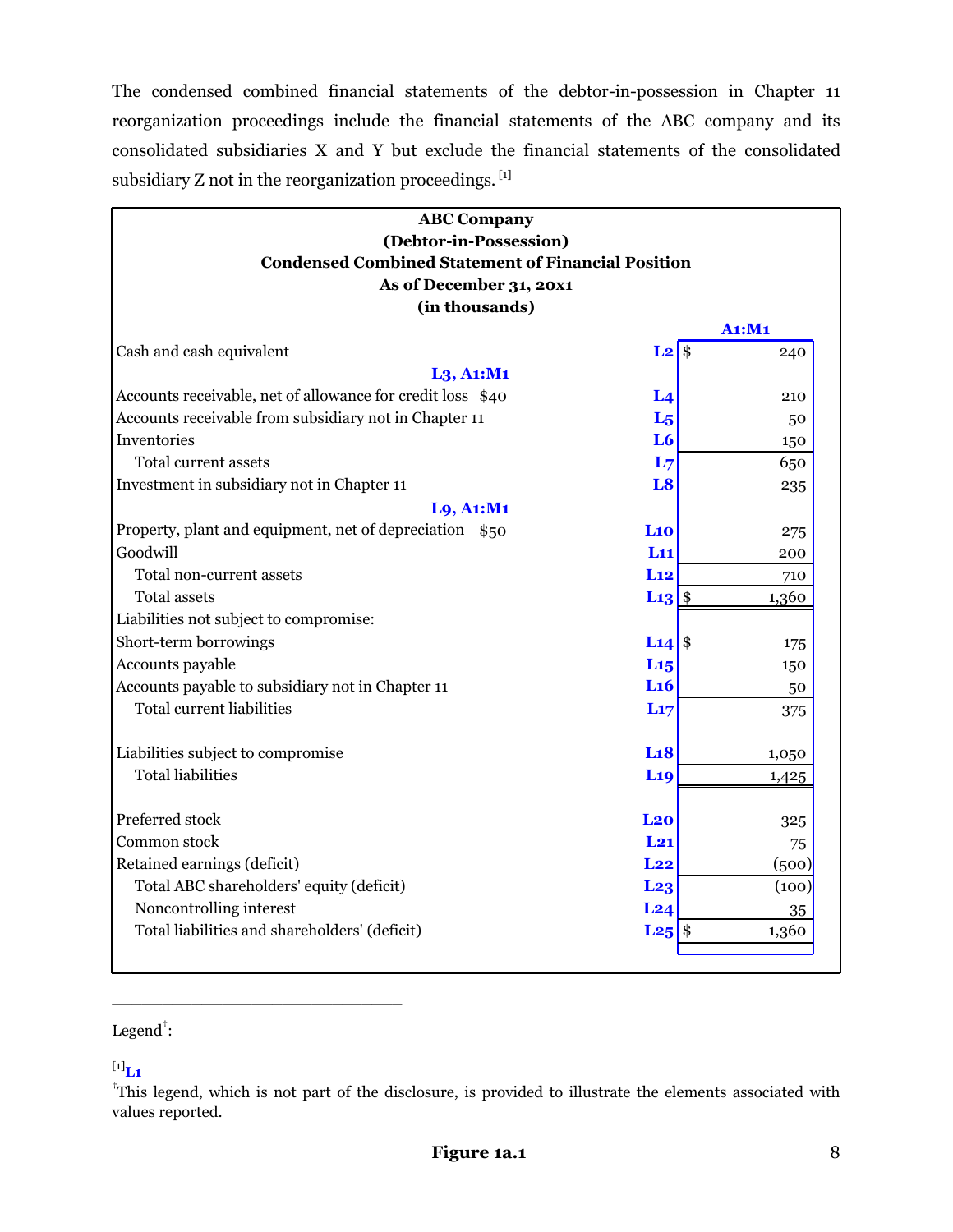The following table summarizes the components of total liabilities subject to compromise:

| (in thousands)                                            |    |
|-----------------------------------------------------------|----|
| A1: M1                                                    |    |
| $L26$ \$<br>Debt and accrued interest<br>800              |    |
| L27<br>Accounts payable and accrued liabilities<br>150    |    |
| L <sub>28</sub><br>Pension and postretirement liabilities | 60 |
| L <sub>29</sub><br>Other liabilities                      | 40 |
| Li8<br>Total liabilities subject to compromise<br>1,050   |    |
|                                                           |    |
|                                                           |    |

**Figure 1b.1**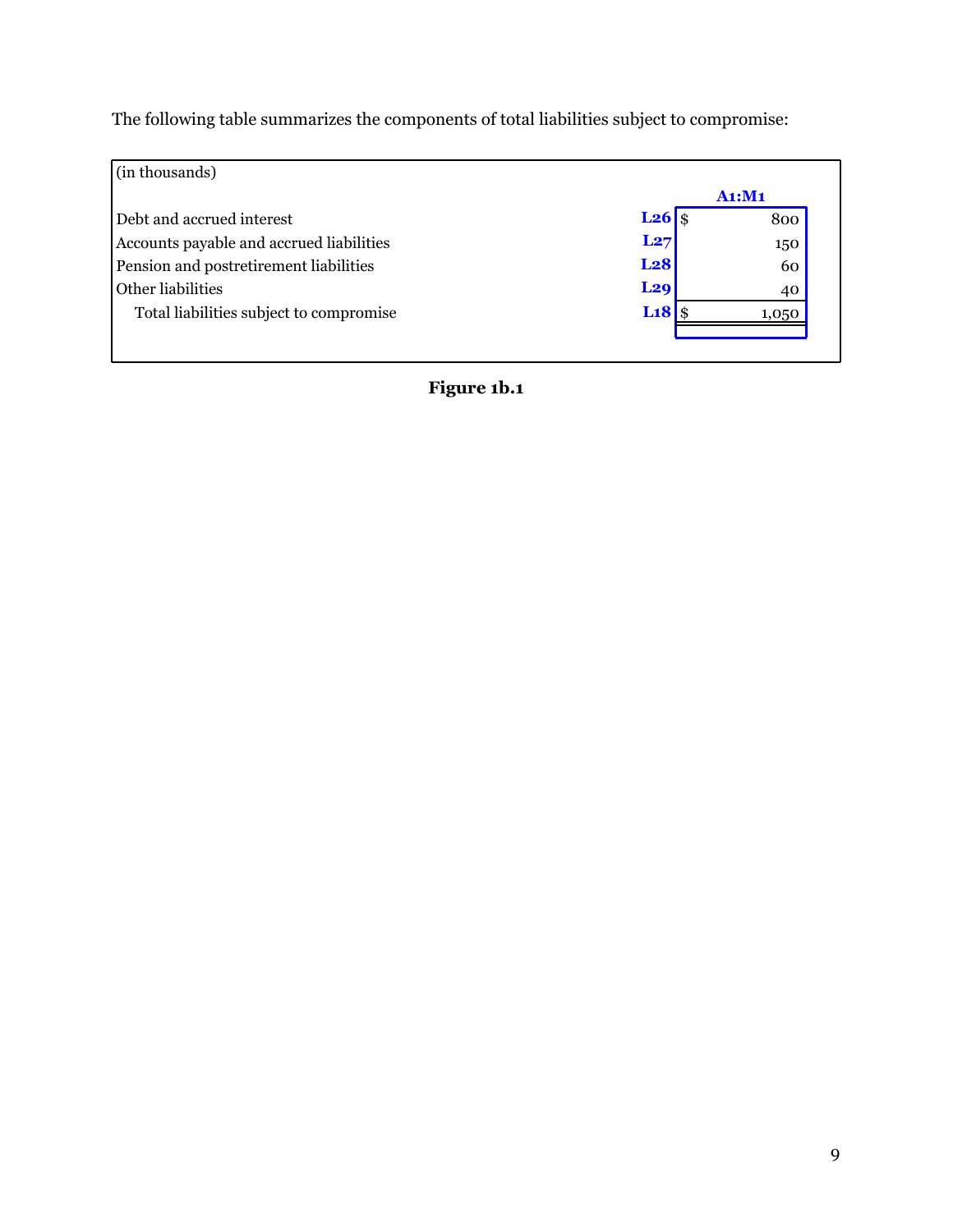The legend for the elements used to tag these facts follows:

|                 | <b>Standard Label</b>                                                                   | <b>Balance Type Period Type</b> |          | <b>Element Name</b>                                                          |
|-----------------|-----------------------------------------------------------------------------------------|---------------------------------|----------|------------------------------------------------------------------------------|
| $\mathbf{A1}$   | <b>Consolidated Entities [Axis]</b>                                                     |                                 | Duration | ConsolidatedEntitiesAxis                                                     |
|                 | <b>Consolidated Entities [Domain]</b>                                                   |                                 | Duration | ConsolidatedEntitiesDomain                                                   |
| M <sub>1</sub>  | Reorganization, Chapter 11, Debtor-in-<br>Possession [Member]                           |                                 | Duration | ReorganizationChapter11DebtorInPossessionMe<br>mber                          |
| $\mathbf{L}$    | Reorganization, Chapter 11, Debtor-in-<br>Possession, All Entities [true false]         |                                 | Duration | ReorganizationChapter11DebtorInPossessionAllEn<br>tities                     |
| L <sub>2</sub>  | Cash and Cash Equivalents, at Carrying Value                                            | Debit                           | Instant  | CashAndCashEquivalentsAtCarryingValue                                        |
| L <sub>3</sub>  | Accounts Receivable, Allowance for Credit Loss,<br>Current                              | Credit                          | Instant  | AllowanceForDoubtfulAccountsReceivableCurrent                                |
| L <sub>4</sub>  | Accounts Receivable, after Allowance for Credit<br>Loss, Current                        | Debit                           | Instant  | AccountsReceivableNetCurrent                                                 |
| $L_5$           | Due from Affiliate, Current                                                             | Debit                           | Instant  | <b>DueFromAffiliateCurrent</b>                                               |
| L <sub>6</sub>  | Inventory, Net                                                                          | Debit                           | Instant  | InventoryNet                                                                 |
| L <sub>7</sub>  | Assets, Current                                                                         | Debit                           | Instant  | <b>AssetsCurrent</b>                                                         |
| L <sub>8</sub>  | <b>Equity Method Investments</b>                                                        | Debit                           | Instant  | EquityMethodInvestments                                                      |
| L <sub>9</sub>  | Accumulated Depreciation, Depletion and<br>Amortization, Property, Plant, and Equipment | Credit                          | Instant  | AccumulatedDepreciationDepletionAndAmortizati<br>onPropertyPlantAndEquipment |
| L10             | Property, Plant and Equipment, Net                                                      | Debit                           | Instant  | PropertyPlantAndEquipmentNet                                                 |
| L11             | Goodwill                                                                                | Debit                           | Instant  | Goodwill                                                                     |
| L12             | Assets, Noncurrent                                                                      | Debit                           | Instant  | AssetsNoncurrent                                                             |
| L <sub>13</sub> | Assets                                                                                  | Debit                           | Instant  | Assets                                                                       |
| L14             | Short-Term Debt                                                                         | Credit                          | Instant  | ShortTermBorrowings                                                          |
| $L_{15}$        | Accounts Payable, Current                                                               | Credit                          | Instant  | AccountsPayableCurrent                                                       |
| L16             | Due to Affiliate, Current                                                               | Credit                          | Instant  | <b>DueToAffiliateCurrent</b>                                                 |
| L17             | Liabilities, Current                                                                    | Credit                          | Instant  | LiabilitiesCurrent                                                           |
| L18             | Liabilities Subject to Compromise                                                       | Credit                          | Instant  | LiabilitiesSubjectToCompromise                                               |
| L <sub>19</sub> | Liabilities                                                                             | Credit                          | Instant  | Liabilities                                                                  |
| L <sub>20</sub> | Preferred Stock, Value, Issued                                                          | Credit                          | Instant  | PreferredStockValue                                                          |
| $L_{21}$        | Common Stock, Value, Issued                                                             | Credit                          | Instant  | CommonStockValue                                                             |
| L22             | Retained Earnings (Accumulated Deficit)                                                 | Credit                          | Instant  | RetainedEarningsAccumulatedDeficit                                           |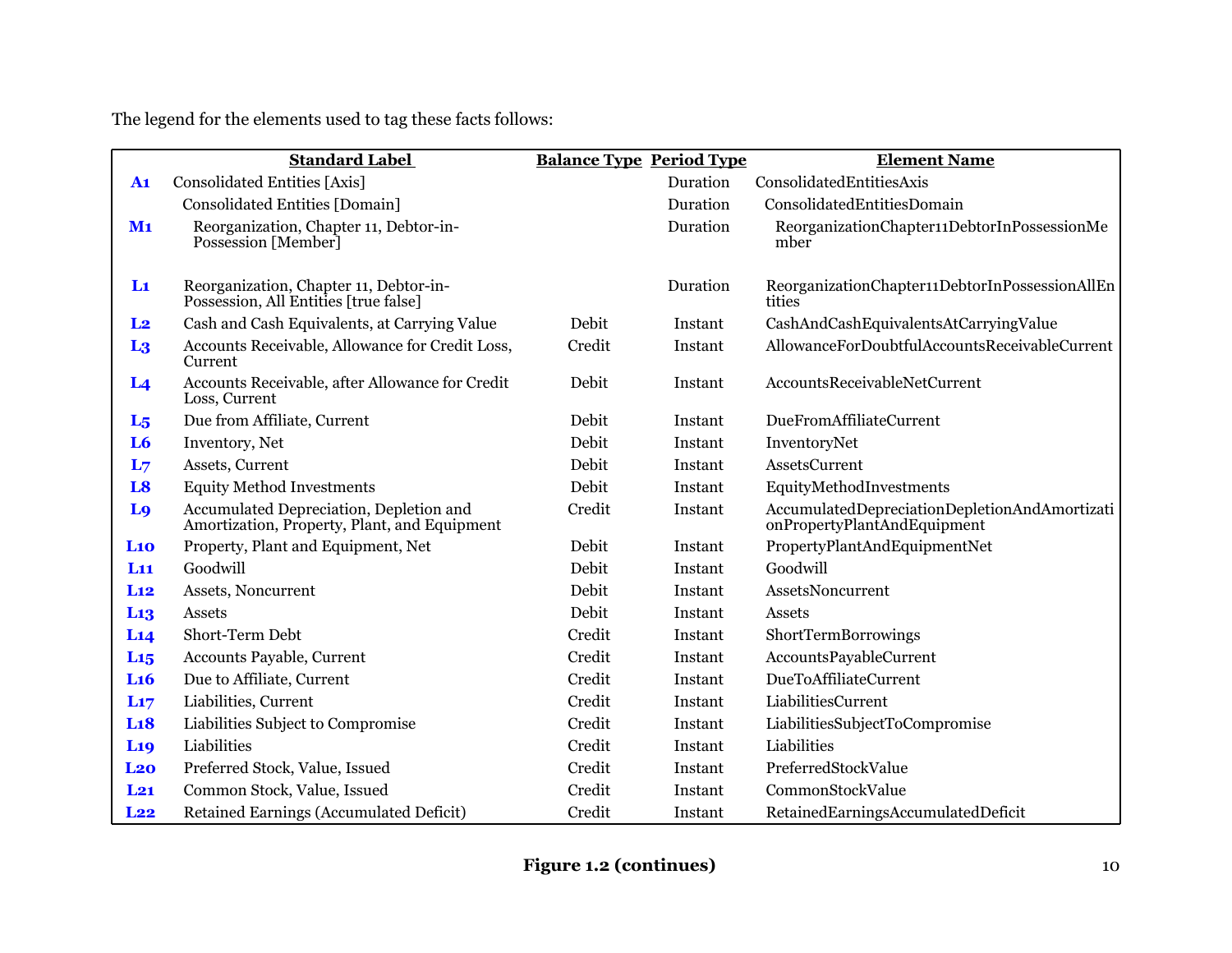|                 | <b>Standard Label</b>                                                                                    | <b>Balance Type Period Type</b> |         | <b>Element Name</b>                                                        |
|-----------------|----------------------------------------------------------------------------------------------------------|---------------------------------|---------|----------------------------------------------------------------------------|
| L <sub>23</sub> | Stockholders' Equity Attributable to Parent                                                              | Credit                          | Instant | StockholdersEquity                                                         |
| L <sub>24</sub> | Stockholders' Equity Attributable to<br>Noncontrolling Interest                                          | Credit                          | Instant | MinorityInterest                                                           |
| L25             | Liabilities and Equity                                                                                   | Credit                          | Instant | LiabilitiesAndStockholdersEquity                                           |
| L <sub>26</sub> | Liabilities Subject to Compromise, Debt and<br><b>Accrued Interest</b>                                   | Credit                          | Instant | LiabilitiesSubjectToCompromiseDebtAndAccruedI<br>nterest                   |
| L27             | Liabilities Subject to Compromise, Accounts<br>Payable and Accrued Liabilities                           | Credit                          | Instant | LiabilitiesSubjectToCompromiseAccountsPayable<br>AndAccruedLiabilities     |
| L <sub>28</sub> | Liability Subject to Compromise, Pension and<br>Other Postretirement Benefit Plan, Benefit<br>Obligation | Credit                          | Instant | LiabilitiesSubjectToCompromisePensionAndOther<br>PostretirementObligations |
| <b>L29</b>      | Liabilities Subject to Compromise, Other<br>Liabilities                                                  | Credit                          | Instant | LiabilitiesSubjectToCompromiseOtherLiabilities                             |

**Figure 1.2 (continued)**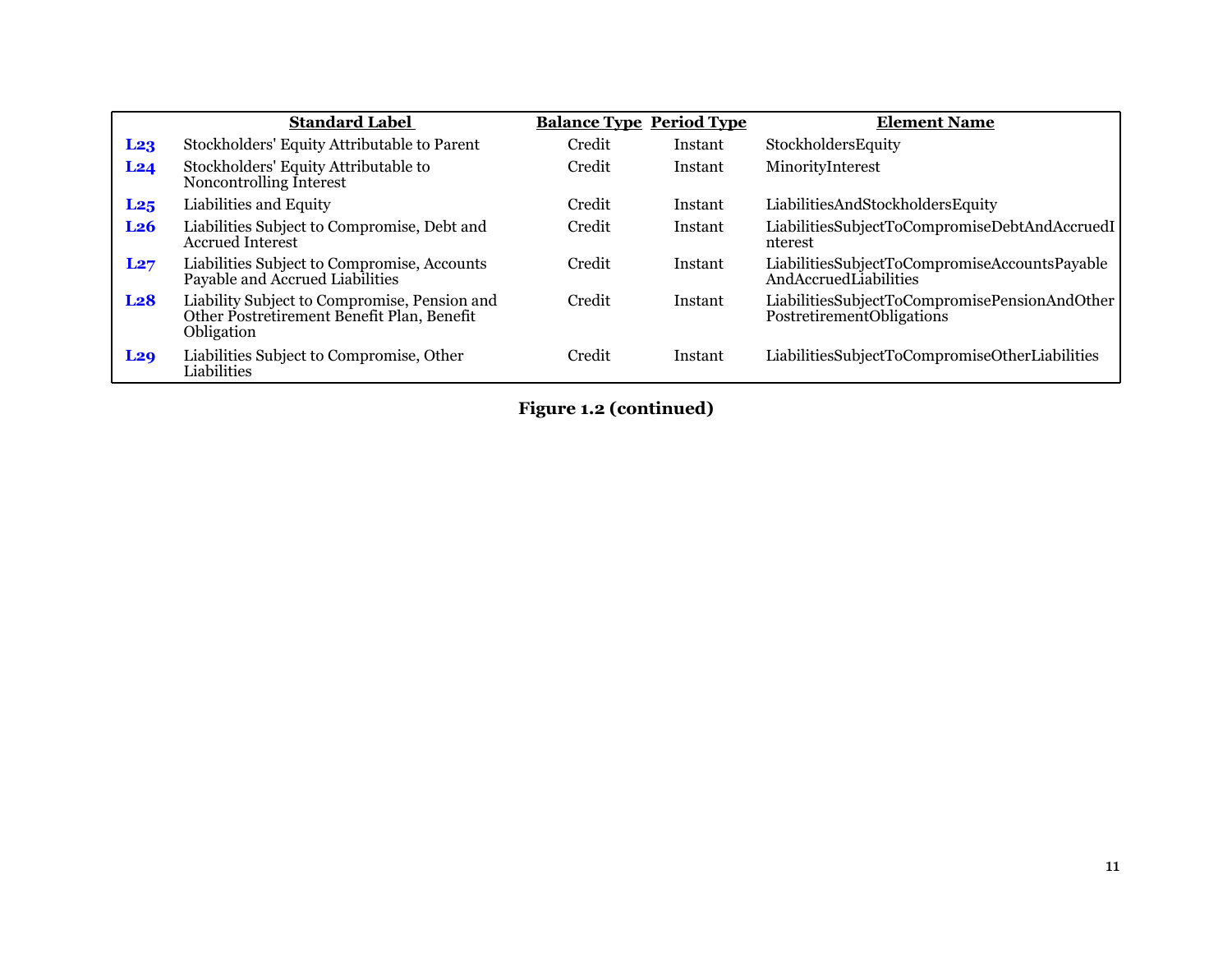|       | <b>Standard Label</b>                                                                                 | <b>Preferred Label</b>                                                                                                                                                     |                                                                                              |                             |
|-------|-------------------------------------------------------------------------------------------------------|----------------------------------------------------------------------------------------------------------------------------------------------------------------------------|----------------------------------------------------------------------------------------------|-----------------------------|
|       | <b>Date context</b>                                                                                   |                                                                                                                                                                            | 20X1-12-31                                                                                   | 20x1-01-01 to<br>20x1-12-31 |
|       | <b>Consolidated Entities [Axis]</b><br>A1                                                             |                                                                                                                                                                            | Reorganization,<br><b>Chapter 11, Debtor-</b><br>in-Possession<br>[Member]<br>M <sub>1</sub> | <b>Report-Wide</b><br>Value |
|       | Reorganization, Chapter 11, Debtor-in-Possession, All<br><b>Entities [true false]</b>                 | The condensed combined financial statements for debtor-in-<br>possession in Chapter 11 reorganization exclude the financial<br>statements of the consolidated subsidiary Z |                                                                                              | false                       |
|       | <b>L2</b> Cash and Cash Equivalents, at Carrying Value                                                | <b>Cash and cash equivalent</b>                                                                                                                                            | 240000                                                                                       |                             |
| $L_3$ | <b>Accounts Receivable, Allowance for Credit Loss,</b><br><b>Current</b>                              | <b>Accounts receivable, allowance for credit loss</b>                                                                                                                      | 40000                                                                                        |                             |
|       | <b>Accounts Receivable, after Allowance for Credit Loss,</b><br><b>Current</b>                        | Accounts receivable, net of allowance for credit loss                                                                                                                      | 210000                                                                                       |                             |
|       | L <sub>5</sub> Due from Affiliate, Current                                                            | Accounts receivable from subsidiary not in Chapter 11                                                                                                                      | 50000                                                                                        |                             |
|       | L6 Inventory, Net                                                                                     | <b>Inventories</b>                                                                                                                                                         | 150000                                                                                       |                             |
|       | L7 Assets, Current                                                                                    | <b>Total current assets</b>                                                                                                                                                | 650000                                                                                       |                             |
|       | <b>L8 Equity Method Investments</b>                                                                   | <b>Investment in subsidiary not in Chapter 11</b>                                                                                                                          | 235000                                                                                       |                             |
| Lq    | <b>Accumulated Depreciation, Depletion and</b><br><b>Amortization, Property, Plant, and Equipment</b> | Property, plant and equipment, depreciation                                                                                                                                | 50000                                                                                        |                             |
|       | <b>L10 Property, Plant and Equipment, Net</b>                                                         | Property, plant and equipment, net of depreciation                                                                                                                         | 275000                                                                                       |                             |
|       | L <sub>11</sub> Goodwill                                                                              | Goodwill                                                                                                                                                                   | 200000                                                                                       |                             |
|       | <b>L12 Assets, Noncurrent</b>                                                                         | Total non-current assets                                                                                                                                                   | 710000                                                                                       |                             |
|       | L <sub>13</sub> Assets                                                                                | <b>Total assets</b>                                                                                                                                                        | 1360000                                                                                      |                             |
|       | L <sub>14</sub> Short-Term Debt                                                                       | <b>Short-term borrowings</b>                                                                                                                                               | 175000                                                                                       |                             |
|       | L <sub>15</sub> Accounts Payable, Current                                                             | <b>Accounts payable</b>                                                                                                                                                    | 150000                                                                                       |                             |
|       | L <sub>16</sub> Due to Affiliate, Current                                                             | Accounts payable to subsidiary not in Chapter 11                                                                                                                           | 50000                                                                                        |                             |
|       | L <sub>17</sub> Liabilities, Current                                                                  | <b>Total current liabilities</b>                                                                                                                                           | 375000                                                                                       |                             |
|       | <b>L18 Liabilities Subject to Compromise</b>                                                          | Liabilities subject to compromise                                                                                                                                          | 1050000                                                                                      |                             |
|       | <b>L19</b> Liabilities                                                                                | <b>Total liabilities</b>                                                                                                                                                   | 1425000                                                                                      |                             |
|       | <b>L20 Preferred Stock, Value, Issued</b>                                                             | <b>Preferred stock</b>                                                                                                                                                     | 325000                                                                                       |                             |
|       | <b>L21</b> Common Stock, Value, Issued                                                                | <b>Common stock</b>                                                                                                                                                        | 75000                                                                                        |                             |
|       | <b>L22</b> Retained Earnings (Accumulated Deficit)                                                    | <b>Retained earnings (deficit)</b>                                                                                                                                         | $-500000$                                                                                    |                             |
|       | L <sub>23</sub> Stockholders' Equity Attributable to Parent                                           | <b>Total ABC shareholders' equity (deficit)</b>                                                                                                                            | $-100000$                                                                                    |                             |
| L24   | <b>Stockholders' Equity Attributable to Noncontrolling</b><br><b>Interest</b>                         | <b>Noncontrolling interest</b>                                                                                                                                             | 35000                                                                                        |                             |
|       | L <sub>25</sub> Liabilities and Equity                                                                | Total liabilities and shareholders' (deficit)                                                                                                                              | 1360000                                                                                      |                             |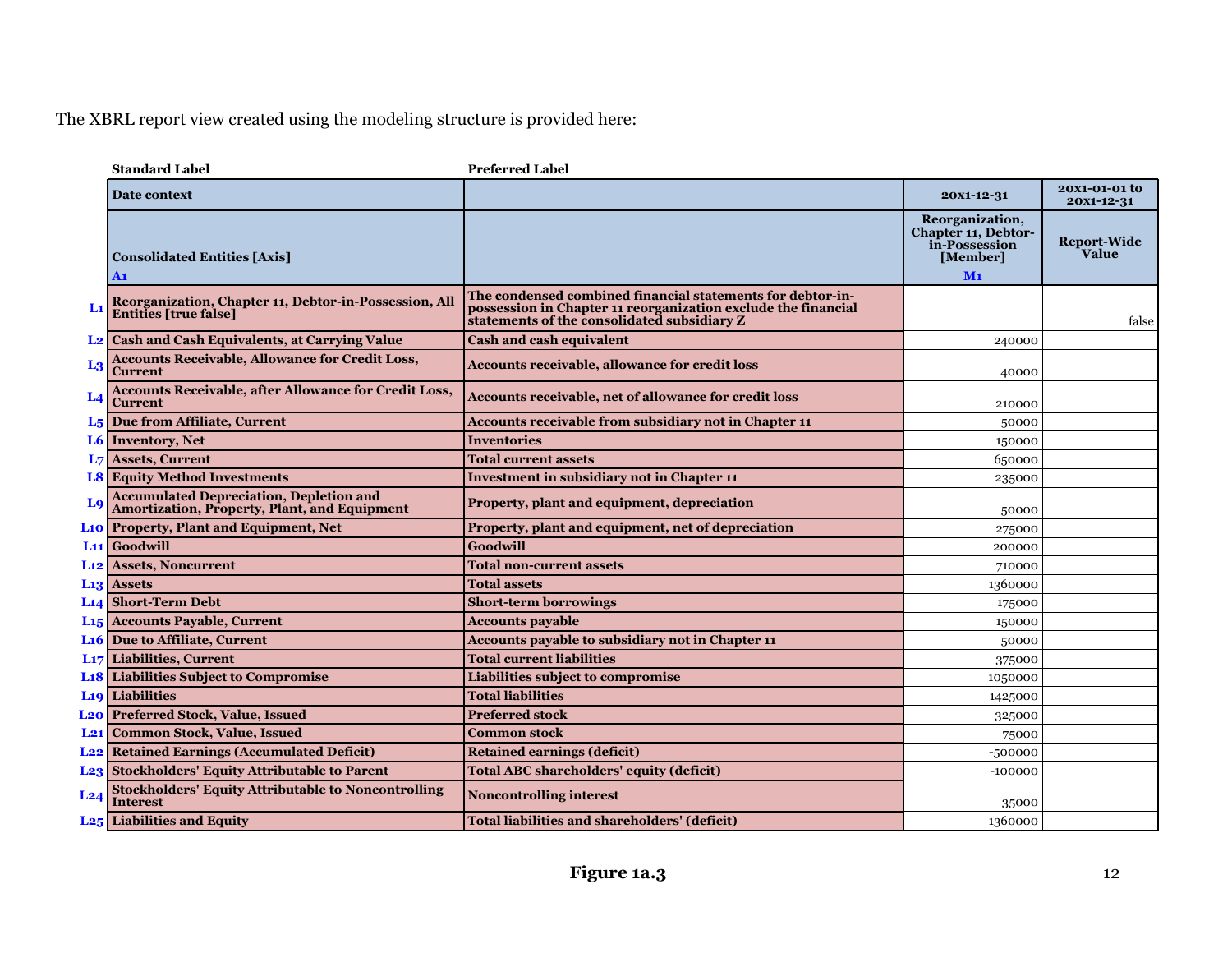|                 | <b>Standard Label</b>                                                                                 | <b>Preferred Label</b>                          |                                                                        |
|-----------------|-------------------------------------------------------------------------------------------------------|-------------------------------------------------|------------------------------------------------------------------------|
|                 | Date context                                                                                          |                                                 | 20X1-12-31                                                             |
|                 | <b>Consolidated Entities [Axis]</b>                                                                   |                                                 | Reorganization, Chapter 11,<br><b>Debtor-in-Possession</b><br>[Member] |
|                 | $\mathbf{A_1}$                                                                                        |                                                 | M <sub>1</sub>                                                         |
|                 | L <sub>26</sub> Liabilities Subject to Compromise, Debt and Accrued Interest                          | Debt and accrued interest                       | 800000                                                                 |
| L27             | Liabilities Subject to Compromise, Accounts Payable and Accrued<br><b>Liabilities</b>                 | <b>Accounts payable and accrued liabilities</b> | 150000                                                                 |
| L <sub>28</sub> | Liability Subject to Compromise, Pension and Other Postretirement<br>Benefit Plan, Benefit Obligation | <b>Pension and postretirement liabilities</b>   | 60000                                                                  |
|                 | <b>L29 Liabilities Subject to Compromise, Other Liabilities</b>                                       | <b>Other liabilities</b>                        | 40000                                                                  |
|                 | L <sub>18</sub> Liabilities Subject to Compromise                                                     | <b>Total liabilities subject to compromise</b>  | 1050000                                                                |

**Figure 1b.3**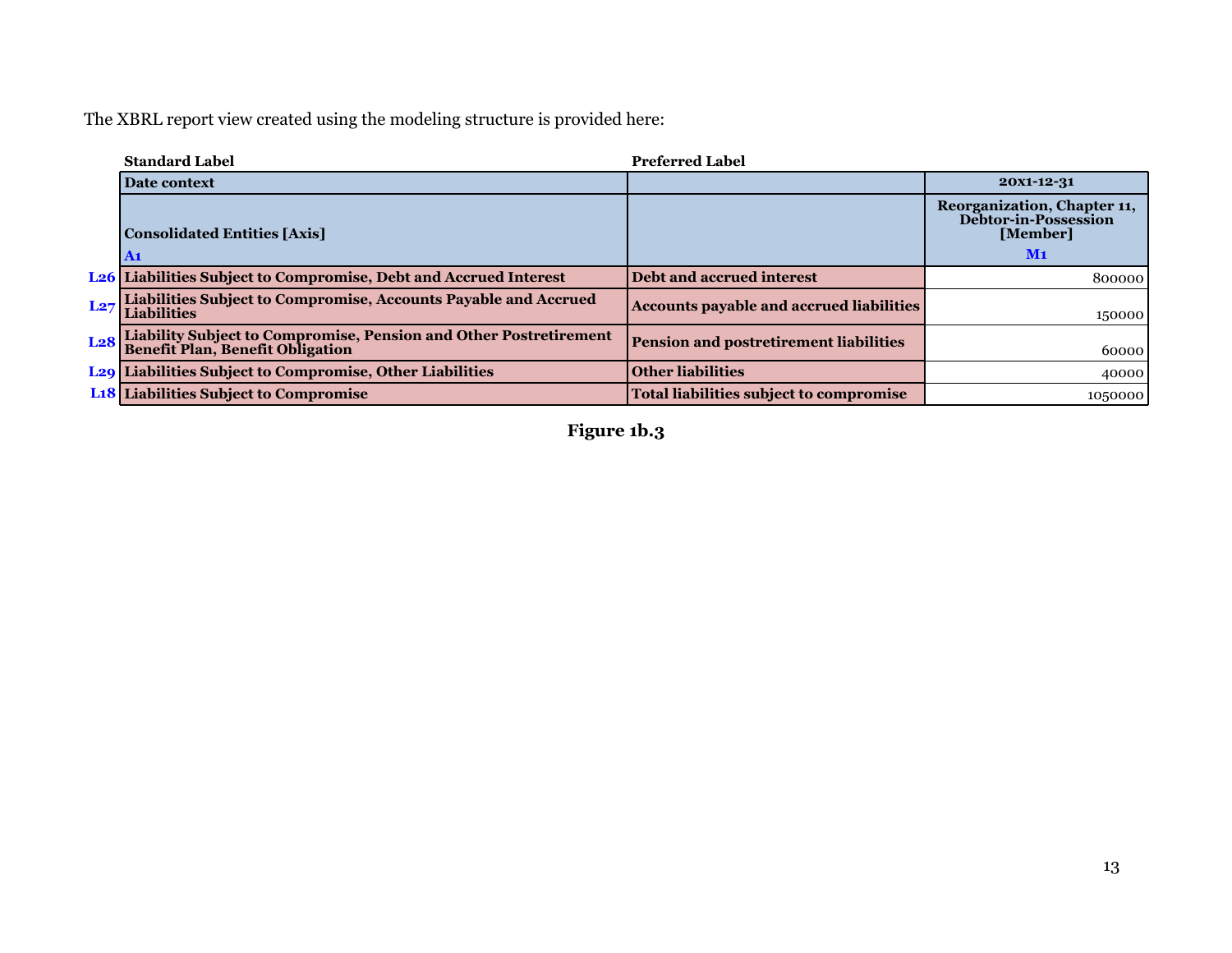Notes:

- "Consolidated Entities [Axis]" (**A1**), "Reorganization, Chapter 11, Debtor-in-Possession [Member]" (**M1**) and the applicable line items are intended to be used to tag the fact values of the condensed combined statement of financial position of the one or more, but not all, consolidated debtors operating under Chapter 11 bankruptcy. This dimension would no longer be needed if all consolidated debtors are operating under the Chapter 11 bankruptcy. "Reorganization, Chapter 11, Debtor-in-Possession, All Entities [true false]" (**L1**) would be used to indicate if all consolidated entities are operating under Chapter 11 bankruptcy.
- The \$1,050 thousand is a total of liabilities subject to compromise for the debtors operating under Chapter 11 bankruptcy and is tagged with "Consolidated Entities [Axis]" (**A1**) and "Reorganization, Chapter 11, Debtor-in-Possession [Member]" (**M1**). It is also the total as the report-wide value for the reporting entity that is not presented in Example 1. This dimension is not needed for the report-wide value presented in the consolidated statement of financial position.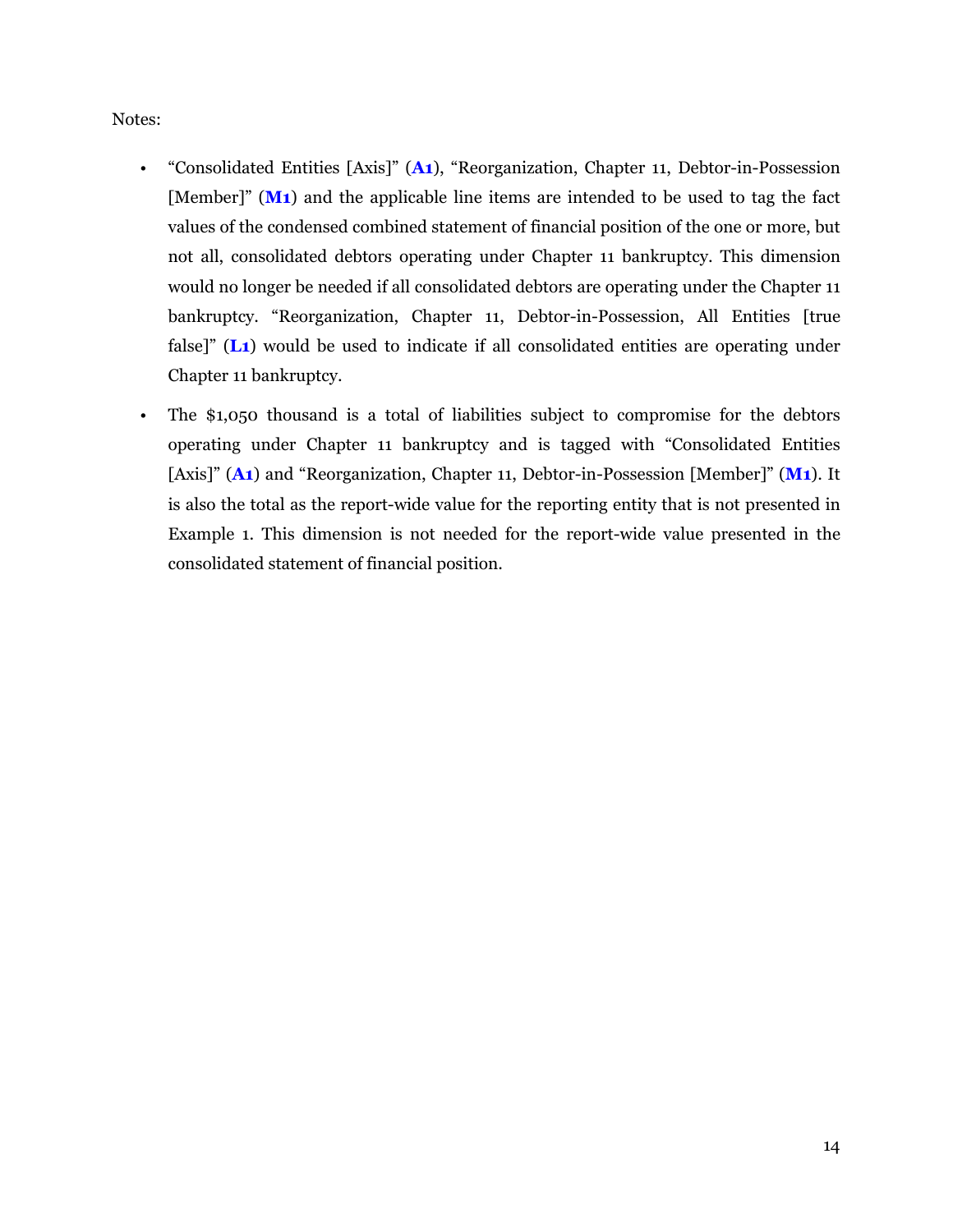# <span id="page-16-0"></span>**Example 2—Disclosure of Condensed Combined Statement of Operations— Operating Under Chapter 11 Reorganization**

This Example illustrates the modeling for the condensed combined statement of operations of one or more, but not all, consolidated entities in Chapter 11 reorganization proceedings. The condensed combined statement of operations excludes intercompany transactions among the entities operating in reorganization proceedings (debtor-in-possession) but includes transactions between the debtor-in-possession and the subsidiary not in reorganization proceedings. Incremental income and costs incurred directly as a result of the Chapter 11 bankruptcy filing are classified as "reorganization items, net" in the condensed combined statement of operations and the consolidated statements of operations.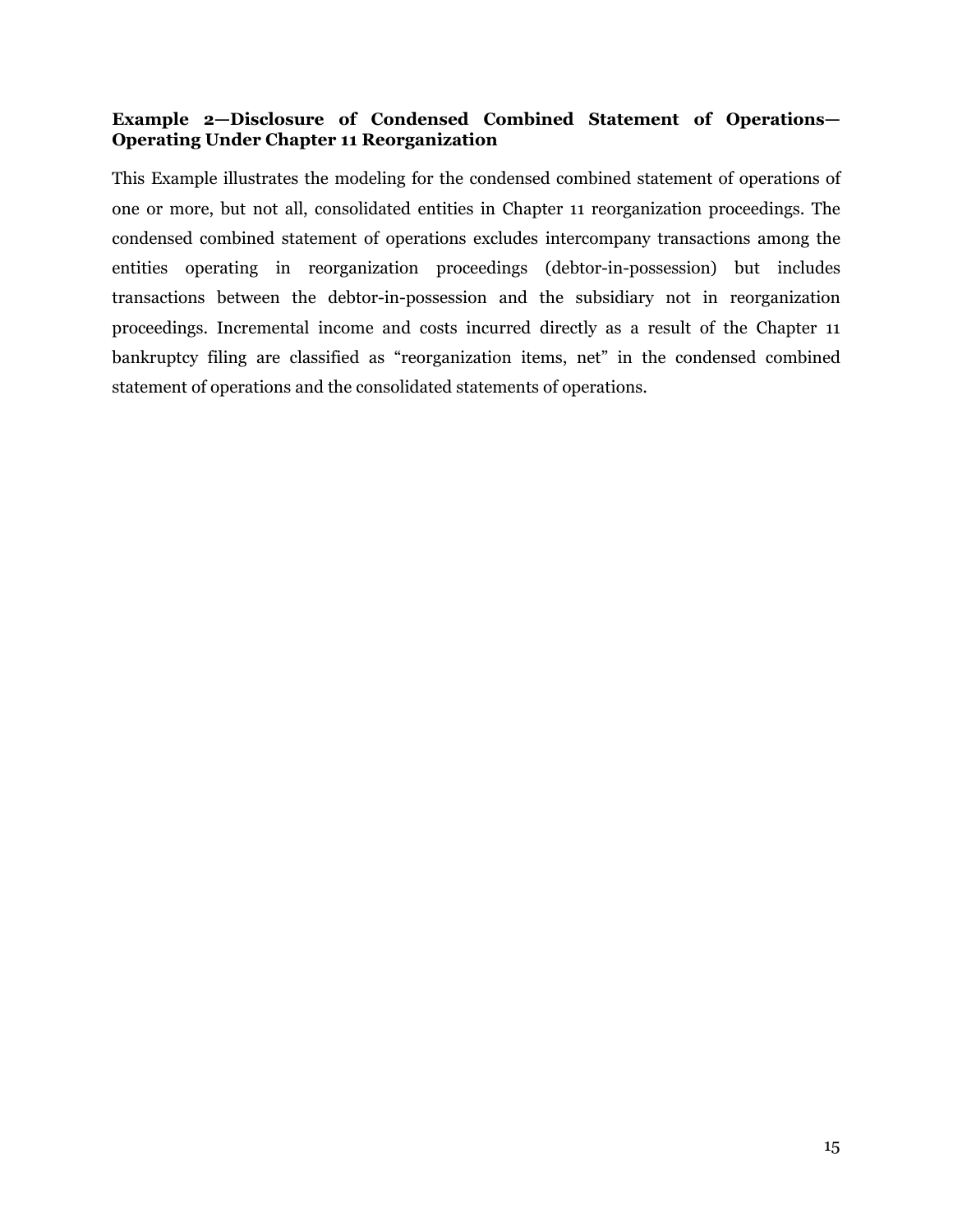# **ABC Company (Debtor-in-Possession) Condensed Combined Statement of Operations For the year ended December 31, 20x1 (in thousands except per share amount)**

|                                                         |                     | A1:M1              |
|---------------------------------------------------------|---------------------|--------------------|
| Revenue                                                 | $L30$ \$            | 1,400              |
| Revenue from subsidiary not in Chapter 11               | L <sub>31</sub>     | 50                 |
| Cost of revenue                                         | L <sub>32</sub>     | (810)              |
| Cost of revenue for subsidiary not in Chapter 11        | L <sub>33</sub>     | (40)               |
| Gross profit                                            | $L_{34}$            | 600                |
| Selling and administrative                              | L <sub>35</sub>     | (500)              |
| Operating income (loss)                                 | L <sub>36</sub>     | 100                |
| L37, A1: M1                                             |                     |                    |
| Interest expense (contractual interest expense)<br>\$5) | L <sub>38</sub>     | $\left( 3\right)$  |
| Reorganization items, net                               | L <sub>39</sub>     | (299)              |
| Equity in earnings from subsidiary not in Chapter 11    | L40                 | 50                 |
| Loss from continuing operations before income tax       | L <sub>41</sub>     | (152)              |
| Income tax benefit                                      | L <sub>42</sub>     | 10                 |
| Net loss                                                | L <sub>43</sub>     | (142)              |
| Net loss attributable to noncontrolling interest        | L <sub>44</sub>     | $\left( 22\right)$ |
| Net loss attributable to ABC                            | $L45$ $\frac{8}{5}$ | (120)              |
| Earnings per common share:                              |                     |                    |
| Basic loss per share                                    | $L46$ \$            | (1.16)             |
| Diluted loss per share                                  | $L_{47}$            | (1.16)             |

**Figure 2a.1**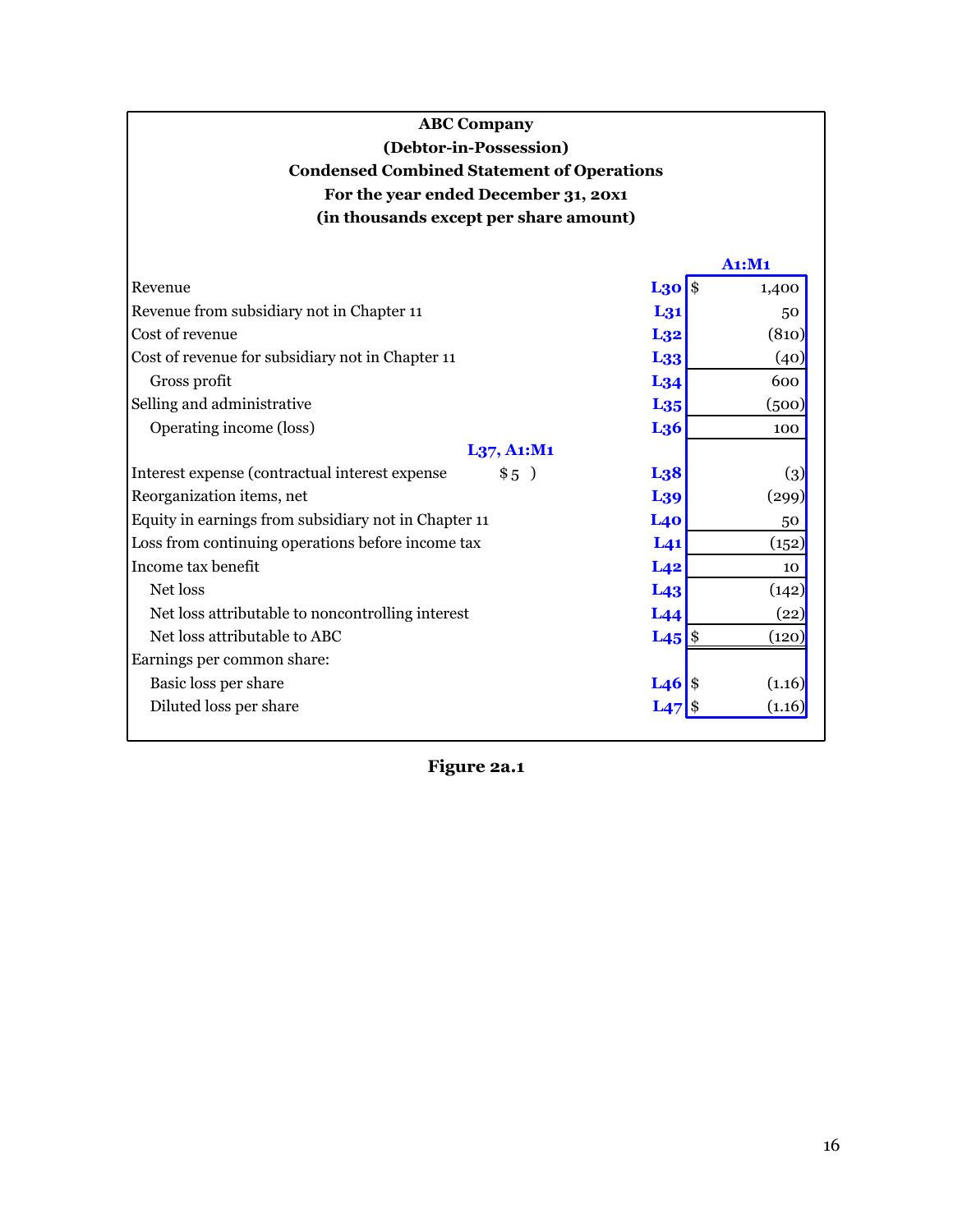The following table summarizes the total organization items presented in condensed combined statement of operations:

| (in thousands)                                                                 |                 |        |
|--------------------------------------------------------------------------------|-----------------|--------|
|                                                                                |                 | A1: M1 |
| Interest earned on accumulated cash resulting from Chapter 11<br>proceeding    | $L48$ \$        | 100    |
| Legal and professional advisory fees                                           | L <sub>50</sub> | (300)  |
| Write-off of debt issuance costs and discount on debt subject to<br>compromise | $L_{52}$        | (65)   |
| Other reorganization expenses                                                  | L <sub>53</sub> | (34)   |
| Total reorganization items, net                                                | $L_39$          | (299)  |

**Figure 2b.1**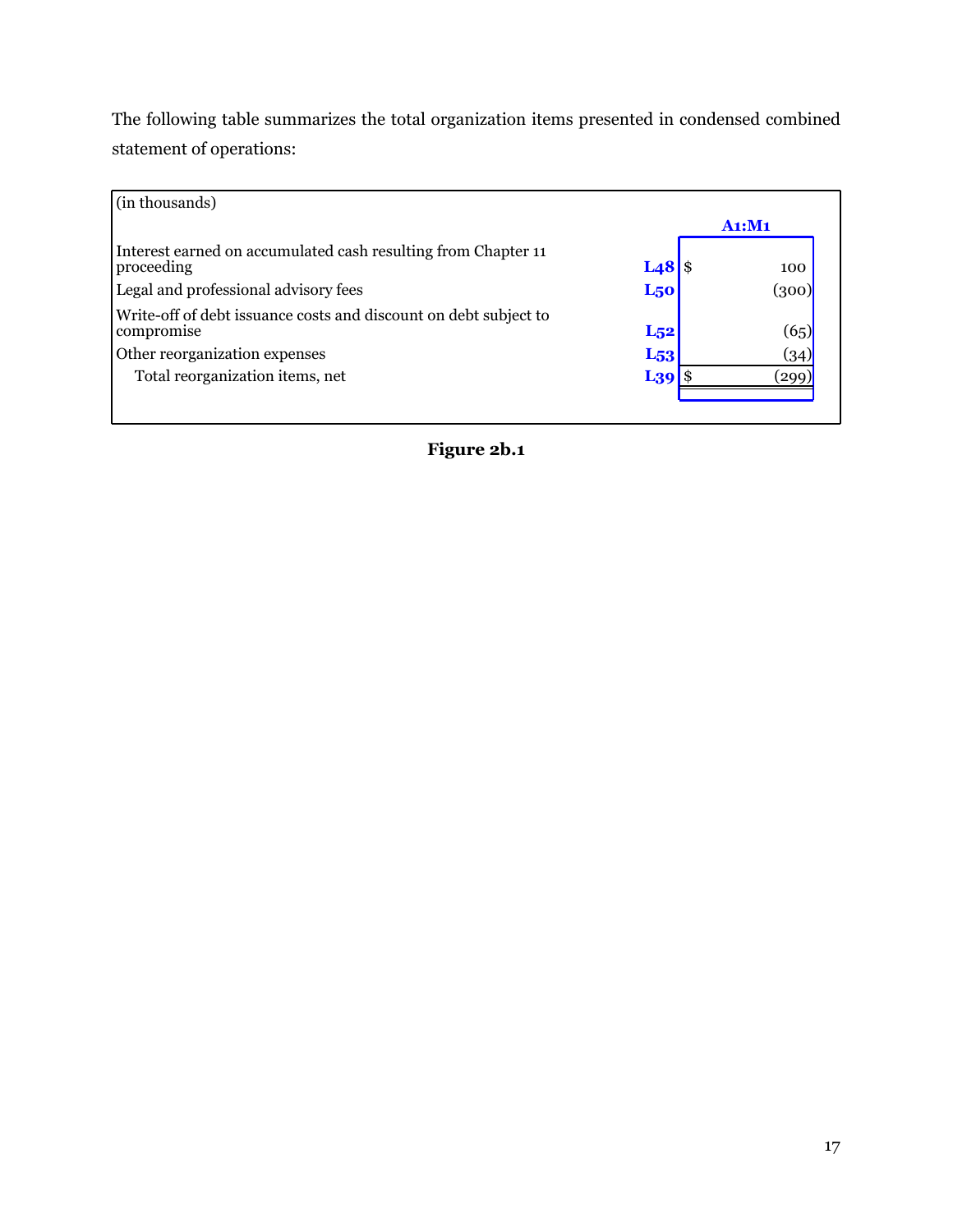The legend for the elements used to tag these facts follows:

|                 | <b>Standard Label</b>                                                                                   | <b>Balance Type Period Type</b> |          | <b>Element Name</b>                                                                             |
|-----------------|---------------------------------------------------------------------------------------------------------|---------------------------------|----------|-------------------------------------------------------------------------------------------------|
| A1              | <b>Consolidated Entities [Axis]</b>                                                                     |                                 | Duration | ConsolidatedEntitiesAxis                                                                        |
|                 | <b>Consolidated Entities [Domain]</b>                                                                   |                                 | Duration | ConsolidatedEntitiesDomain                                                                      |
| M <sub>1</sub>  | Reorganization, Chapter 11, Debtor-in-Possession<br>[Member]                                            |                                 | Duration | ReorganizationChapter11DebtorInPossessionMem<br>ber                                             |
| <b>L30</b>      | Revenues                                                                                                | Credit                          | Duration | Revenues                                                                                        |
| L <sub>31</sub> | <b>Revenue from Related Parties</b>                                                                     | Credit                          | Duration | <b>RevenueFromRelatedParties</b>                                                                |
| L <sub>32</sub> | <b>Cost of Revenue</b>                                                                                  | Debit                           | Duration | CostOfRevenue                                                                                   |
| L <sub>33</sub> | Related Parties Amount in Cost of Sales                                                                 | Debit                           | Duration | RelatedPartiesAmountInCostOfSales                                                               |
| L <sub>34</sub> | <b>Gross Profit</b>                                                                                     | Credit                          | Duration | <b>GrossProfit</b>                                                                              |
| L <sub>35</sub> | Selling, General and Administrative Expense                                                             | Debit                           | Duration | SellingGeneralAndAdministrativeExpense                                                          |
| L <sub>36</sub> | Operating Income (Loss)                                                                                 | Credit                          | Duration | OperatingIncomeLoss                                                                             |
| $L_{37}$        | Contractual Interest Expense on Prepetition<br>Liabilities Not Recognized in Statement of<br>Operations | Debit                           | Duration | ContractualInterestExpenseOnPrepetitionLiabilitie<br>sNotRecognizedInStatementOfOperations      |
| L <sub>38</sub> | <b>Interest Expense</b>                                                                                 | Debit                           | Duration | InterestExpense                                                                                 |
| L <sub>39</sub> | <b>Reorganization Items</b>                                                                             | Debit                           | Duration | ReorganizationItems                                                                             |
| L40             | Income (Loss) from Equity Method Investments                                                            | Credit                          | Duration | IncomeLossFromEquityMethodInvestments                                                           |
| L <sub>41</sub> | Income (Loss) from Continuing Operations before<br>Income Taxes, Noncontrolling Interest                | Credit                          | Duration | IncomeLossFromContinuingOperationsBeforeInco<br>meTaxesExtraordinaryItemsNoncontrollingInterest |
| L42             | Income Tax Expense (Benefit)                                                                            | Debit                           | Duration | IncomeTaxExpenseBenefit                                                                         |
| L <sub>43</sub> | Net Income (Loss), Including Portion Attributable to<br>Noncontrolling Interest                         | Credit                          | Duration | ProfitLoss                                                                                      |
| L44             | Net Income (Loss) Attributable to Noncontrolling<br>Interest                                            | Debit                           | Duration | NetIncomeLossAttributableToNoncontrollingIntere<br>st                                           |
| $L_{45}$        | Net Income (Loss) Attributable to Parent                                                                | Credit                          | Duration | NetIncomeLoss                                                                                   |
| L <sub>46</sub> | Earnings Per Share, Basic                                                                               |                                 | Duration | EarningsPerShareBasic                                                                           |
| L47             | Earnings Per Share, Diluted                                                                             |                                 | Duration | EarningsPerShareDiluted                                                                         |
| L <sub>48</sub> | Debtor Reorganization Items, Interest Income on<br>Accumulated Cash                                     | Credit                          | Duration | DebtorReorganizationItemsInterestIncomeOnAccu<br>mulatedCash1                                   |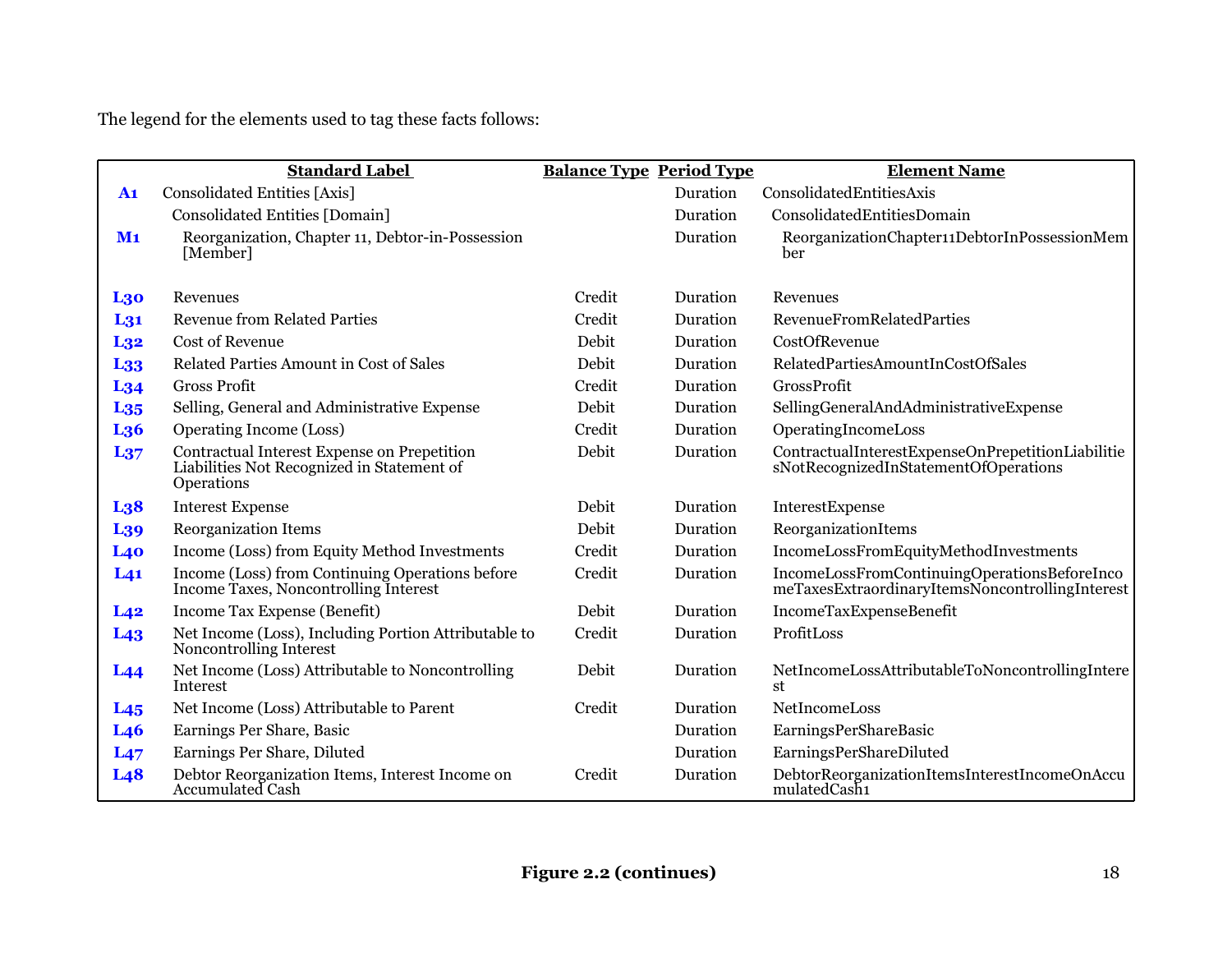|            | <b>Standard Label</b>                                                                      |       | <b>Balance Type Period Type</b> | <b>Element Name</b>                                                           |
|------------|--------------------------------------------------------------------------------------------|-------|---------------------------------|-------------------------------------------------------------------------------|
| <b>L50</b> | Debtor Reorganization Items, Legal and Advisory<br><b>Professional Fees</b>                | Debit | Duration                        | DebtorReorganizationItemsLegalAndAdvisoryProfe<br>ssionalFees                 |
| $L_{52}$   | Debtor Reorganization Items, Write-off of Debt<br><b>Issuance Costs and Debt Discounts</b> | Debit | Duration                        | DebtorReorganizationItemsWriteOffOfDeferredFin<br>ancingCostsAndDebtDiscounts |
| $L_{53}$   | Debtor Reorganization Items, Other Expense<br>(Income)                                     | Debit | Duration                        | DebtorReorganizationItemsOtherExpenseIncome                                   |

**Figure 2.2 (continued)**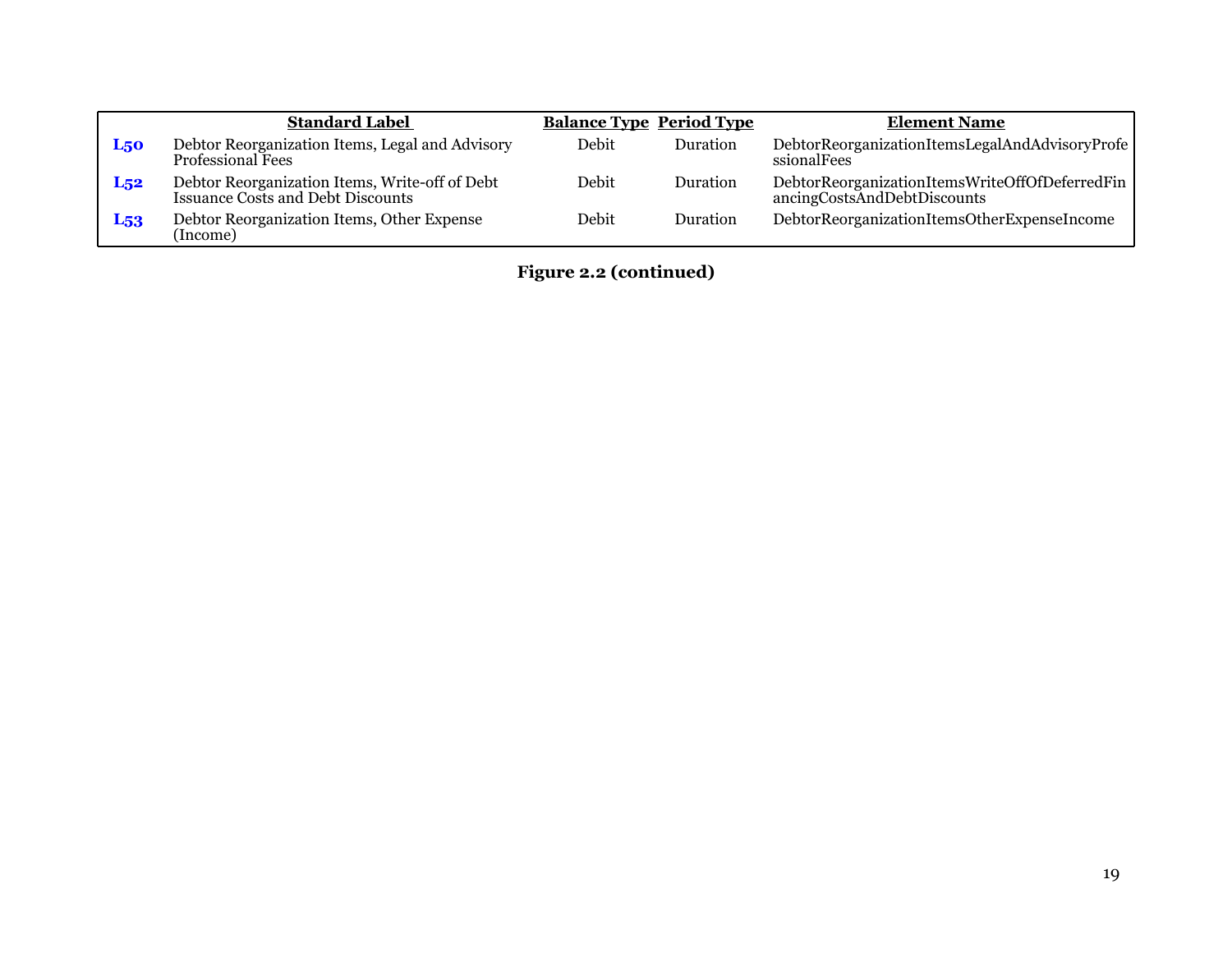|                 | <b>Standard Label</b>                                                                                        | <b>Preferred Label</b>                               |                                                                         |
|-----------------|--------------------------------------------------------------------------------------------------------------|------------------------------------------------------|-------------------------------------------------------------------------|
|                 | Date context                                                                                                 |                                                      | 20X1-01-01 to<br>20X1-12-31                                             |
|                 | <b>Consolidated Entities [Axis]</b>                                                                          |                                                      | Reorganization,<br>Chapter 11, Debtor-in-<br><b>Possession [Member]</b> |
|                 | A1                                                                                                           |                                                      | M <sub>1</sub>                                                          |
|                 | <b>L30 Revenues</b>                                                                                          | <b>Revenue</b>                                       | 1400000                                                                 |
|                 | <b>L31 Revenue from Related Parties</b>                                                                      | Revenue from subsidiary not in Chapter 11            | 50000                                                                   |
|                 | <b>L32</b> Cost of Revenue                                                                                   | <b>Cost of revenue</b>                               | 810000                                                                  |
|                 | <b>L33 Related Parties Amount in Cost of Sales</b>                                                           | Cost of revenue for subsidiary not in Chapter 11     | 40000                                                                   |
|                 | L <sub>34</sub> Gross Profit                                                                                 | <b>Gross profit</b>                                  | 600000                                                                  |
|                 | L <sub>35</sub> Selling, General and Administrative Expense                                                  | <b>Selling and administrative</b>                    | 500000                                                                  |
|                 | L <sub>36</sub> Operating Income (Loss)                                                                      | <b>Operating income (loss)</b>                       | 100000                                                                  |
| $L_{37}$        | <b>Contractual Interest Expense on Prepetition Liabilities Not<br/>Recognized in Statement of Operations</b> | contractual interest expense                         | 5000                                                                    |
|                 | <b>L38 Interest Expense</b>                                                                                  | <b>Interest expense</b>                              | 3000                                                                    |
|                 | <b>L39 Reorganization Items</b>                                                                              | <b>Reorganization items, net</b>                     | 299000                                                                  |
|                 | <b>L40 Income (Loss) from Equity Method Investments</b>                                                      | Equity in earnings from subsidiary not in Chapter 11 | 50000                                                                   |
| L <sub>41</sub> | <b>Income (Loss) from Continuing Operations before Income Taxes, Noncontrolling Interest</b>                 | Loss from continuing operations before income tax    | $-152000$                                                               |
|                 | L <sub>42</sub> Income Tax Expense (Benefit)                                                                 | <b>Income tax benefit</b>                            | $-10000$                                                                |
|                 | L43 Net Income (Loss), Including Portion Attributable to<br>Noncontrolling Interest                          | <b>Net loss</b>                                      | $-142000$                                                               |
|                 | L44 Net Income (Loss) Attributable to Noncontrolling Interest                                                | Net loss attributable to noncontrolling interest     | $-22000$                                                                |
|                 | L <sub>45</sub> Net Income (Loss) Attributable to Parent                                                     | <b>Net loss attributable to ABC</b>                  | $-120000$                                                               |
|                 | <b>L46 Earnings Per Share, Basic</b>                                                                         | <b>Basic loss per share</b>                          | $-1.16$                                                                 |
|                 | <b>L47 Earnings Per Share, Diluted</b>                                                                       | <b>Diluted loss per share</b>                        | $-1.16$                                                                 |

**Figure 2a.3**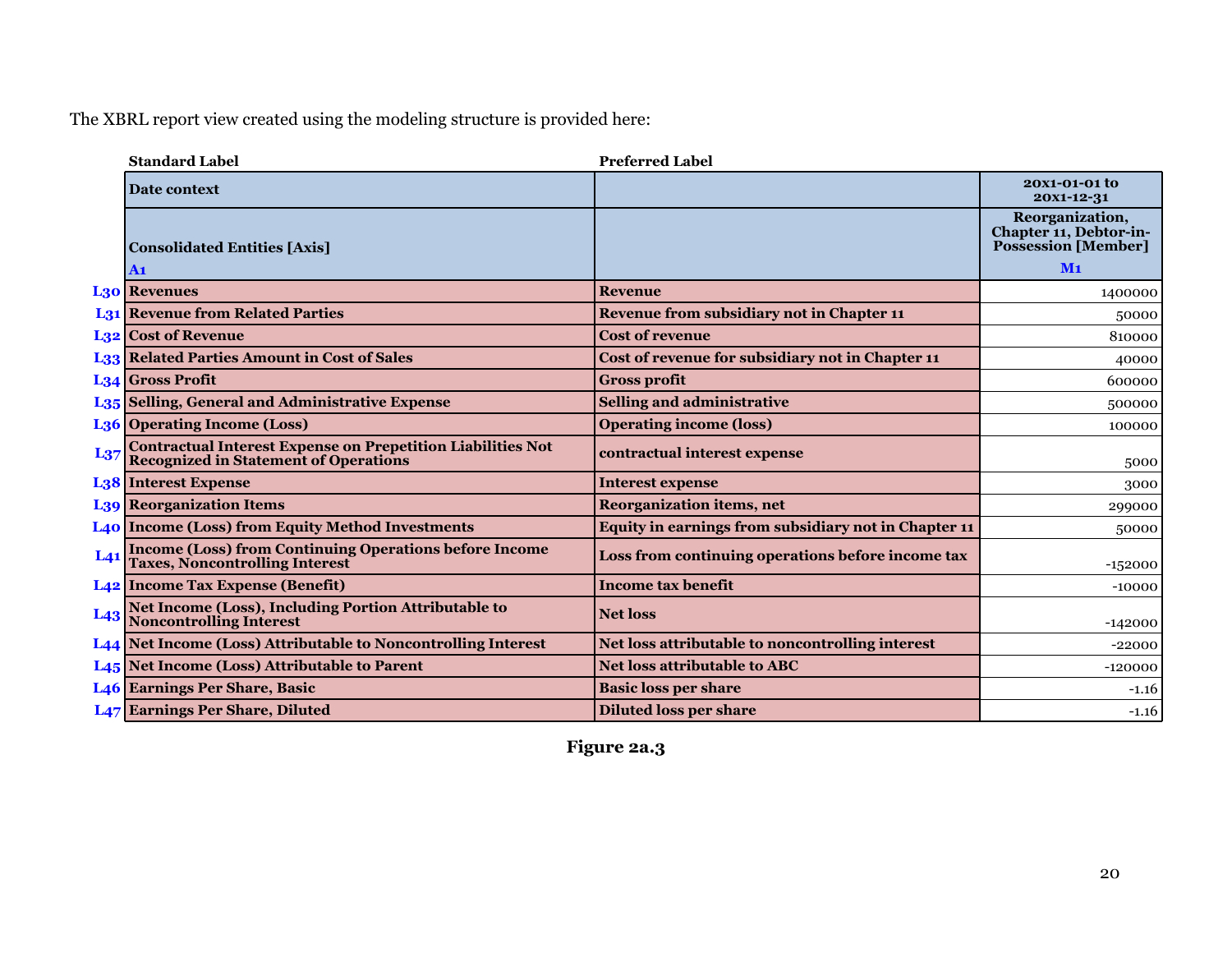|                 | <b>Standard Label</b>                                                                   | <b>Preferred Label</b>                                                             |                                                                                 |
|-----------------|-----------------------------------------------------------------------------------------|------------------------------------------------------------------------------------|---------------------------------------------------------------------------------|
|                 | <b>Date context</b>                                                                     |                                                                                    | 20X1-01-01 to<br>20X1-12-31                                                     |
|                 | <b>Consolidated Entities [Axis]</b>                                                     |                                                                                    | Reorganization,<br>Chapter 11, Debtor-in-<br><b>Possession [Member]</b><br>$M1$ |
|                 | $\mathbf{A1}$                                                                           |                                                                                    |                                                                                 |
| L <sub>48</sub> | Debtor Reorganization Items, Interest Income on<br>Accumulated Cash                     | Interest earned on accumulated cash resulting from<br><b>Chapter 11 proceeding</b> | 100000                                                                          |
| L <sub>50</sub> | <b>Debtor Reorganization Items, Legal and Advisory<br/>Professional Fees</b>            | Legal and professional advisory fees                                               | 300000                                                                          |
|                 | L52 Debtor Reorganization Items, Write-off of Debt Issuance<br>Costs and Debt Discounts | Write-off of debt issuance costs and discount on debt<br>subject to compromise     | 65000                                                                           |
|                 | L <sub>53</sub> Debtor Reorganization Items, Other Expense (Income)                     | Other reorganization expenses                                                      | 34000                                                                           |
|                 | <b>L39 Reorganization Items</b>                                                         | <b>Total reorganization items, net</b>                                             | 299000                                                                          |

**Figure 2b.3**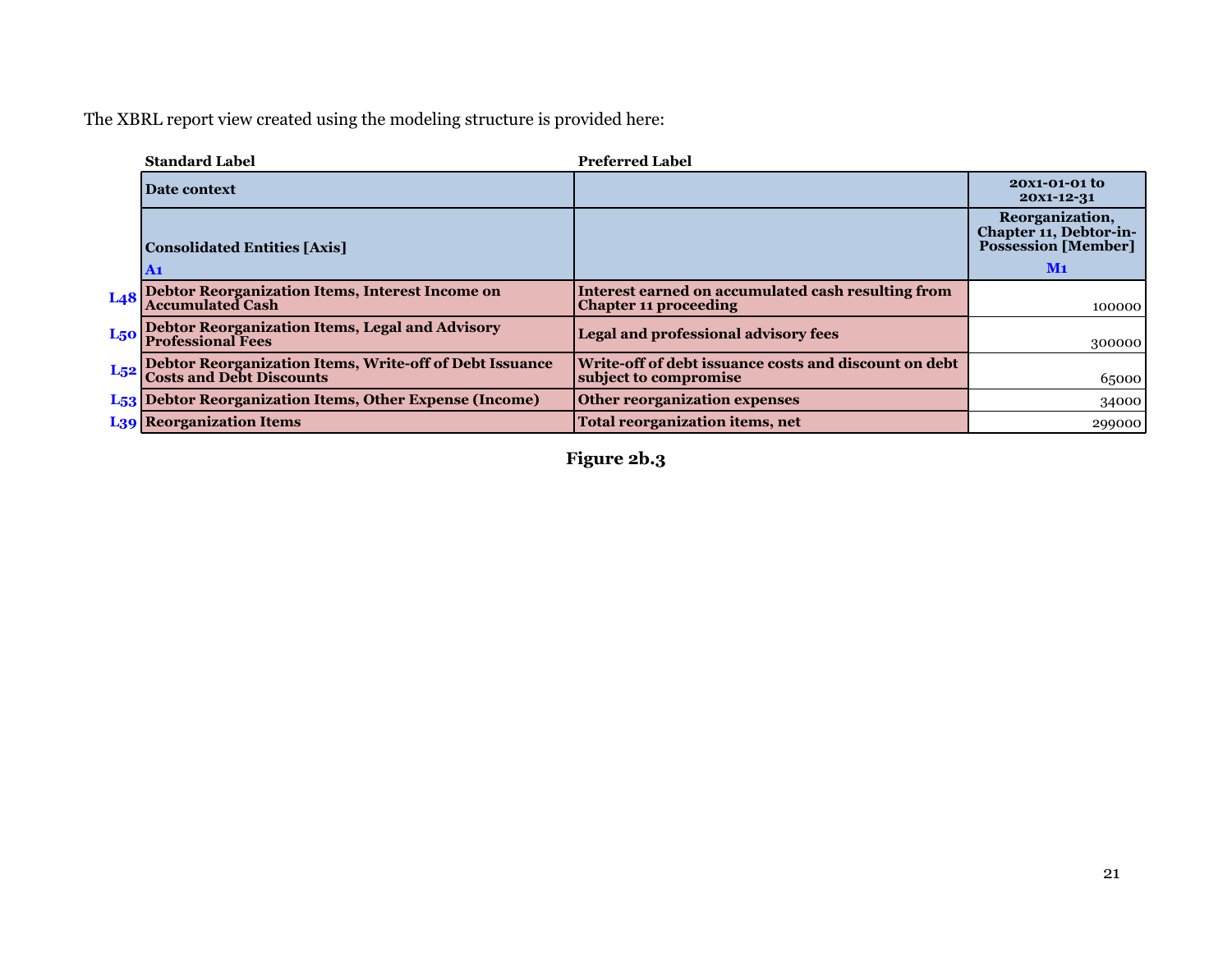Notes:

- "Consolidated Entities [Axis]" (**A1**), "Reorganization, Chapter 11, Debtor-in-Possession [Member]" (**M1**) and the applicable line items are intended to be used to tag the fact values of the condensed combined statement of income of one or more, but not all, consolidated debtors operating under Chapter 11 bankruptcy. This dimension would no longer be needed if all consolidated entities are operating under the Chapter 11 bankruptcy. "Reorganization, Chapter 11, Debtor-in-Possession, All Entities [true false]" (**L1**) would be used to indicate if all consolidated entities are operating under Chapter 11 bankruptcy as noted in Example 1.
- The \$299 thousand is a total of the net reorganization items for the debtors operating under Chapter 11 bankruptcy and is tagged with "Consolidated Entities [Axis]" (**A1**) and "Reorganization, Chapter 11, Debtor-in-Possession [Member]" (**M1**). It is also the total as the report-wide value for the reporting entity that is not presented in Example 2. This dimension is not needed for the report-wide value presented in the consolidated statement of operations.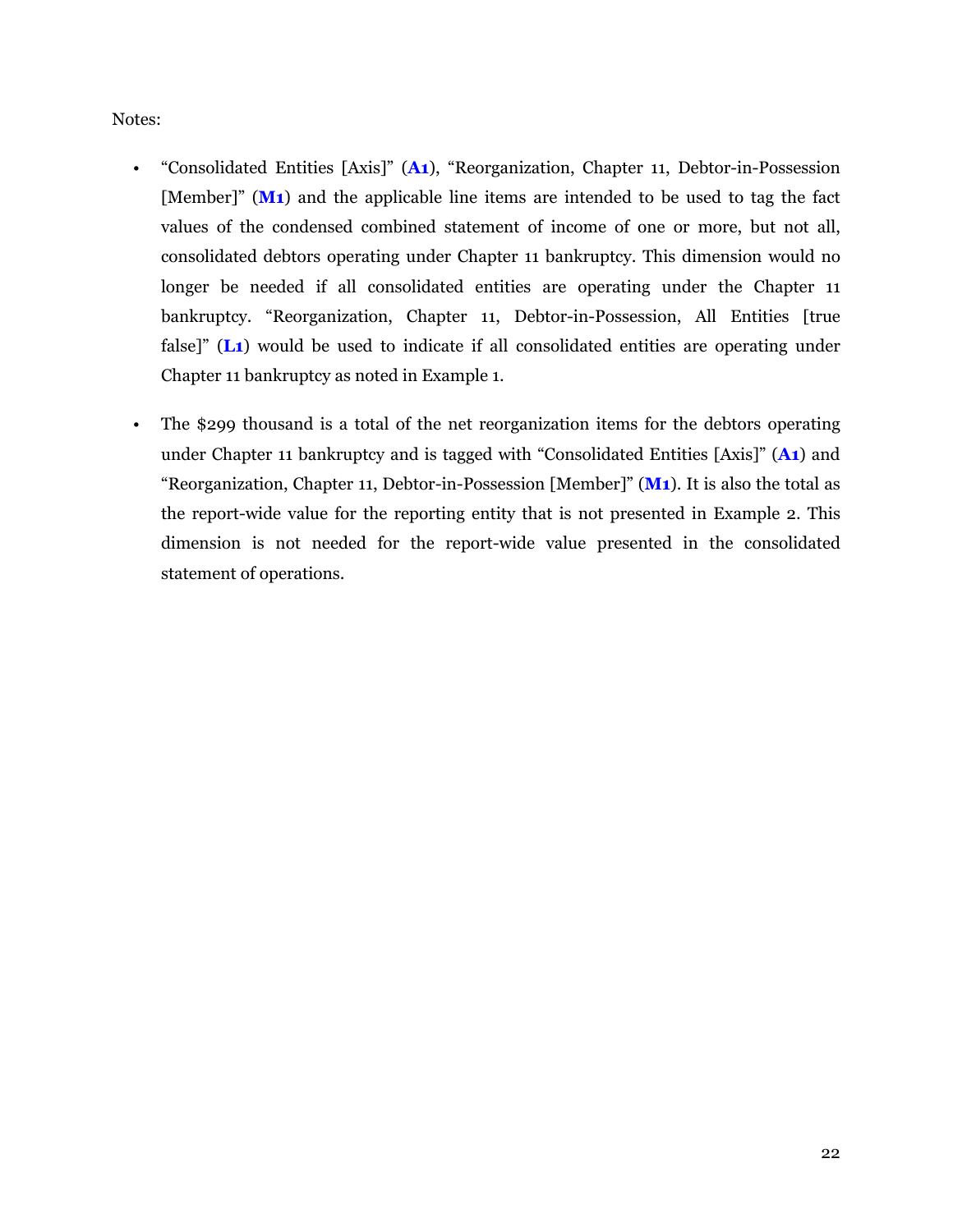# <span id="page-24-0"></span>**Example 3—Disclosure of Condensed Combined Statement of Cash Flows— Operating Under Chapter 11 Reorganization**

This Example illustrates the modeling for the condensed combined statement of cash flows of one or more, but not all, consolidated entities in Chapter 11 reorganization proceedings, including the details of noncash and cash reorganization items disclosed in the notes to the financial statements.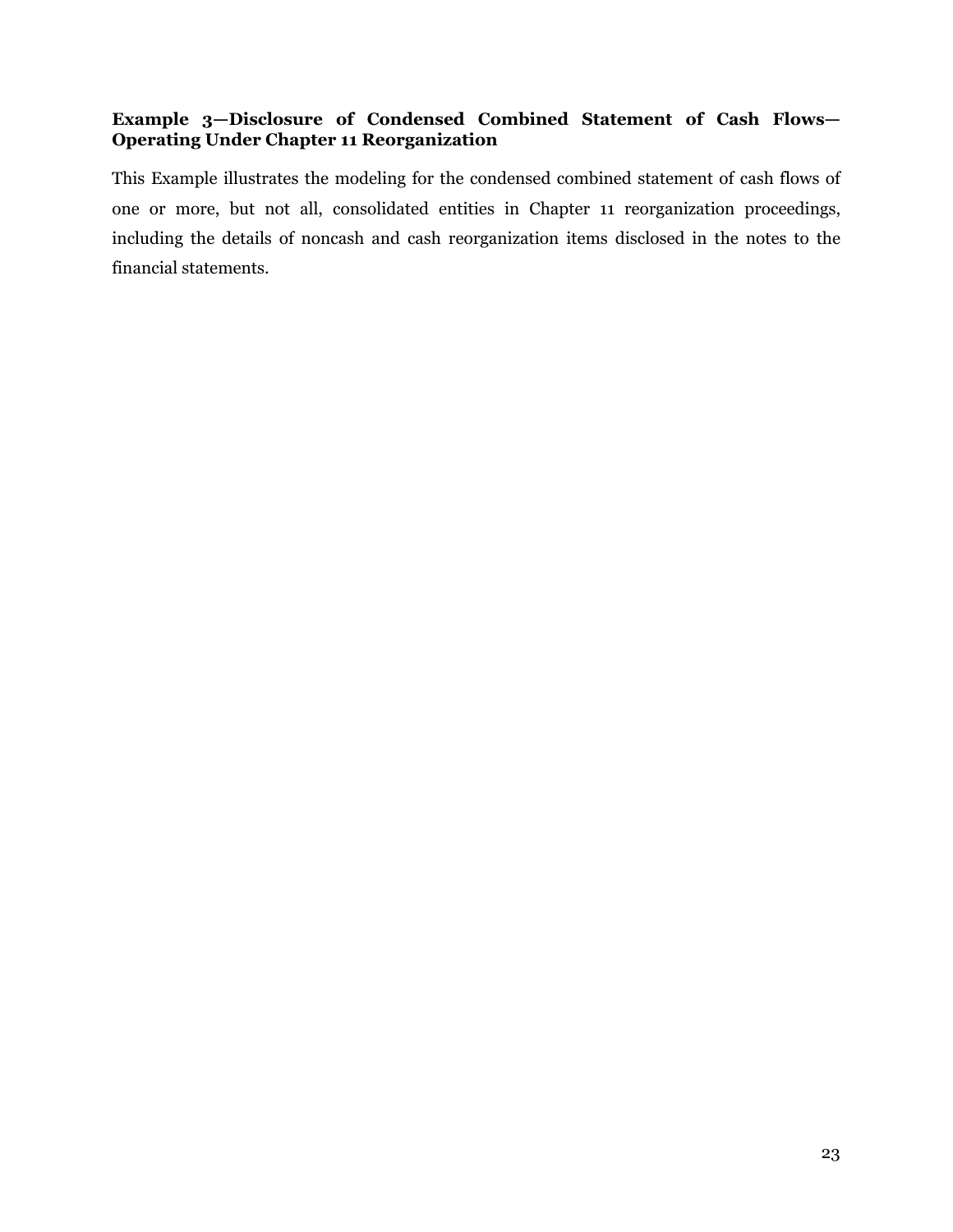# **ABC Company (Debtor-in-Possession) Condensed Combined Statement of Cash Flows For the year ended December 31, 20x1 (in thousands)**

| Cash flows from operating activities:                                                                                                 |                   | A1:M1      |
|---------------------------------------------------------------------------------------------------------------------------------------|-------------------|------------|
| Net loss                                                                                                                              | $L43 $ \$         | (142)      |
| Adjustments to reconcile net loss to net cash provided by<br>operating activities                                                     |                   |            |
| Depreciation, depletion and amortization                                                                                              | $L_{55}$          | 40         |
| Non-cash reorganization item                                                                                                          | ExL <sub>60</sub> | 99         |
| Equity in earnings of subsidiary not in Chapter 11                                                                                    | L40               | (50)       |
| Increase in accounts receivable                                                                                                       | L <sub>56</sub>   | (65)       |
| Increase in accounts receivable from subsidiary not in<br>Chapter 11                                                                  | $L_{57}$          | (50)       |
| Increase in accounts payable                                                                                                          | L <sub>5</sub> 8  | 235        |
| Increase in accounts payable due to subsidiary not in<br>Chapter 11                                                                   | L <sub>59</sub>   | 50         |
| Net cash provided by operating activities                                                                                             | L62               | 117        |
| Cash flows from investing activities:                                                                                                 |                   |            |
| Payment to purchase property and equipment                                                                                            | L63               | (69)       |
| Proceed from sale of fixed assets                                                                                                     | <b>ExL64</b>      | 20         |
| Proceed from sale of facility due to Chapter 11 proceeding                                                                            | <b>ExL65</b>      | 65         |
| Net cash provided by investing activities                                                                                             | L66               | 16         |
| Cash flows from financing activities:                                                                                                 |                   |            |
| Proceed from short-term borrowing                                                                                                     | L67               | 30         |
| Repayment of short-term debt                                                                                                          | <b>L68</b>        | (60)       |
| Net cash used by financing activities                                                                                                 | <b>L69</b>        | (30)       |
| Net increase in cash, cash equivalents and restricted cash<br>Cash, cash equivalents, and restricted cash at the beginning of<br>vear | L70<br>$L_{71}$   | 103<br>137 |
| Cash, cash equivalents, and restricted cash at the end of year                                                                        | $L71$ \$          | 240        |
|                                                                                                                                       |                   |            |

**Figure 3a.1**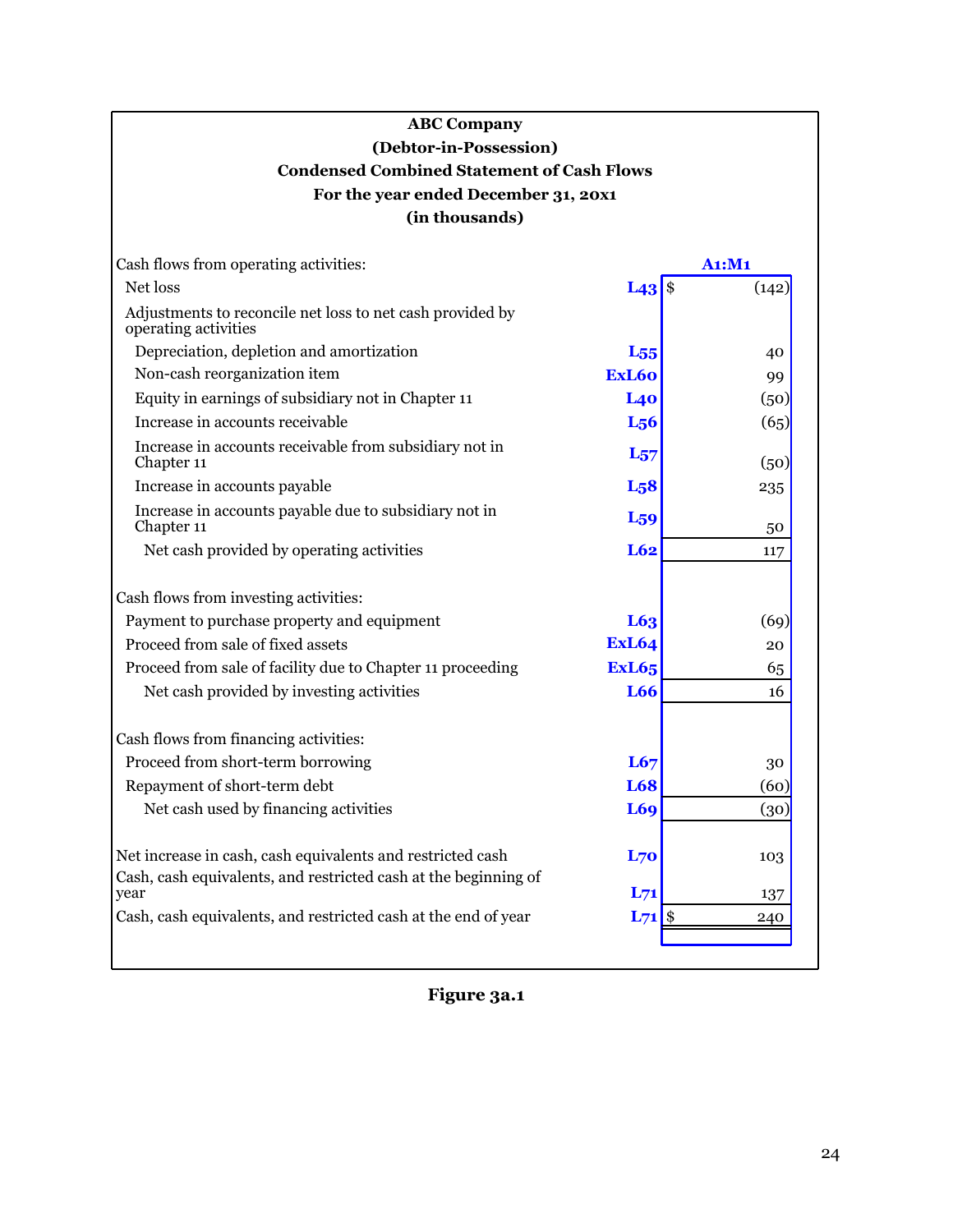The following table summarizes the details of the non-cash reorganization items for the year end of December 31, 20x1:

|  | (65)                                                              |
|--|-------------------------------------------------------------------|
|  | (34)                                                              |
|  | $\left(90\right)$                                                 |
|  |                                                                   |
|  | A1: M1<br>$L_{52}$ \$<br>ExL <sub>54</sub><br>$\textbf{ExL60}$ \$ |

# **Figure 3b.1**

The following table summarizes the details of operating cash receipts and payments resulting from the reorganization for the year end of December 31, 20x1:

| (in thousands)                                                        |                     |        |
|-----------------------------------------------------------------------|---------------------|--------|
|                                                                       |                     | A1: M1 |
| Interest received on cash accumulated due to Chapter 11 proceeding    | $ExL49$ \$          | 100    |
| Professional fee paid for services rendered for Chapter 11 proceeding | ExL <sub>51</sub>   | (300)  |
| Cash reorganization items, net                                        | $\textbf{ExL61}$ \$ | 200)   |
|                                                                       |                     |        |
|                                                                       |                     |        |

**Figure 3c.1**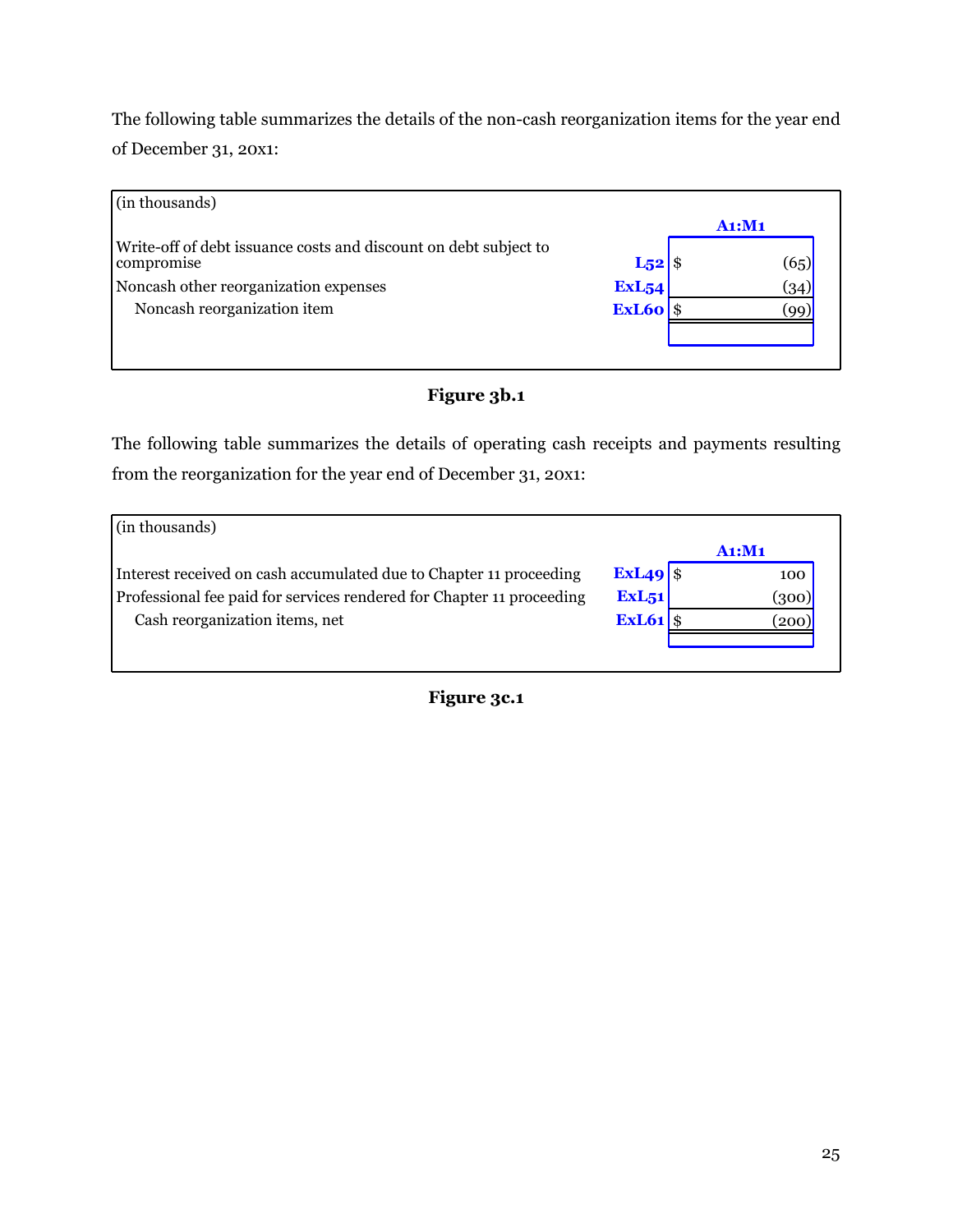The legend for the elements used to tag these facts follows:

|                  | <b>Standard Label</b>                                                                     | <b>Balance Type</b> | <b>Period Type</b> | <b>Element Name</b>                                                           |
|------------------|-------------------------------------------------------------------------------------------|---------------------|--------------------|-------------------------------------------------------------------------------|
| A <sub>1</sub>   | Consolidated Entities [Axis]                                                              |                     | Duration           | ConsolidatedEntitiesAxis                                                      |
|                  | Consolidated Entities [Domain]                                                            |                     | Duration           | ConsolidatedEntitiesDomain                                                    |
| M <sub>1</sub>   | Reorganization, Chapter 11, Debtor-in-Possession [Member]                                 |                     | Duration           | ReorganizationChapter11DebtorInPossessionMember                               |
|                  |                                                                                           |                     |                    |                                                                               |
| L40              | Income (Loss) from Equity Method Investments                                              | Credit              | Duration           | IncomeLossFromEquityMethodInvestments                                         |
| L <sub>43</sub>  | Net Income (Loss), Including Portion Attributable to<br>Noncontrolling Interest           | Credit              | Duration           | ProfitLoss                                                                    |
| L <sub>48</sub>  | Debtor Reorganization Items, Interest Income on Accumulated<br>Cash                       | Credit              | Duration           | DebtorReorganizationItemsInterestIncomeOnAccumulatedCash1                     |
| <b>ExL49</b>     | Debtor Reorganization Items, Proceeds from Interest Income<br>on Accumulated Cash         | Debit               | Duration           | DebtorReorganizationItemsProceedsFromInterestIncomeOnAccu<br>mulatedCash      |
| L <sub>50</sub>  | Debtor Reorganization Items, Legal and Advisory Professional<br>Fees                      | Debit               | Duration           | DebtorReorganizationItemsLegalAndAdvisoryProfessionalFees                     |
| <b>ExL51</b>     | Debtor Reorganization Items, Payments for Legal and Advisory<br>Professional Fees         | Credit              | Duration           | DebtorReorganizationItemsPaymentsForLegalAndAdvisoryProfes<br>sionalFees      |
| $L_{52}$         | Debtor Reorganization Items, Write-off of Debt Issuance Costs<br>and Debt Discounts       | Debit               | Duration           | DebtorReorganizationItemsWriteOffOfDeferredFinancingCostsA<br>ndDebtDiscounts |
| L <sub>53</sub>  | Debtor Reorganization Items, Other Expense (Income)                                       | Debit               | Duration           | DebtorReorganizationItemsOtherExpenseIncome                                   |
| <b>ExL54</b>     | Debtor Reorganization Items, Noncash Other Expense<br>(Income)                            | Debit               | Duration           | DebtorReorganizationItemsNoncashOtherExpenseIncome                            |
| $L_{55}$         | Depreciation, Depletion and Amortization                                                  | Debit               | Duration           | DepreciationDepletionAndAmortization                                          |
| L <sub>56</sub>  | Increase (Decrease) in Accounts Receivable                                                | Credit              | Duration           | IncreaseDecreaseInAccountsReceivable                                          |
| $L_{57}$         | Increase (Decrease) in Due from Affiliates, Current                                       | Credit              | Duration           | IncreaseDecreaseInDueFromAffiliatesCurrent                                    |
| L <sub>5</sub> 8 | Increase (Decrease) in Accounts Payable                                                   | Debit               | Duration           | IncreaseDecreaseInAccountsPayable                                             |
| L <sub>59</sub>  | Increase (Decrease) in Due to Affiliates, Current                                         | Debit               | Duration           | IncreaseDecreaseInDueToAffiliatesCurrent                                      |
| ExL60            | Reorganization Item, Noncash Transaction                                                  | Debit               | Duration           | ReorganizationItemNonCashTransaction                                          |
| <b>ExL61</b>     | Reorganization Item, Cash Transaction                                                     | Debit               | Duration           | ReorganizationItemCashTransaction                                             |
| L62              | Net Cash Provided by (Used in) Operating Activities                                       |                     | Duration           | NetCashProvidedByUsedInOperatingActivities                                    |
| L63              | Payments to Acquire Property, Plant, and Equipment                                        | Credit              | Duration           | PaymentsToAcquirePropertyPlantAndEquipment                                    |
| <b>ExL64</b>     | Proceeds from Sale of Property, Plant, and Equipment,<br>Excluding Sale due to Chapter 11 | Debit               | Duration           | ProceedsFromSaleOfPropertyPlantAndEquipmentExcluding<br>SaleDueToChapter 11   |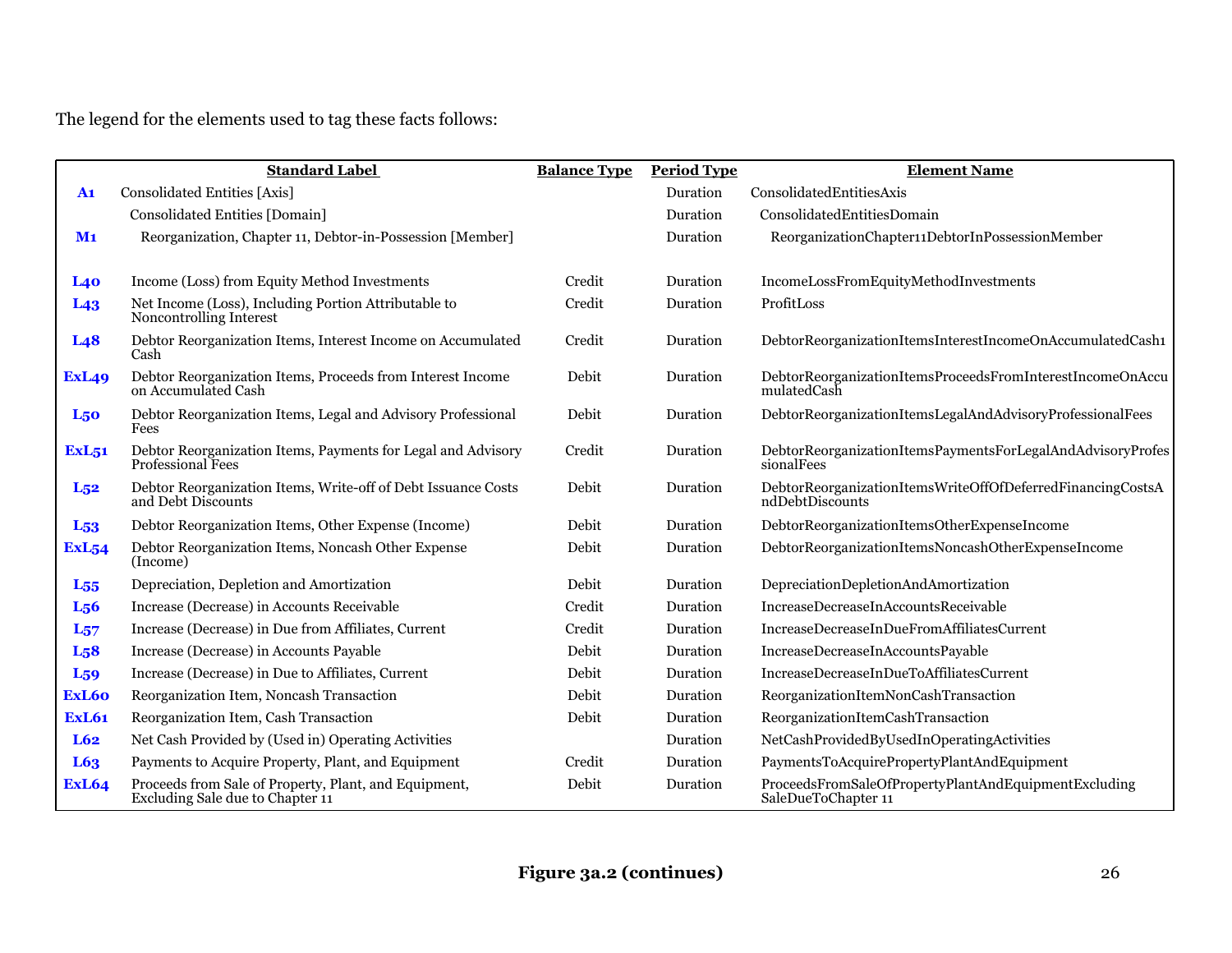|              | <b>Standard Label</b>                                                                                                                             | <b>Balance Type</b> | <b>Period Type</b> | <b>Element Name</b>                                                                                                |
|--------------|---------------------------------------------------------------------------------------------------------------------------------------------------|---------------------|--------------------|--------------------------------------------------------------------------------------------------------------------|
| <b>ExL65</b> | Proceeds from sale of facility due to Chapter 11 Proceeding                                                                                       | Debit               | Duration           | ProceedsFromSaleOfFacilityDueToChapter 11Proceeding                                                                |
| L66          | Net Cash Provided by (Used in) Investing Activities                                                                                               | Debit               | Duration           | NetCashProvidedByUsedInInvestingActivities                                                                         |
| L67          | Proceeds from Short-Term Debt                                                                                                                     | Debit               | Duration           | ProceedsFromShortTermDebt                                                                                          |
| L68          | Repayments of Short-Term Debt                                                                                                                     | Credit              | Duration           | RepaymentsOfShortTermDebt                                                                                          |
| L69          | Net Cash Provided by (Used in) Financing Activities                                                                                               | Debit               | Duration           | NetCashProvidedByUsedInFinancingActivities                                                                         |
| L70          | Cash, Cash Equivalents, Restricted Cash, and Restricted Cash<br>Equivalents, Period Increase (Decrease), Including Exchange<br><b>Rate Effect</b> | Debit               | Duration           | CashCashEquivalentsRestrictedCashAndRestrictedCashEquivalen<br>tsPeriodIncreaseDecreaseIncludingExchangeRateEffect |
| $L_{71}$     | Cash, Cash Equivalents, Restricted Cash, and Restricted Cash<br>Equivalents                                                                       | Debit               | Instant            | CashCashEquivalentsRestrictedCashAndRestrictedCashEquivalen<br>ts                                                  |

**Figure 3a.2 (continued)**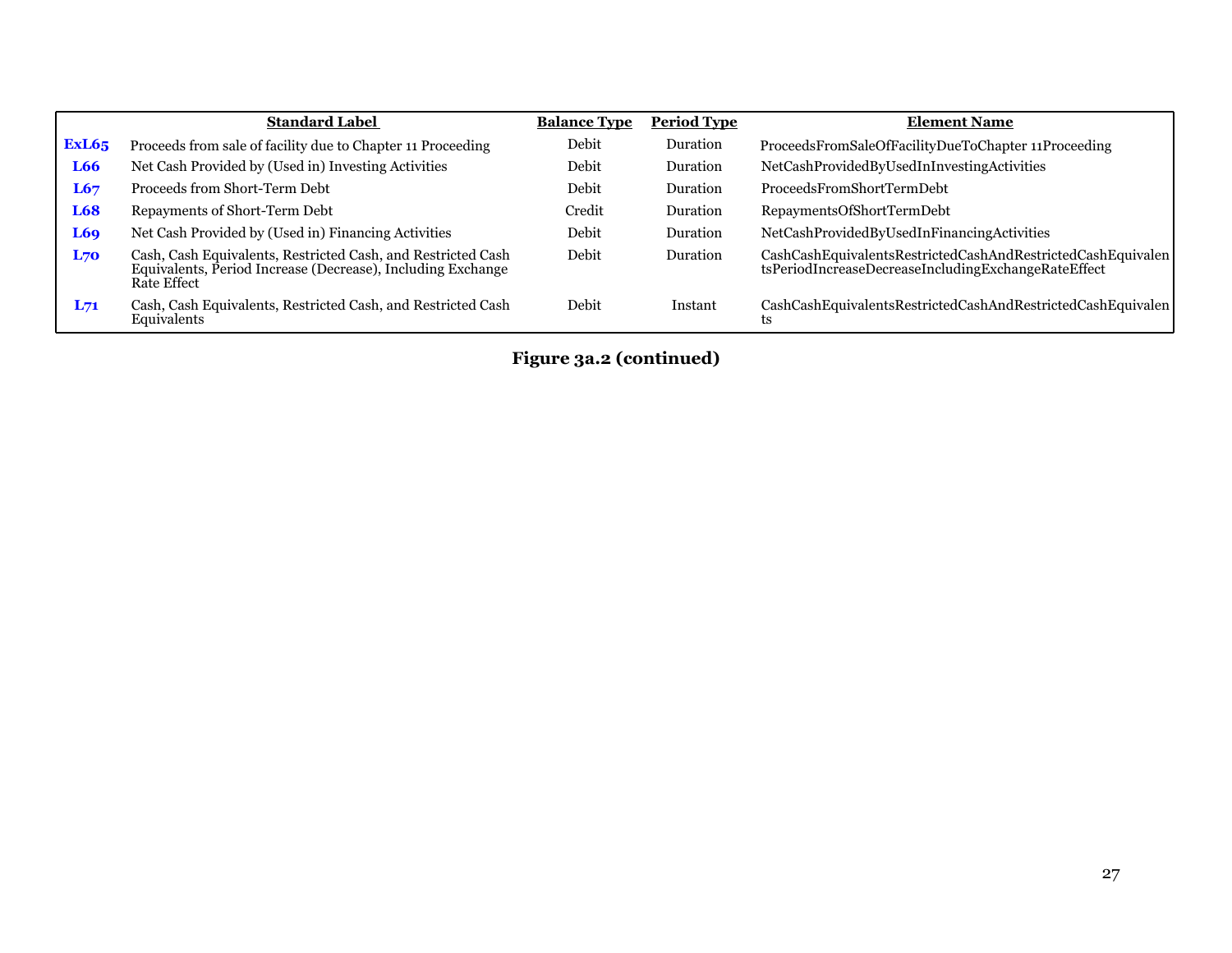|              | <b>Standard Label</b>                                                                                                                          | <b>Preferred Label</b>                                                  |                                                           |            |            |
|--------------|------------------------------------------------------------------------------------------------------------------------------------------------|-------------------------------------------------------------------------|-----------------------------------------------------------|------------|------------|
|              | <b>Date context</b>                                                                                                                            |                                                                         | 20X1-01-01 to 20X1-12-31                                  | 20X1-12-31 | 20x0-12-31 |
|              | <b>Consolidated Entities [Axis]</b><br>A <sub>1</sub>                                                                                          |                                                                         | Reorganization, Chapter 11, Debtor-in-Possession [Member] | $M1$       |            |
| $L_{43}$     | <b>Net Income (Loss), Including Portion<br/>Attributable to Noncontrolling Interest</b>                                                        | <b>Net loss</b>                                                         | $-142000$                                                 |            |            |
|              | <b>L55</b> Depreciation, Depletion and Amortization                                                                                            | Depreciation, depletion and amortization                                | 40000                                                     |            |            |
|              | <b>ExL60</b> Reorganization Item, Noncash Transaction                                                                                          | Non-cash reorganization item                                            | 99000                                                     |            |            |
| L40          | <b>Income (Loss) from Equity Method</b><br>Investments                                                                                         | Equity in earnings of subsidiary not in<br><b>Chapter 11</b>            | 50000                                                     |            |            |
|              | L <sub>56</sub> Increase (Decrease) in Accounts Receivable                                                                                     | Increase in accounts receivable                                         | 65000                                                     |            |            |
| $L_{57}$     | <b>Increase (Decrease) in Due from Affiliates,</b><br><b>Current</b>                                                                           | Increase in accounts receivable from<br>subsidiary not in Chapter 11    | 50000                                                     |            |            |
|              | L <sub>5</sub> 8 Increase (Decrease) in Accounts Payable                                                                                       | <b>Increase in accounts payable</b>                                     | 235000                                                    |            |            |
| $L_{59}$     | <b>Increase (Decrease) in Due to Affiliates,</b><br><b>Current</b>                                                                             | Increase in accounts payable due to<br>subsidiary not in Chapter 11     | 50000                                                     |            |            |
| L62          | <b>Net Cash Provided by (Used in) Operating</b><br><b>Activities</b>                                                                           | Net cash provided by operating activities                               | 117000                                                    |            |            |
| L63          | Payments to Acquire Property, Plant, and<br>Equipment                                                                                          | Payment to purchase property and<br>equipment                           | 69000                                                     |            |            |
| <b>ExL64</b> | Proceeds from Sale of Property, Plant, and<br>Equipment, Excluding Sale due to Chapter 11                                                      | <b>Proceed from sale of fixed assets</b>                                | 20000                                                     |            |            |
| <b>ExL65</b> | Proceeds from sale of facility due to Chapter 11<br><b>Proceeding</b>                                                                          | Proceed from sale of facility due to Chapter<br>11 proceeding           | 65000                                                     |            |            |
| $L66$        | <b>Net Cash Provided by (Used in) Investing</b><br><b>Activities</b>                                                                           | Net cash provided by investing activities                               | 16000                                                     |            |            |
|              | <b>L67</b> Proceeds from Short-Term Debt                                                                                                       | <b>Proceed from short-term borrowing</b>                                | 30000                                                     |            |            |
|              | <b>L68</b> Repayments of Short-Term Debt                                                                                                       | <b>Repayment of short-term debt</b>                                     | 60000                                                     |            |            |
| L69          | Net Cash Provided by (Used in) Financing<br>Activities                                                                                         | Net cash used by financing activities                                   | $-30000$                                                  |            |            |
|              | Cash, Cash Equivalents, Restricted Cash, and<br>L70 Restricted Cash Equivalents, Period Increase<br>(Decrease), Including Exchange Rate Effect | Net increase in cash, cash equivalents and<br>restricted cash           | 103000                                                    |            |            |
| $L_{71}$     | Cash, Cash Equivalents, Restricted Cash, and<br><b>Restricted Cash Equivalents</b>                                                             | Cash, cash equivalents, and restricted cash<br>at the beginning of year |                                                           |            | 137000     |
|              | Cash, Cash Equivalents, Restricted Cash, and<br>Restricted Cash Equivalents                                                                    | Cash, cash equivalents, and restricted cash<br>at the end of year       |                                                           | 240000     |            |

**Figure 3a.3**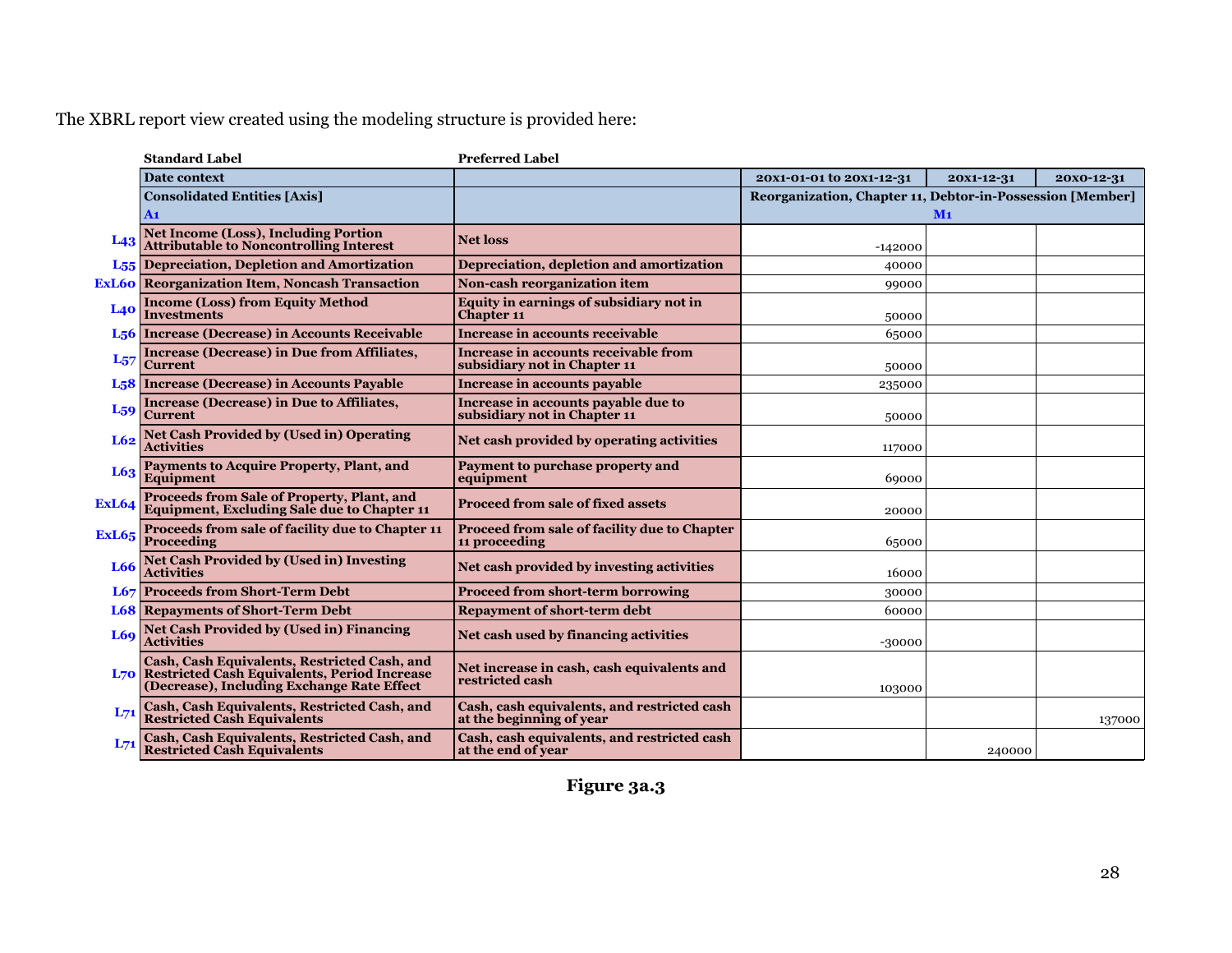| <b>Standard Label</b>                                                                               | <b>Preferred Label</b>                                                         |                                                                             |
|-----------------------------------------------------------------------------------------------------|--------------------------------------------------------------------------------|-----------------------------------------------------------------------------|
| Date context                                                                                        |                                                                                | 20X1-01-01 to 20X1-12-31                                                    |
| Consolidated Entities [Axis]<br>A <sub>1</sub>                                                      |                                                                                | Reorganization, Chapter 11,<br>Debtor-in-Possession<br>[Member]<br>$\bf M1$ |
| L <sub>52</sub> Debtor Reorganization Items, Write-off of Debt<br>Issuance Costs and Debt Discounts | Write-off of debt issuance costs and discount on<br>debt subject to compromise | 65000                                                                       |
| ExL54 Debtor Reorganization Items, Noncash Other Expense Noncash other reorganization expenses      |                                                                                | 34000                                                                       |
| <b>ExL60</b> Reorganization Item, Noncash Transaction                                               | Noncash reorganization item                                                    | 99000                                                                       |

# **Figure 3b.3**

| <b>Standard Label</b>                                                                          | <b>Preferred Label</b>                                                                                                          |                                                                         |
|------------------------------------------------------------------------------------------------|---------------------------------------------------------------------------------------------------------------------------------|-------------------------------------------------------------------------|
| Date context                                                                                   |                                                                                                                                 | 20X1-01-01 to 20X1-12-31                                                |
| <b>Consolidated Entities [Axis]</b>                                                            |                                                                                                                                 | Reorganization, Chapter 11,<br>Debtor-in-Possession<br>[Member]<br>$M1$ |
|                                                                                                | ExL49 Debtor Reorganization Items, Proceeds from Interest Interest received on cash accumulated due to Chapter<br>11 proceeding | 100000                                                                  |
| <b>ExL51</b> Debtor Reorganization Items, Payments for Legal<br>and Advisory Professional Fees | Professional fee paid for services rendered for<br><b>Chapter 11 proceeding</b>                                                 | 300000                                                                  |
| <b>ExL61</b> Reorganization Item, Cash Transaction                                             | <b>Cash reorganization items, net</b>                                                                                           | $-200000$                                                               |

**Figure 3c.3**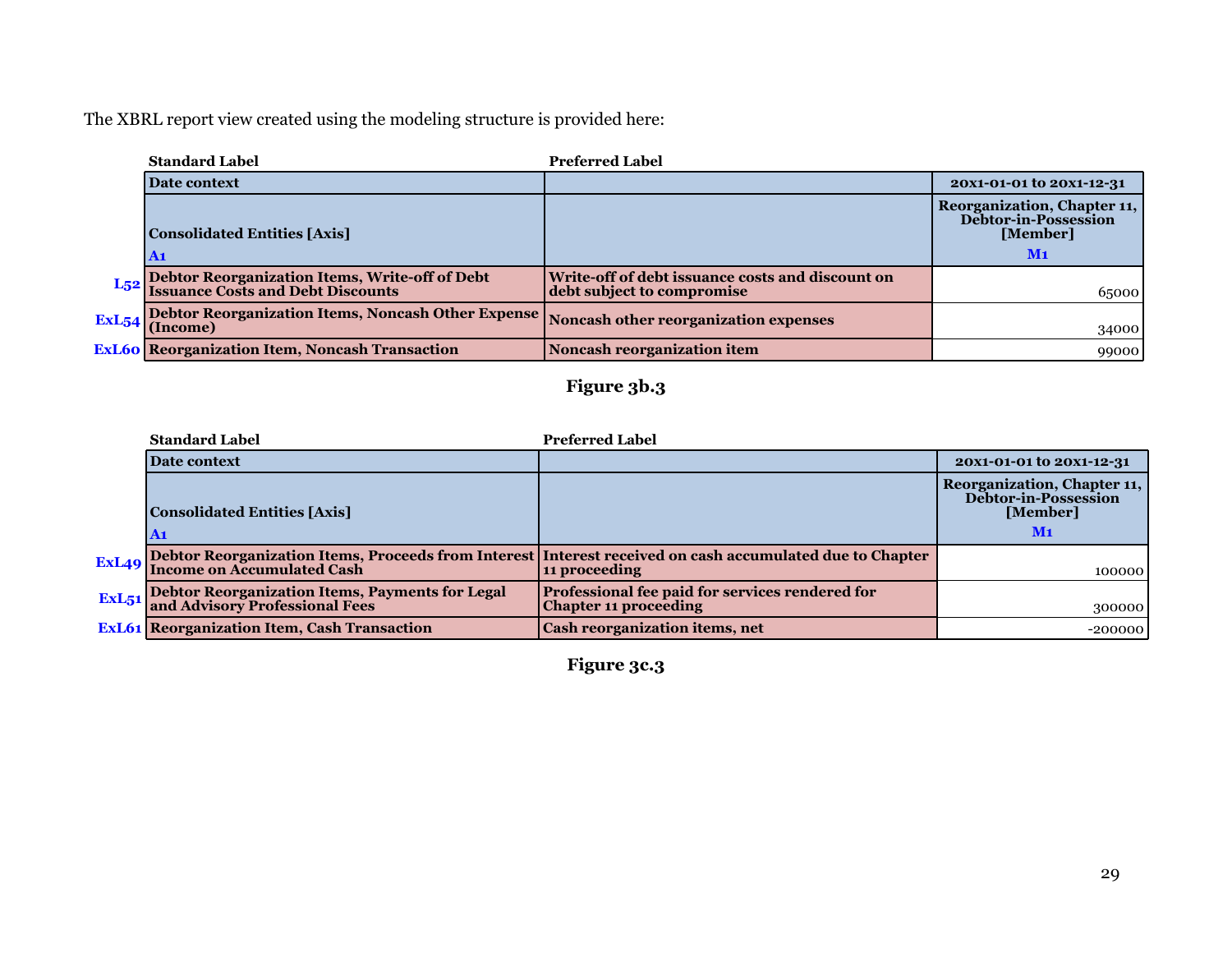Notes:

- "Consolidated Entities [Axis]" (**A1**), "Reorganization, Chapter 11, Debtor-in-Possession [Member]" (M<sub>1</sub>) and the applicable line items are intended to be used to tag the fact value of the condensed combined statement of cash flows of one or more, but not all, consolidated debtors operating under Chapter 11 bankruptcy. This dimension would no longer be needed if all consolidated debtors are operating under the Chapter 11 bankruptcy. "Reorganization, Chapter 11, Debtor-in-Possession, All Entities [true false<sup>"</sup> (L<sub>1</sub>) would be used to indicate if all consolidated entities are operating under Chapter 11 bankruptcy as noted in Example 1.
- The \$99 thousand is a total of the noncash reorganization items as an adjustment to net loss for the debtors operating under Chapter 11 bankruptcy and is tagged with "Reorganization Item, Noncash Transaction" (**ExL60**), "Consolidated Entities [Axis]" (**A1**), "Reorganization, Chapter 11, Debtor-in-Possession [Member]" (**M1**). It is also the total as the report-wide value for the reporting entity that is not presented in Example 3. This dimension is not needed for the report-wide value of the total noncash reorganization value presented in the consolidated statement of cash flows.
- The \$200 thousand is a total of the cash reorganization items for the debtors operating under Chapter 11 bankruptcy and is tagged with "Reorganization Item, Cash Transaction" (**ExL61**), "Consolidated Entities [Axis]" (**A1**), "Reorganization, Chapter 11, Debtor-in-Possession [Member]" (**M1**). It is also the total as the report-wide value for the reporting entity that is not presented in Example 3. This dimension is not needed for the report-wide value of total cash reorganization value if presented in the consolidated statement of cash flows.
- "Net Income (Loss), Including Portion Attributable to Noncontrolling Interest" (**L43**) is intended to be used to tag the net income including non-controlling interest as the starting point to reconcile from net income to the operating cash flows for the period. This element is intended to be used as the starting point for net income in the indirect cash flow statement when "Net Income (Loss), Including Portion Attributable to Noncontrolling Interest" (**L43**) and "Net Income (Loss) Attributable to Parent" (**L45**) have the same value.
- In the condensed combined statement of cash flows, a number of items are summed to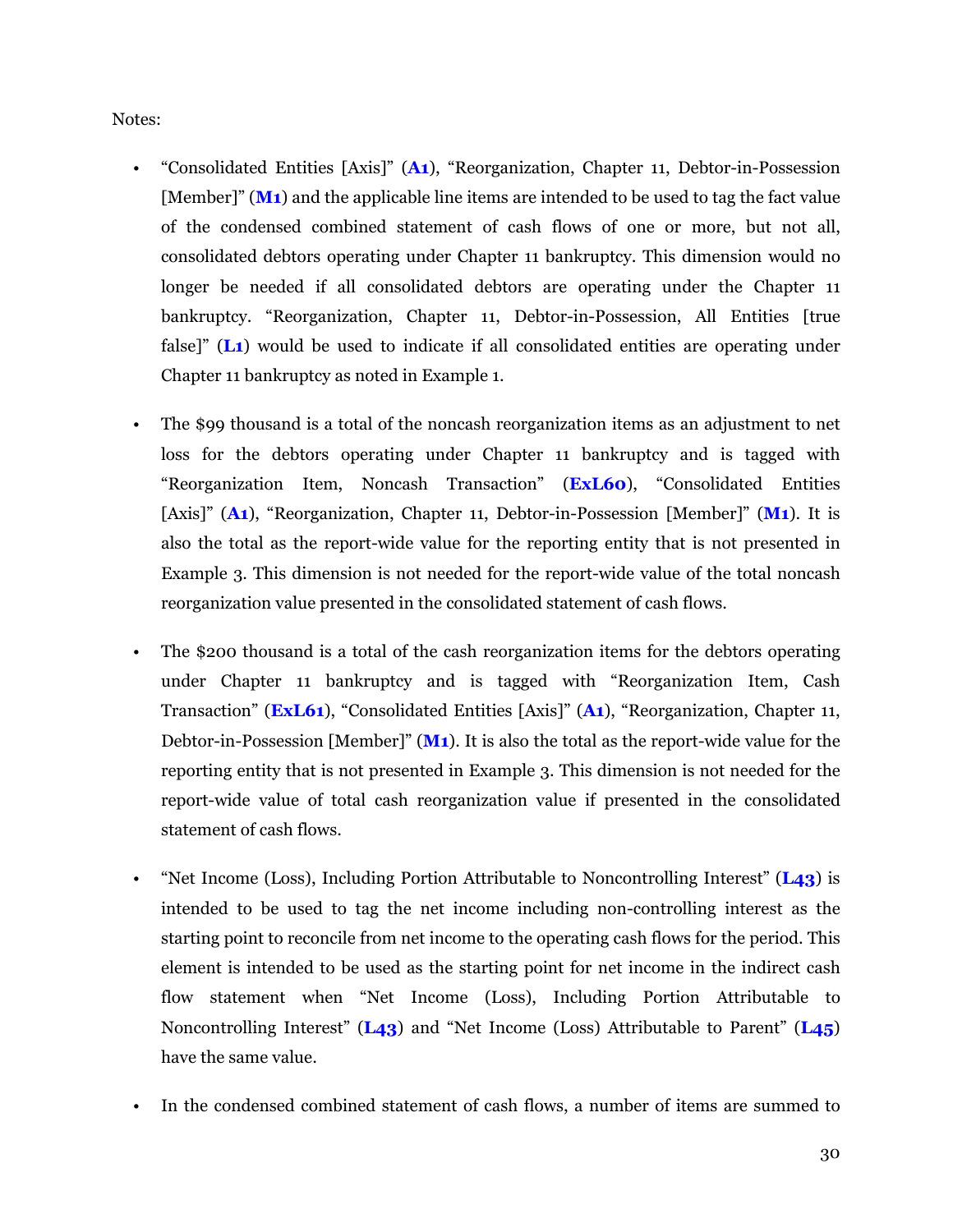"Net Cash Provided by (Used in) Operating Activities" (**L62**) including "Net Income (Loss), Including Portion Attributable to Noncontrolling Interest" (**L43**) which is modeled as a credit concept. However, it is used in the cash flow statement as a positive value if the cash flow is positive. In order for the XBRL calculation to be correct, "Net Cash Provided by (Used in) Operating Activities" (**L62**) does not have a balance type. The calculation would fail if a balance type was included on the total, given that a credit item cannot be added to a debit parent in XBRL calculations.

It is important to define the correct calculation weights when reconciling net income to net cash provided (used) by operating activities. "Net Income (Loss), Including Portion Attributable to Noncontrolling Interest" (**L43**) is modeled as a credit item. The income should be entered as a positive amount and a loss should be entered as a negative amount for the XBRL value. This element has a positive calculation weight and a negative XBRL value of -142000 for a loss in the calculation for this example. Generally, it is an error if the descendant element of an operating cash flow element has a credit balance type and a positive effective calculation weight. However, there is an exception for the net income element as the starting point for the calculation of operating cash flow.

| <b>XBRL</b><br>calculation<br>weight |                  | Element                                                                         | Balance<br>type | <b>HTML</b> value<br>(in thousands) | XBRL value |
|--------------------------------------|------------------|---------------------------------------------------------------------------------|-----------------|-------------------------------------|------------|
| $+$                                  | L <sub>43</sub>  | Net Income (Loss), Including Portion<br>Attributable to Noncontrolling Interest | Credit          | $-142$                              | $-142000$  |
| $+$                                  | $L_{55}$         | Depreciation, Depletion and Amortization                                        | Debit           | 40                                  | 40000      |
| $+$                                  | ExL60            | Reorganization Item, Noncash Transaction                                        | Debit           | 99                                  | 99000      |
|                                      | L40              | Income (Loss) from Equity Method Investments                                    | Credit          | $-50$                               | 50000      |
|                                      | L <sub>56</sub>  | Increase (Decrease) in Accounts Receivable                                      | Credit          | $-65$                               | 65000      |
|                                      | $L_{57}$         | Increase (Decrease) in Due from Affiliates,<br>Current                          | Credit          | $-50$                               | 50000      |
| $\pm$                                | L <sub>5</sub> 8 | Increase (Decrease) in Accounts Payable                                         | Debit           | 235                                 | 235000     |
| $^{+}$                               | $L_{59}$         | Increase (Decrease) in Due to Affiliates, Current                               | Debit           | 50                                  | 50000      |
|                                      | L62              | Net Cash Provided by (Used in) Operating<br>Activities                          |                 | 117                                 | 117000     |

• The element "Net Cash Provided by (Used in) Operating Activities" (**L62**) is treated as if it had a debit balance for items other than "Net Income (Loss), Including Portion Attributable to Noncontrolling Interest" (**L43**). Debit balance items rolling into it should have a positive calculation weight. In the calculation table above, "Depreciation, Depletion and Amortization" (**L55**) is modeled as a debit balance item with a positive weight in the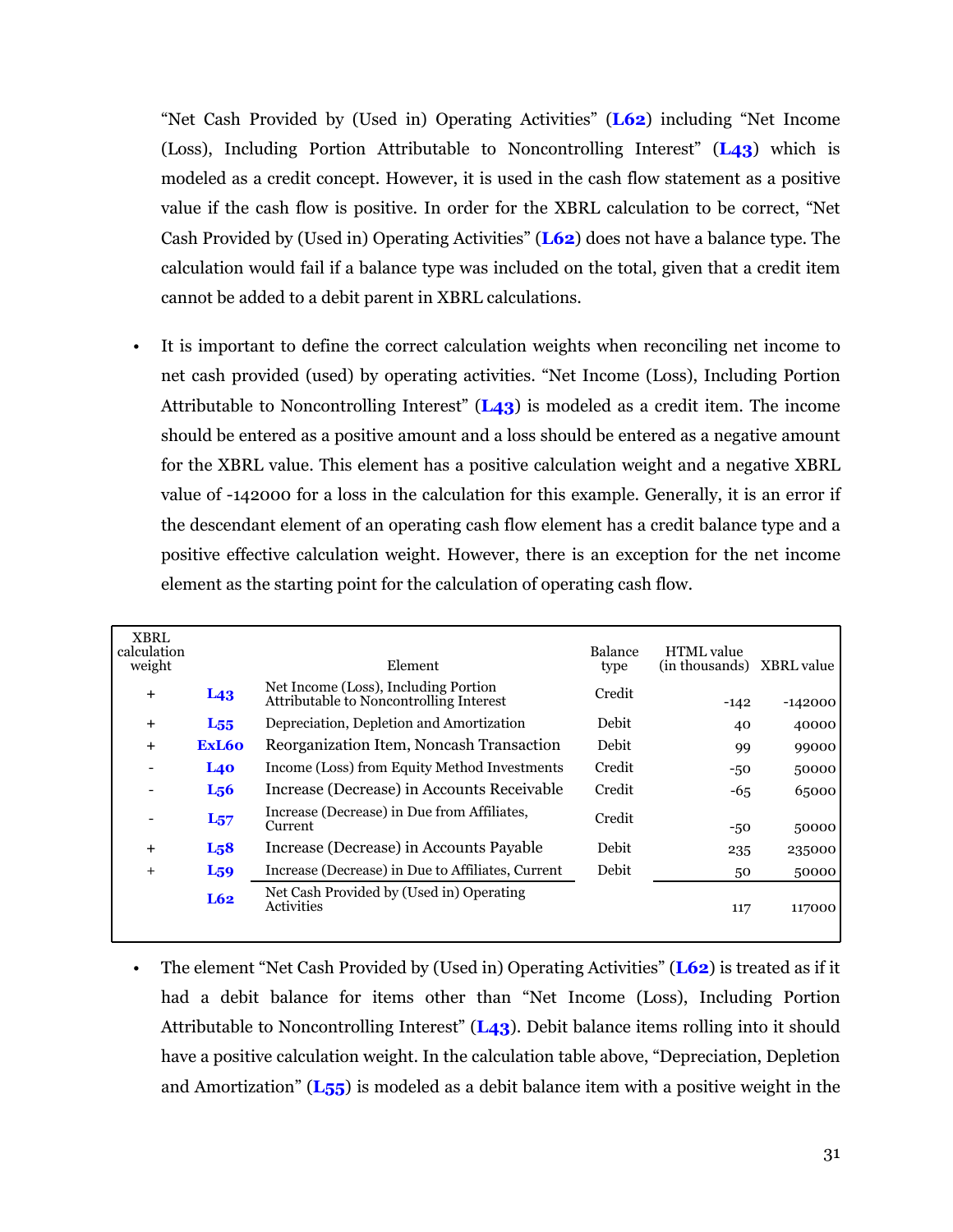calculation and the XBRL value of this element is entered as a positive amount.

• "Income (Loss) from Equity Method Investments" (**L40**) is modeled as a credit item and income should be entered as a positive amount and a loss should be a negative amount in the instance document. It is a reversal to net income of the noncash amount in Figure 3a.1, as noncash income is deducted from net income, or noncash loss is added back to net income for the cash portion of net income. Thus, a negative weight is used with the positive XBRL value for the income in the calculation. If a positive weight was used, it would incorrectly add the value to "Net Income (Loss), Including Portion Attributable to Noncontrolling Interest" (**L43**) when it should be subtracted.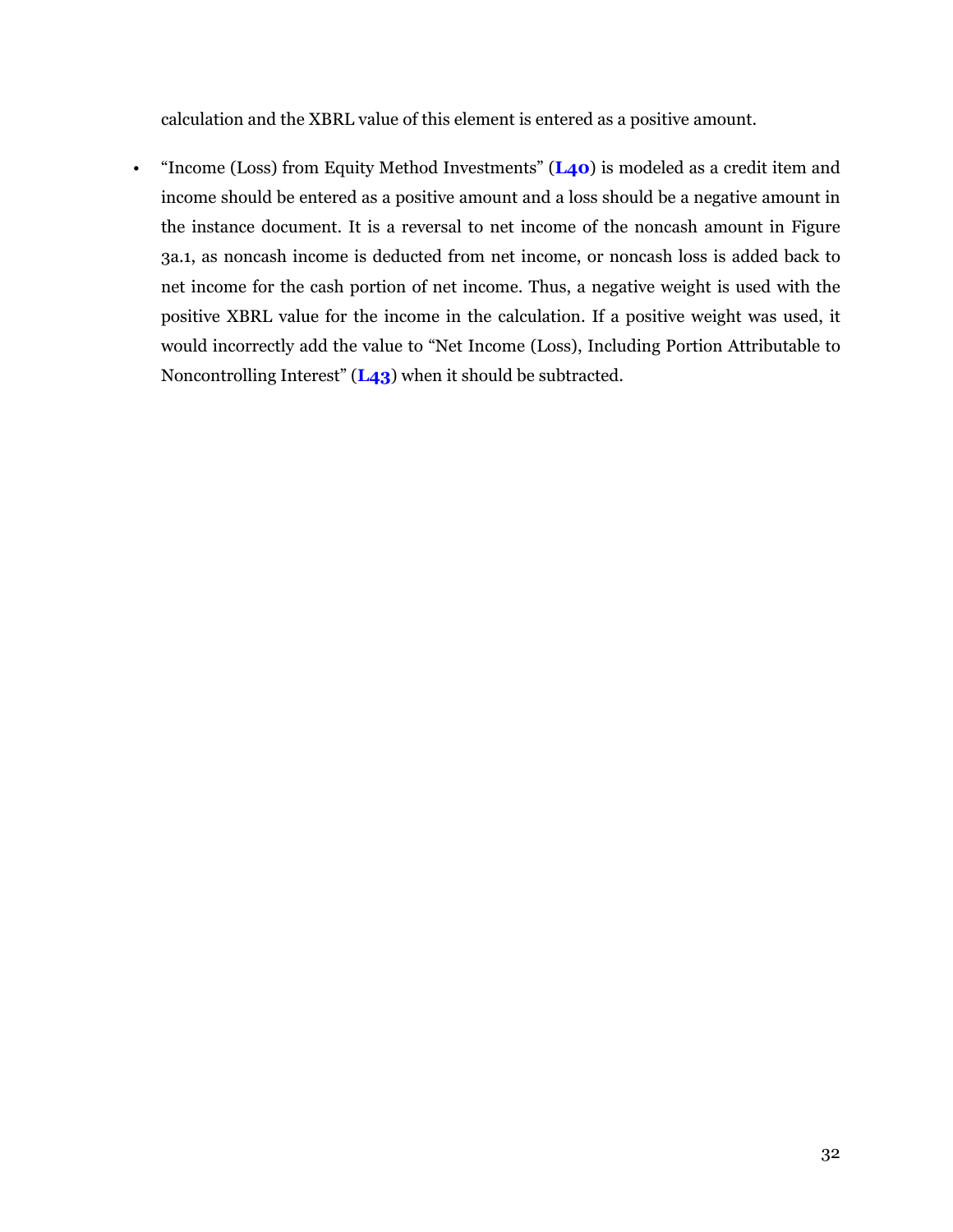# <span id="page-34-0"></span>**Example 4—Disclosure of Reorganization Value**

This Example illustrates the modeling for the disclosure of the reorganization value.

The Bankruptcy Court confirmed ABC's plan of reorganization as of June 1, 20x2. It was determined that ABC's reorganization value computed immediately before June 1, 20x2, the date of plan confirmation, consisted of the following:

| <b>ABC Company</b>                                        |                 |              |
|-----------------------------------------------------------|-----------------|--------------|
| (in thousands)                                            |                 |              |
|                                                           |                 | June 1, 20x2 |
| Present value of discounted cash flows of emerging entity | $L_{76}$ \$     | 1,075        |
| Plus: cash in excess of normal operation                  | $L_{77}$        | 150          |
| Plus: net realizable value of asset disposition           | L <sub>78</sub> | 75           |
| Reorganization value of successor assets                  | $L_{75}$ \$     | 1,300        |
|                                                           |                 |              |
|                                                           |                 |              |

**Figure 4a.1**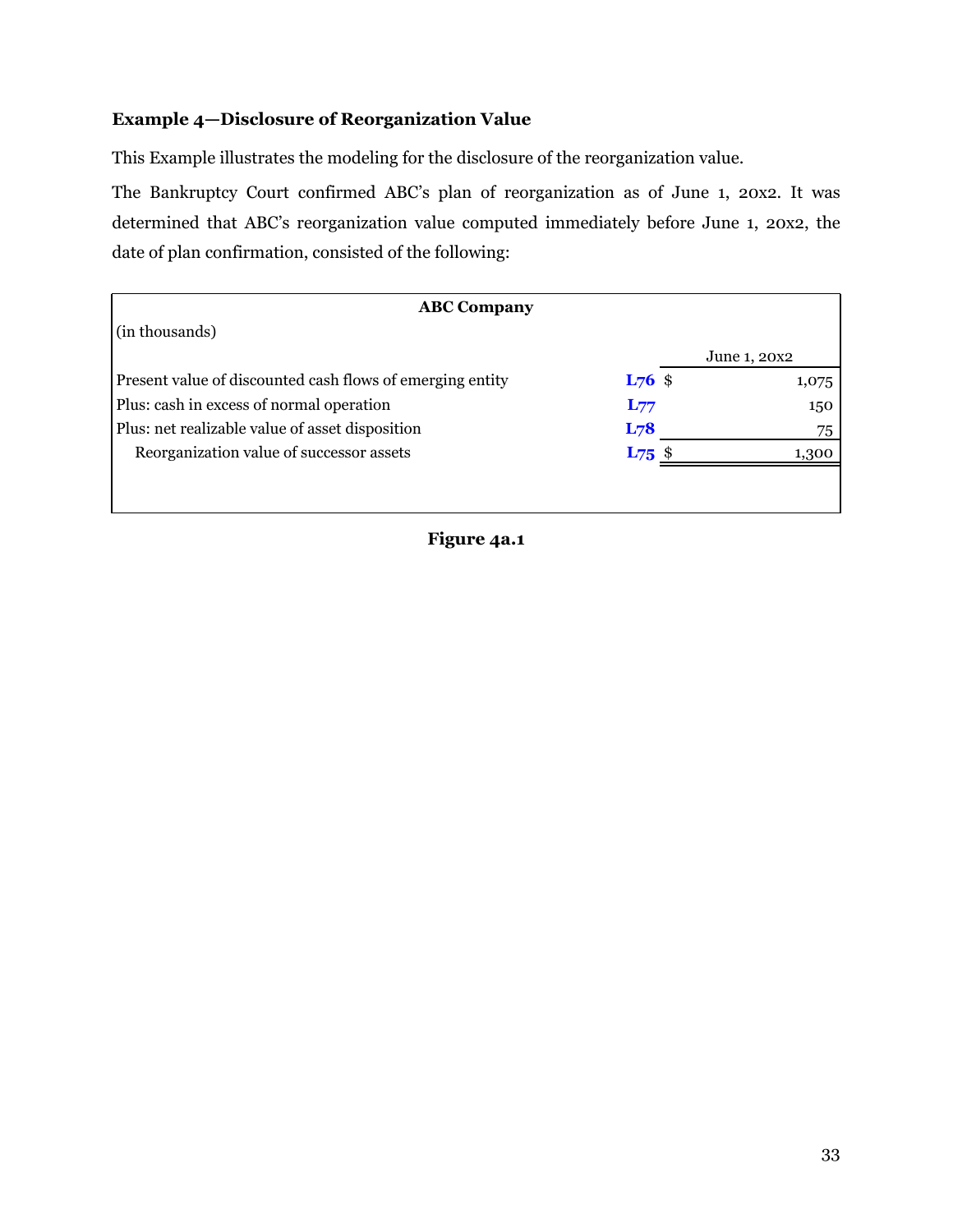The DEF Company's reorganization value was derived from the estimated enterprise value. The DEF Company's enterprise value represents the estimated fair value of its interest-bearing longterm debt and stockholders' equity. The DEF Company estimated the enterprise value of the Successor was  $\frac{5775}{1}$  thousand<sup>[1]</sup> at the Effective Date, which was in the Bankruptcy Court approved range of \$720 thousand<sup>[2]</sup> and \$830 thousand<sup>[3]</sup>. The enterprise value was derived from an independent valuation with the assistance of a third-party valuation advisor.

The following table reconciles the DEF Company's enterprise value to the reorganization value as of the Effective Date:

| <b>DEF Company</b>                                                                                |                |               |
|---------------------------------------------------------------------------------------------------|----------------|---------------|
| (in thousands)                                                                                    |                |               |
|                                                                                                   |                | April 6, 20x2 |
| Estimated enterprise value                                                                        | $ExL72$ \$     | 775           |
| Plus: cash and cash equivalents                                                                   | L <sub>2</sub> | 150           |
| Plus: current liabilities excluding short-term borrowing and current<br>portion of long-term debt | <b>ExL73</b>   | 250           |
| Plus: non-current liabilities excluding interest-bearing long-term debt                           | <b>ExL74</b>   | 200           |
| Reorganization value of successor assets                                                          | $L_{75}$ \$    | 1,375         |
|                                                                                                   |                |               |

 $Legend^{\dagger}$ :

[1] **ExL72**

# [2] **ExL72, A2:M2**

\_\_\_\_\_\_\_\_\_\_\_\_\_\_\_\_\_\_\_\_\_\_\_\_\_\_\_\_\_

[3] **ExL72, A2:M3**

<sup>†</sup>This legend, which is not part of the disclosure, is provided to illustrate the elements associated with values reported.

# **Figure 4b.1**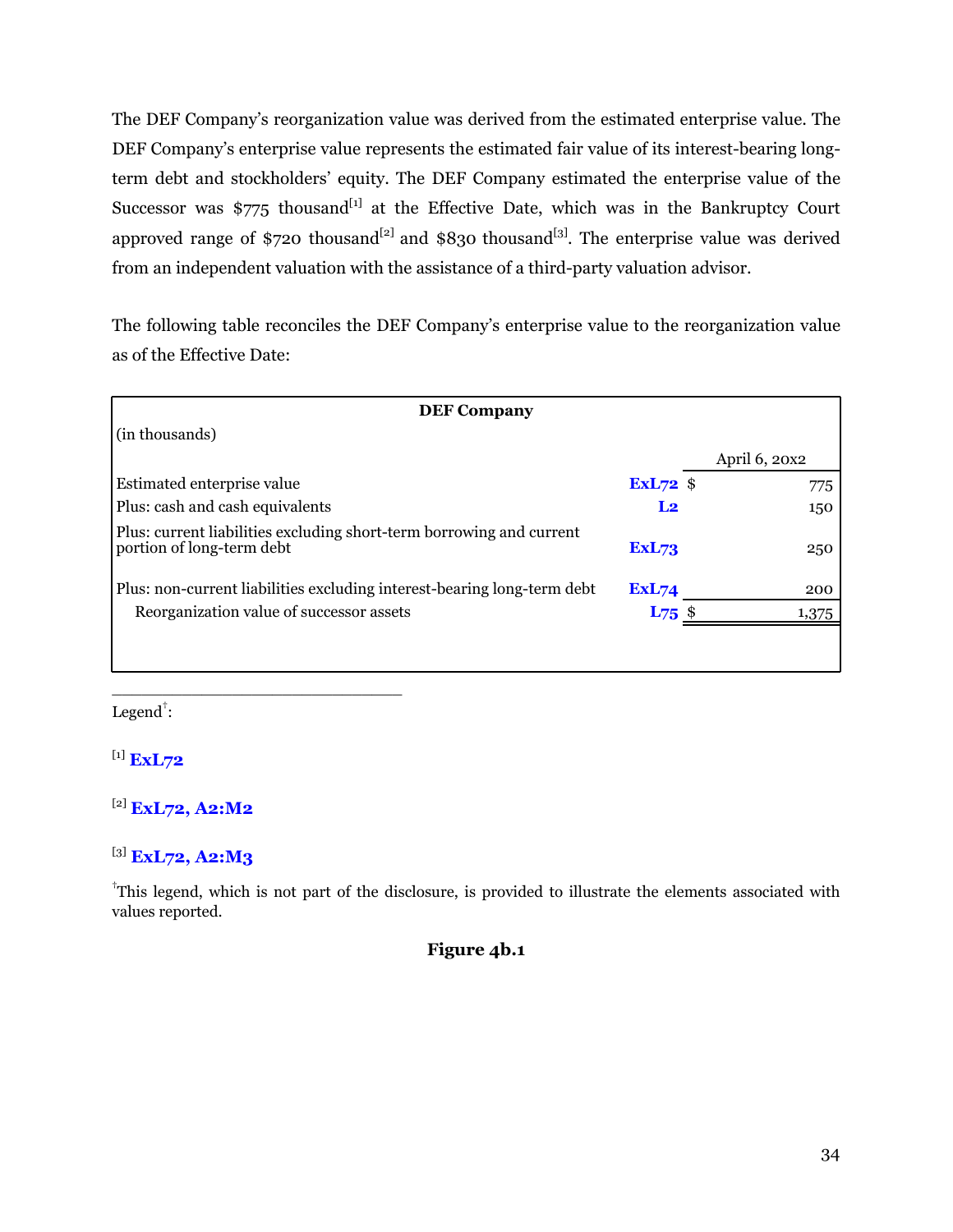The legend for the elements used to tag these facts follows:

|                | <b>Standard Label</b>                                                                                               | <b>Balance Type Period Type</b> |          | <b>Element Name</b>                                                                             |
|----------------|---------------------------------------------------------------------------------------------------------------------|---------------------------------|----------|-------------------------------------------------------------------------------------------------|
| <b>A2</b>      | Statistical Measurement [Axis]                                                                                      |                                 | Duration | RangeAxis                                                                                       |
|                | <b>Statistical Measurement [Domain]</b>                                                                             |                                 | Duration | RangeMember                                                                                     |
| M <sub>2</sub> | Minimum [Member]                                                                                                    |                                 | Duration | MinimumMember                                                                                   |
| M <sub>3</sub> | Maximum [Member]                                                                                                    |                                 | Duration | MaximumMember                                                                                   |
|                |                                                                                                                     |                                 |          |                                                                                                 |
| L <sub>2</sub> | Cash and Cash Equivalents, at Carrying Value                                                                        | Debit                           | Instant  | CashAndCashEquivalentsAtCarryingValue                                                           |
| ExL72          | <b>Enterprise Value</b>                                                                                             | Debit                           | Instant  | EnterpriseValue                                                                                 |
| <b>ExL73</b>   | <b>Adjustment for Liability Excluding Current</b><br>Portion of Long-Term Debt and Short-term<br>Borrowing, Current | Debit                           | Instant  | AdjustmentForLiabilityExcludingCurrentPortion<br>OfLongTermDebtAndShortTermBorrowingCurre<br>nt |
| ExL74          | Adjustment for Liability Excluding Interest-<br>bearing Long-Term Debt, Noncurrent                                  | Debit                           | Instant  | AdjustmentForLiabilityExcludingInterestBearing<br>LongTermDebtNoncurrent                        |
| $L_{75}$       | <b>Reorganization Value</b>                                                                                         | Debit                           | Instant  | ReorganizationValue                                                                             |
| $L_{76}$       | Reorganization Value, Present Value of<br>Discounted Cash Flows of Emerging Entity                                  | Debit                           | Instant  | ReorganizationValuePresentValueOfDiscountedC<br>ashFlowsOfEmergingEntity                        |
| $L_{77}$       | Reorganization Value, Cash in Excess of Normal<br><b>Operating Needs</b>                                            | Debit                           | Instant  | ReorganizationValueCashInExcessOfNormalOper<br>atingNeeds                                       |
| L78            | Reorganization Value, Net Realizable Value of<br><b>Asset Dispositions</b>                                          | Debit                           | Instant  | ReorganizationValueNetRealizableValueOfAssetD<br>ispositions                                    |

**Figure 4.2**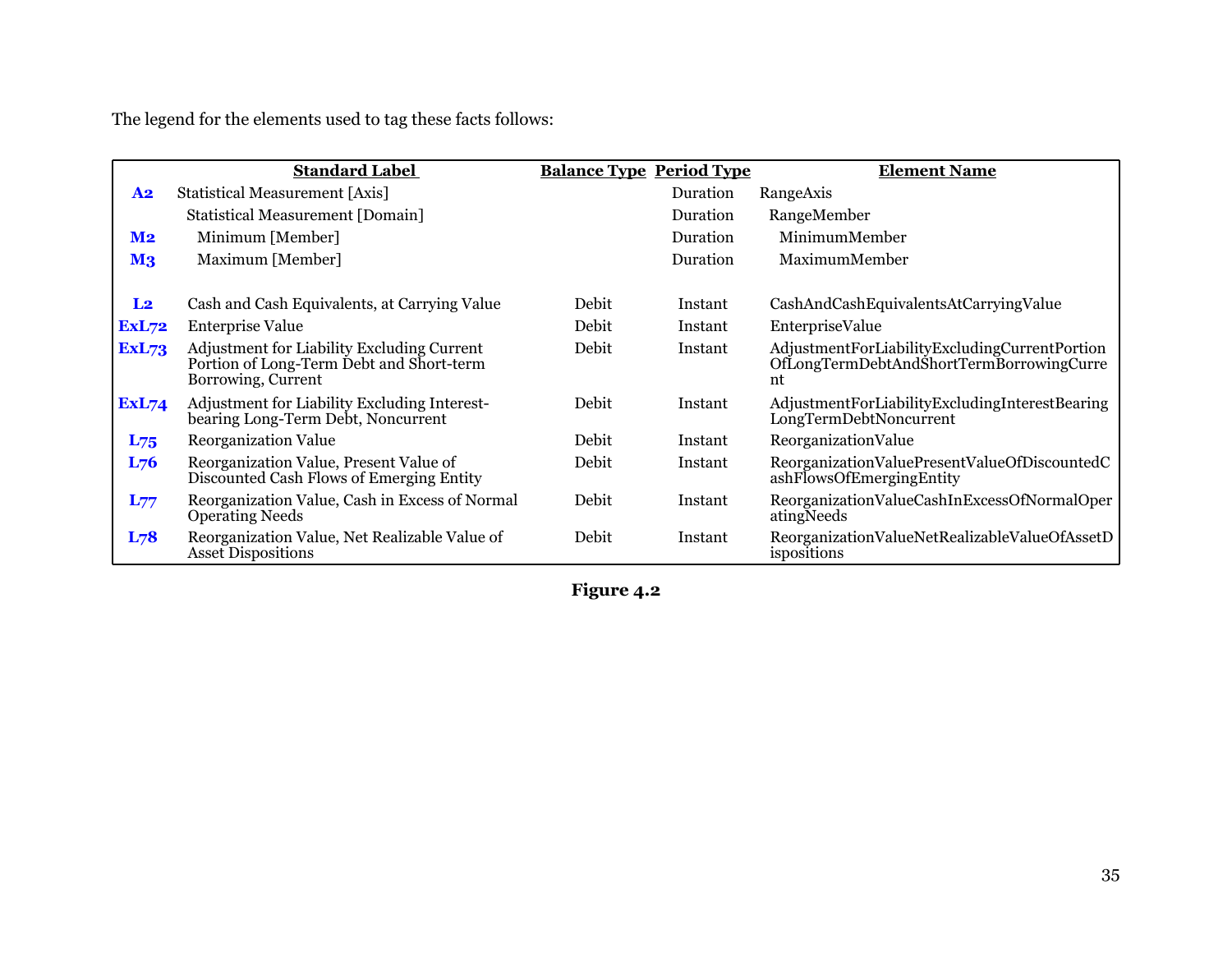| <b>Standard Label</b>                                                                  | <b>Preferred Label</b>                                       |            |
|----------------------------------------------------------------------------------------|--------------------------------------------------------------|------------|
| Date context                                                                           |                                                              | 20x2-06-01 |
| L76 Reorganization Value, Present Value of Discounted<br>Cash Flows of Emerging Entity | Present value of discounted cash flows of emerging<br>entity | 1075000    |
| L77 Reorganization Value, Cash in Excess of Normal                                     | cash in excess of normal operation                           | 150000     |
| L78 Reorganization Value, Net Realizable Value of Asset<br>Dispositions                | net realizable value of asset disposition                    | 75000      |
| <b>L75</b> Reorganization Value                                                        | <b>Reorganization value of successor assets</b>              | 1300000    |

# **Figure 4a.3**

| <b>Standard Label</b>                                                                                                                   | <b>Preferred Label</b>                                                                          |                                              |                                              |                             |
|-----------------------------------------------------------------------------------------------------------------------------------------|-------------------------------------------------------------------------------------------------|----------------------------------------------|----------------------------------------------|-----------------------------|
| Date context                                                                                                                            |                                                                                                 |                                              | 20x2-04-06                                   |                             |
| Statistical Measurement [Axis]<br>$\bf{A2}$                                                                                             |                                                                                                 | <b>Minimum</b><br>[Member]<br>M <sub>2</sub> | <b>Maximum</b><br>[Member]<br>$\mathbf{M}$ 3 | <b>Report-Wide</b><br>Value |
| <b>ExL72</b> Enterprise Value                                                                                                           | <b>Estimated enterprise value</b>                                                               | 720000                                       | 830000                                       | 775000                      |
| L2 Cash and Cash Equivalents, at Carrying                                                                                               | <b>Cash and Cash Equivalents</b>                                                                |                                              |                                              | 150000                      |
| <b>Adjustment for Liability Excluding</b><br><b>ExL73</b> Current Portion of Long-Term Debt and<br><b>Short-term Borrowing, Current</b> | current liabilities excluding short-term<br>borrowing and current portion of long-<br>term debt |                                              |                                              | 250000                      |
| <b>Adjustment for Liability Excluding</b><br>ExL74 Interest-bearing Long-Term Debt,<br><b>Noncurrent</b>                                | non-current liabilities excluding interest-<br>bearing long-term debt                           |                                              |                                              | 200000                      |
| <b>L75 Reorganization Value</b>                                                                                                         | <b>Reorganization value of successor assets</b>                                                 |                                              |                                              | 1375000                     |

# **Figure 4b.3**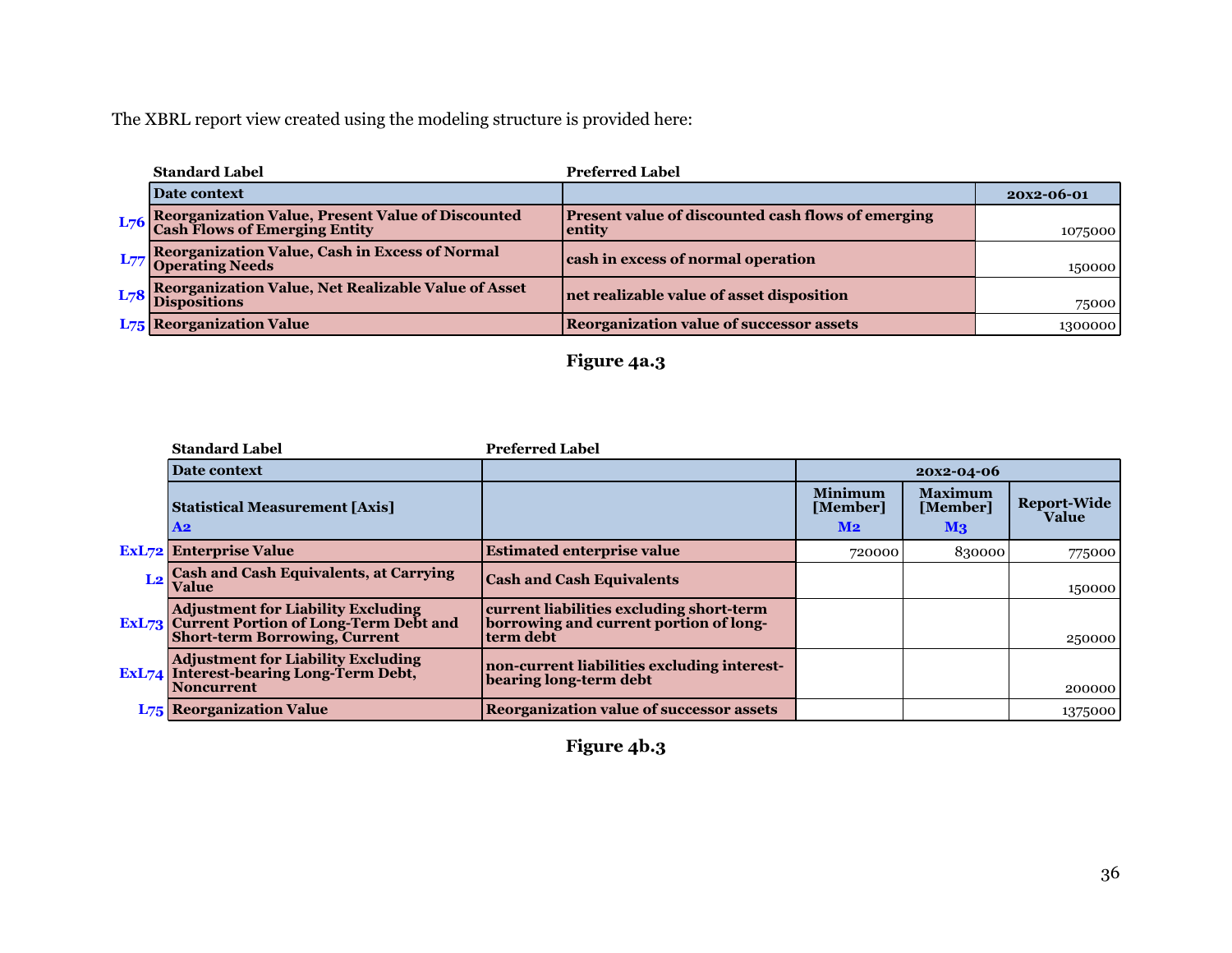Notes:

- "Enterprise Value" (**ExL72**), "Statistical Measurement [Axis]" (**A2**) and the applicable members are intended to be used to tag the range of the estimated enterprise value as the basis to derive the reorganization value of the successor. "Minimum [Member]" (**M2**) is used to tag the minimum value and "Maximum [Member]" (**M3**) is used to tag the maximum value.
- The HTML values for "Adjustment for Liability Excluding Current Portion of Long-Term Debt and Short-term Borrowing, Current" (**ExL73**) and "Adjustment for Liability Excluding Interest-bearing Long-Term Debt, Noncurrent" (**ExL74**) are modeled as a debit balance type as the adjustments for the liabilities to be added to sum to "Reorganization Value" (**L75**) in Figure 4b.1, which has a debit balance type. In XBRL calculation, the descendant elements **ExL72, L2, ExL73** and **ExL74** with a debit balance type have a positive calculation weight.

| <b>XBRL</b><br>calculation<br>weight |                | Element                                                                                                      | <b>Balance</b><br>type | <b>HTML</b> value<br>(in thousands) | XBRL value |
|--------------------------------------|----------------|--------------------------------------------------------------------------------------------------------------|------------------------|-------------------------------------|------------|
| $\ddot{}$                            | <b>ExL72</b>   | <b>Enterprise Value</b>                                                                                      | Debit                  | 775                                 | 775000     |
| $\pm$                                | L <sub>2</sub> | Cash and Cash Equivalents, at Carrying Value                                                                 | Debit                  | 150                                 | 150000     |
| $+$                                  | <b>ExL73</b>   | Adjustment for Liability Excluding Current<br>Portion of Long-Term Debt and Short-term<br>Borrowing, Current | Debit                  | 250                                 | 250000     |
| $+$                                  | <b>ExL74</b>   | Adjustment for Liability Excluding Interest-<br>bearing Long-Term Debt, Noncurrent                           | Debit                  | 200                                 | 200000     |
|                                      | $L_{75}$       | <b>Reorganization Value</b>                                                                                  | Debit                  | 1,375                               | 1375000    |
|                                      |                |                                                                                                              |                        |                                     |            |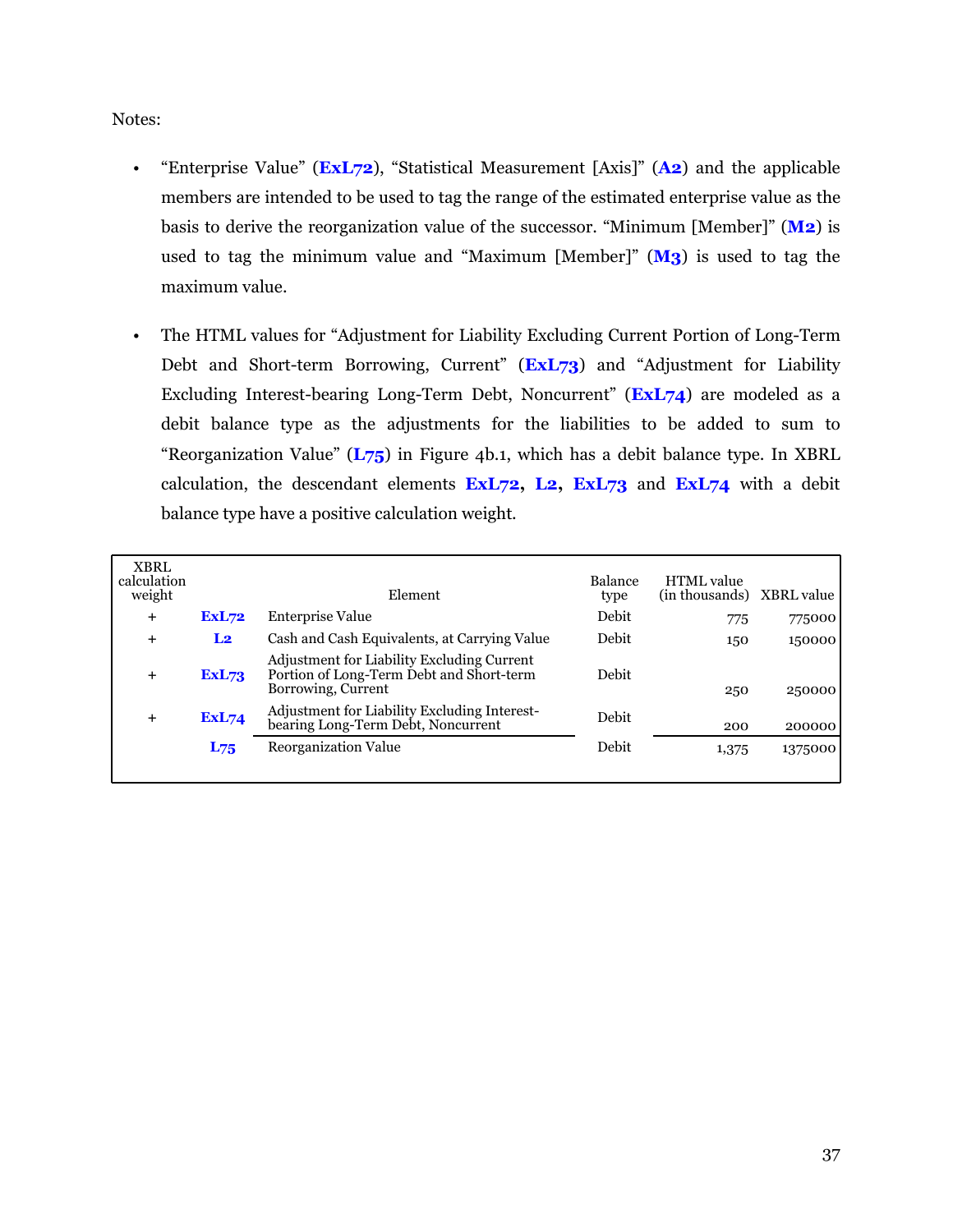# <span id="page-39-0"></span>**Example 5—Disclosure of Condensed Consolidated Statement of Financial Position upon Emergence from Chapter 11 Reorganization and Adoption of Fresh-Start Accounting**

This Example illustrates the modeling for the disclosure of the condensed consolidated statement of financial position of a qualifying entity emerging from Chapter 11 bankruptcy and adopting fresh-start accounting. The adjustments reflect the effect of reorganization plan and adjustments as a result of the adoption of fresh-start accounting.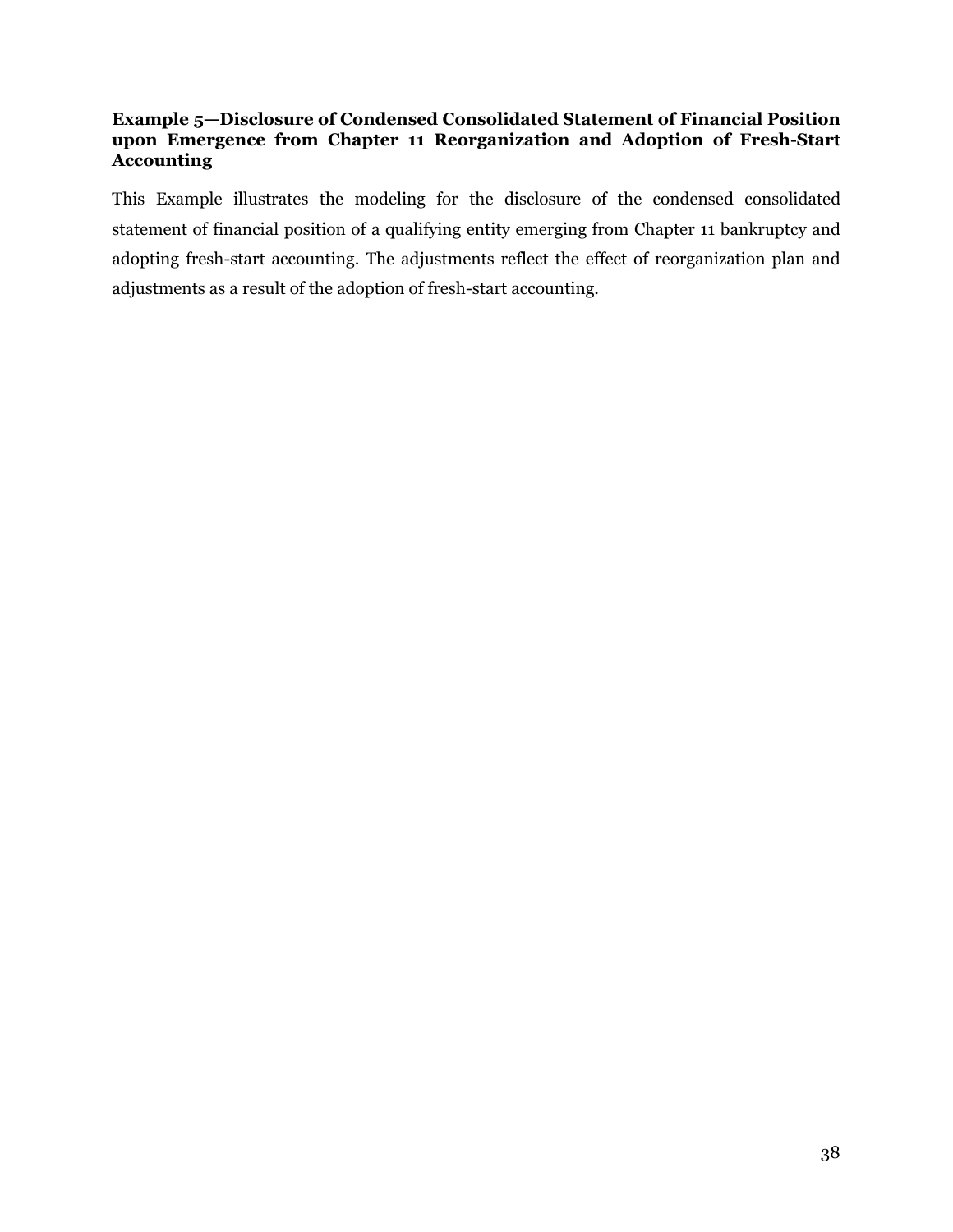|                                                       |                       | consonaated statement of 1 maneial I osition as of october 1,<br>Predecessor |             | Debt discharge |    | Exchange of<br>stock | Fresh-start<br>adjustment | Successor   |
|-------------------------------------------------------|-----------------------|------------------------------------------------------------------------------|-------------|----------------|----|----------------------|---------------------------|-------------|
| (in thousands)                                        |                       | A3:M4                                                                        |             | A3:M6          |    | A3:M7                | A3:M8                     |             |
| Cash and cash equivalent                              | $L2$ \$               | 335                                                                          | \$          | (150)          |    |                      |                           | \$<br>185   |
| Accounts receivable, net of allowance for credit loss | L <sub>4</sub>        | 350                                                                          |             |                |    |                      |                           | 350         |
| Inventories                                           | L <sub>6</sub>        | 175                                                                          |             |                |    |                      | \$<br>50                  | 225         |
| Total current assets                                  | L <sub>7</sub>        | 860                                                                          |             | (150)          |    |                      | 50                        | 760         |
| Property, plant and equipment, net of depreciation    | Li <sub>0</sub>       | 175                                                                          |             |                |    |                      | 175                       | 350         |
| Goodwill                                              | L11                   | 200                                                                          |             |                |    |                      | (25)                      | 175         |
| Total non-current assets                              | L12                   | 375                                                                          |             |                |    |                      | 150                       | 525         |
| Total assets                                          | $L_13$ \$             | 1,235                                                                        | $\vert \$\$ | (150)          |    |                      | \$<br>200                 | 1,285       |
|                                                       |                       |                                                                              |             |                |    |                      |                           |             |
| Short-term borrowings                                 | $L14$ \$              | 175                                                                          |             |                |    |                      |                           | \$<br>175   |
| Accounts payable                                      | L <sub>15</sub>       | $275\,$                                                                      |             |                |    |                      |                           | 275         |
| <b>Total current liabilities</b>                      | L17                   | 450                                                                          |             |                |    |                      |                           | 450         |
| Liabilities subject to compromise                     | L18                   | 1,050                                                                        | \$          | (1,050)        |    |                      |                           |             |
| Senior debt, non-current                              | L79                   |                                                                              |             | 275            |    |                      |                           | 275         |
| Subordinated debt, non-current                        | L8o                   |                                                                              |             | 175            |    |                      |                           | 175         |
| Total long-term debt                                  | L81                   |                                                                              |             | 450            |    |                      |                           | 450         |
| <b>Total liabilities</b>                              | <b>L<sub>19</sub></b> | 1,500                                                                        |             | (600)          |    |                      |                           | 900         |
|                                                       |                       |                                                                              |             |                |    |                      |                           |             |
| Preferred stock                                       | L <sub>20</sub>       | 325                                                                          |             |                | \$ | (325)                |                           |             |
| Common stock                                          | $L_{21}$              | 75                                                                           |             | 86             |    | (61)                 |                           | 100         |
| Additional paid-in capital                            | L82                   |                                                                              |             | 215            |    | 386                  | \$<br>(351)               | 250         |
| Retained earnings (deficit)                           | L22                   | (700)                                                                        |             | 149            |    |                      | 551                       |             |
| Total ABC shareholders' equity (deficit)              | L <sub>23</sub>       | (300)                                                                        |             | 450            |    |                      | 200                       | 350         |
| Noncontrolling interest                               | L24                   | 35                                                                           |             |                |    |                      |                           | 35          |
| Total liabilities and shareholders' (deficit)         | $L_{25}$ \$           | 1,235                                                                        | \$          | (150)          | \$ |                      | \$<br>200                 | \$<br>1,285 |
|                                                       |                       |                                                                              |             |                |    |                      |                           |             |

#### **ABC Company's Consolidated Statement of Financial Position as of October 1, 20x2**

**Figure 5a.1**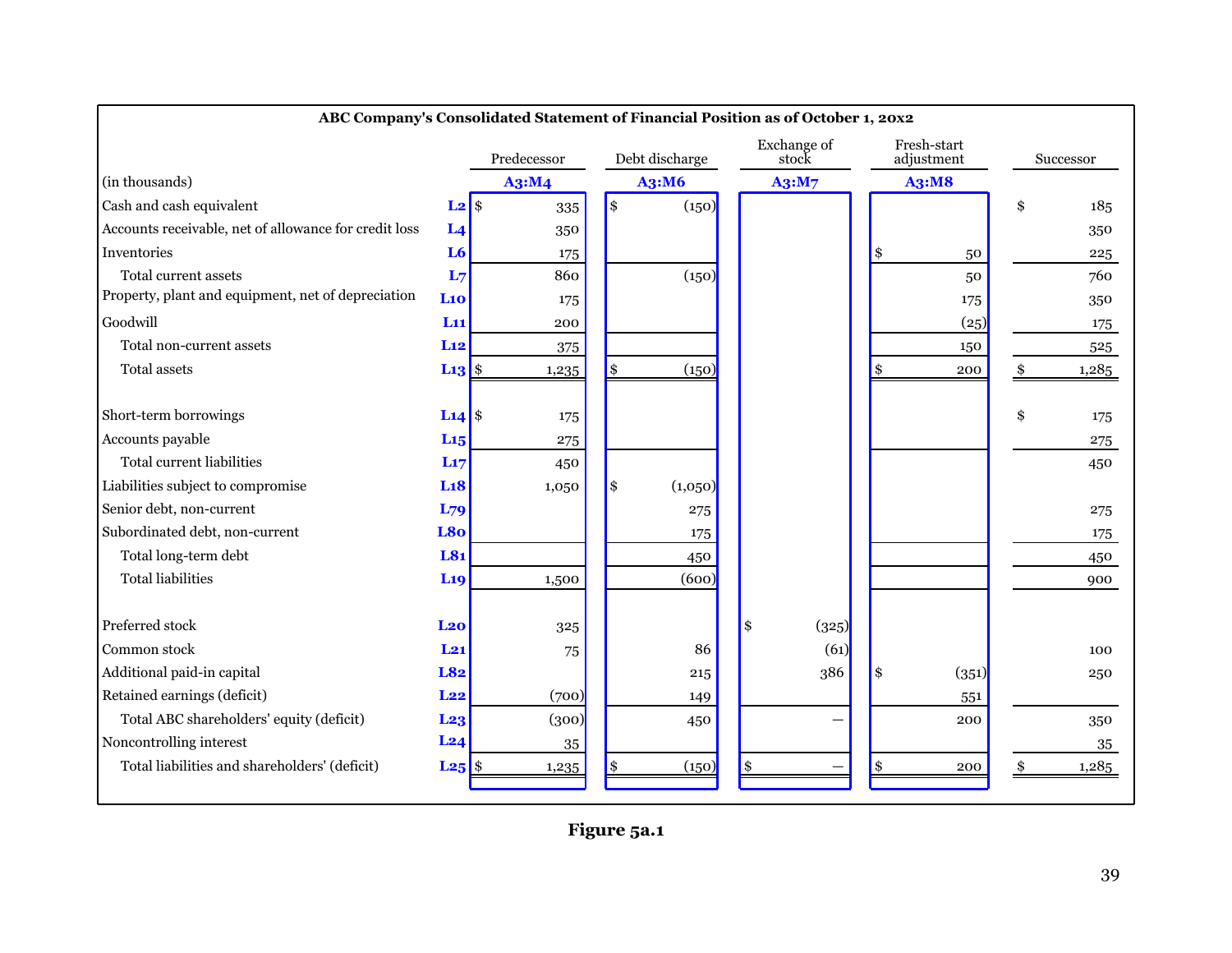|                                                       |                     | Predecessor |    | Reorganization<br>plan adjustment |                     | Fresh-start<br>adjustment | Successor    |
|-------------------------------------------------------|---------------------|-------------|----|-----------------------------------|---------------------|---------------------------|--------------|
| (in thousands)                                        |                     | A3:M4       |    | A3:M5                             |                     | <b>A3:M8</b>              |              |
| Cash and cash equivalent                              | $L2$ \$             | 335         | \$ | (150)                             |                     |                           | \$<br>185    |
| Accounts receivable, net of allowance for credit loss | L <sub>4</sub>      | 350         |    |                                   |                     |                           | 350          |
| Inventories                                           | L <sub>6</sub>      | 175         |    |                                   | $\vert$ \$          | 50                        | 225          |
| Total current assets                                  | L <sub>7</sub>      | 860         |    | (150)                             |                     | 50                        | 760          |
| Property, plant and equipment, net of depreciation    | L10                 | 175         |    |                                   |                     | 175                       | 350          |
| Goodwill                                              | L <sub>11</sub>     | 200         |    |                                   |                     | (25)                      | 175          |
| Total non-current assets                              | L12                 | 375         |    |                                   |                     | 150                       | 525          |
| <b>Total assets</b>                                   | $L13 $ \$           | 1,235       | \$ | (150)                             | $\vert \mathbf{\$}$ | 200                       | \$<br>1,285  |
| Short-term borrowings                                 | L <sub>14</sub> $\$ | 175         |    |                                   |                     |                           | \$<br>175    |
| Accounts payable                                      | L <sub>15</sub>     | 275         |    |                                   |                     |                           | $\sqrt{275}$ |
| Total current liabilities                             | L17                 | 450         |    |                                   |                     |                           | 450          |
| Liabilities subject to compromise                     | L18                 | 1,050       | \$ | (1,050)                           |                     |                           |              |
| Senior debt, non-current                              | L79                 |             |    | 275                               |                     |                           | 275          |
| Subordinated debt, non-current                        | L80                 |             |    | 175                               |                     |                           | 175          |
| Total long-term debt                                  | L81                 |             |    | 450                               |                     |                           | 450          |
| <b>Total liabilities</b>                              | <b>L19</b>          | 1,500       |    | (600)                             |                     |                           | 900          |
| Preferred stock                                       | L <sub>20</sub>     | 325         |    | (325)                             |                     |                           |              |
| Common stock                                          | $L_{21}$            | 75          |    | 25                                |                     |                           | 100          |
| Additional paid-in capital                            | L82                 |             |    | 601                               | \$                  | (351)                     | 250          |
| Retained earnings (deficit)                           | L22                 | (700)       |    | 149                               |                     | 551                       |              |
| Total ABC shareholders' equity (deficit)              | L <sub>23</sub>     | (300)       |    | 450                               |                     | 200                       | 350          |
| Noncontrolling interest                               | L24                 | 35          |    |                                   |                     |                           | 35           |
| Total liabilities and shareholders' (deficit)         | $L25$ \$            | 1,235       | \$ | (150)                             | $\vert$ \$          | 200                       | \$<br>1,285  |

#### **DEF Company's Consolidated Statement of Financial Position As of December 15, 20x2**

 $\overline{1}$ 

**Figure 5b.1**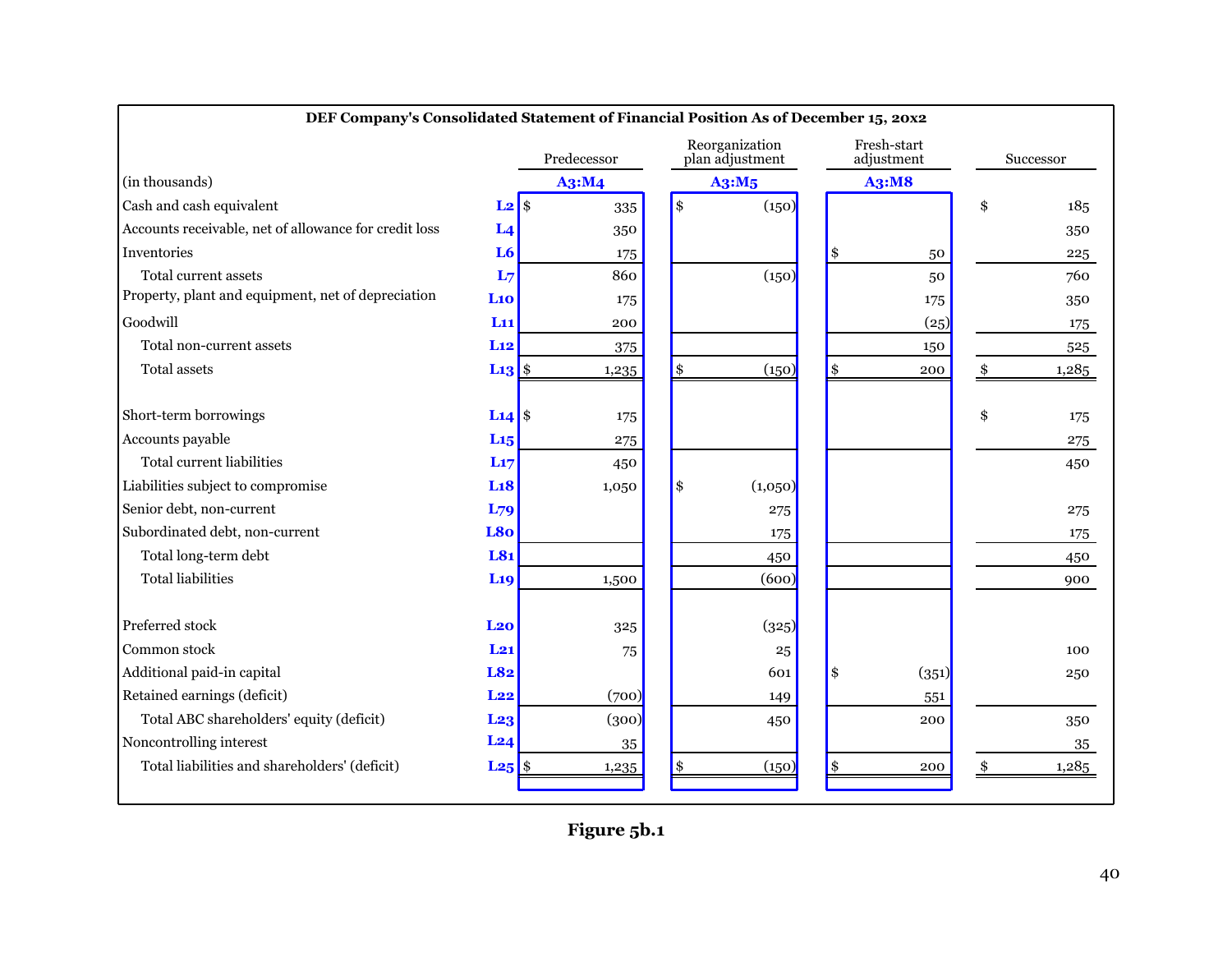The legend for the elements used to tag these facts follows:

|                 | <b>Standard Label</b>                                                  | <b>Balance Type Period Type</b> |          | <b>Element Name</b>                                          |
|-----------------|------------------------------------------------------------------------|---------------------------------|----------|--------------------------------------------------------------|
| A <sub>3</sub>  | Reorganization, Chapter 11 [Axis]                                      |                                 | Duration | FreshStartAdjustmentsTypeOfFreshStartAdjustme<br>ntAxis      |
|                 | Reorganization, Chapter 11 [Domain]                                    |                                 | Duration | TypeOfFreshStartAdjustmentDomain                             |
| $\mathbf{M}$ 4  | Reorganization, Chapter 11, Predecessor, before<br>Adjustment [Member] |                                 | Duration | ReorganizationChapter11PredecessorBeforeAdju<br>stmentMember |
| M <sub>5</sub>  | Reorganization, Chapter 11, Plan Effect<br>Adjustment [Member]         |                                 | Duration | ReorganizationChapter11PlanEffectAdjustment<br>Member        |
| <b>M6</b>       | Reorganization, Chapter 11, Discharge of Debt<br>Adjustment [Member]   |                                 | Duration | DischargeOfDebtMember                                        |
| M <sub>7</sub>  | Reorganization, Chapter 11, Exchange of Stock<br>Adjustment [Member]   |                                 | Duration | ExchangeOfStockForStockMember                                |
| <b>M8</b>       | Reorganization, Chapter 11, Fresh-Start<br>Adjustment [Member]         |                                 | Duration | ReorganizationChapter11FreshStartAdjustment<br>Member        |
| L <sub>2</sub>  | Cash and Cash Equivalents, at Carrying Value                           | Debit                           | Instant  | CashAndCashEquivalentsAtCarryingValue                        |
| L <sub>4</sub>  | Accounts Receivable, after Allowance for Credit<br>Loss, Current       | Debit                           | Instant  | AccountsReceivableNetCurrent                                 |
| L <sub>6</sub>  | Inventory, Net                                                         | Debit                           | Instant  | InventoryNet                                                 |
| L <sub>7</sub>  | Assets, Current                                                        | Debit                           | Instant  | AssetsCurrent                                                |
| L10             | Property, Plant and Equipment, Net                                     | Debit                           | Instant  | PropertyPlantAndEquipmentNet                                 |
| L11             | Goodwill                                                               | Debit                           | Instant  | Goodwill                                                     |
| L12             | Assets, Noncurrent                                                     | Debit                           | Instant  | AssetsNoncurrent                                             |
| L <sub>13</sub> | Assets                                                                 | Debit                           | Instant  | Assets                                                       |
| L14             | Short-Term Debt                                                        | Credit                          | Instant  | ShortTermBorrowings                                          |
| L15             | <b>Accounts Payable, Current</b>                                       | Credit                          | Instant  | AccountsPayableCurrent                                       |
| L17             | Liabilities, Current                                                   | Credit                          | Instant  | LiabilitiesCurrent                                           |
| L18             | Liabilities Subject to Compromise                                      | Credit                          | Instant  | LiabilitiesSubjectToCompromise                               |
| <b>L19</b>      | Liabilities                                                            | Credit                          | Instant  | Liabilities                                                  |
| L <sub>20</sub> | Preferred Stock, Value, Issued                                         | Credit                          | Instant  | PreferredStockValue                                          |
| $L_{21}$        | Common Stock, Value, Issued                                            | Credit                          | Instant  | CommonStockValue                                             |
| L22             | Retained Earnings (Accumulated Deficit)                                | Credit                          | Instant  | RetainedEarningsAccumulatedDeficit                           |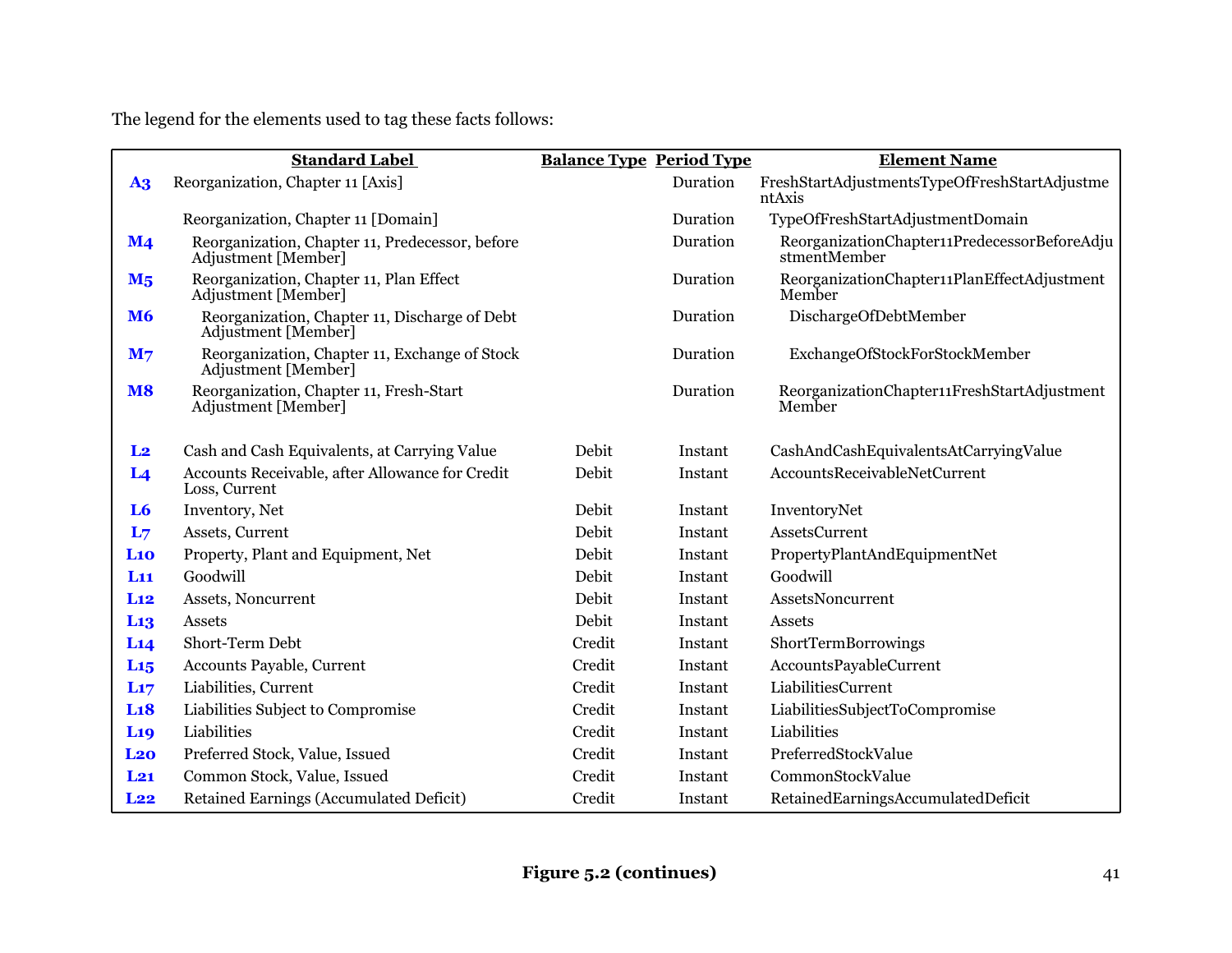|                 | <b>Standard Label</b>                                           | <b>Balance Type Period Type</b> |         | <b>Element Name</b>              |
|-----------------|-----------------------------------------------------------------|---------------------------------|---------|----------------------------------|
| L <sub>23</sub> | Stockholders' Equity Attributable to Parent                     | Credit                          | Instant | StockholdersEquity               |
| L24             | Stockholders' Equity Attributable to<br>Noncontrolling Interest | Credit                          | Instant | MinorityInterest                 |
| L25             | Liabilities and Equity                                          | Credit                          | Instant | LiabilitiesAndStockholdersEquity |
| $L_{79}$        | Senior Notes, Noncurrent                                        | Credit                          | Instant | SeniorLongTermNotes              |
| L8o             | Subordinated Long-Term Debt, Noncurrent                         | Credit                          | Instant | SubordinatedLongTermDebt         |
| L81             | Long-Term Debt, Excluding Current Maturities                    | Credit                          | Instant | LongTermDebtNoncurrent           |
| L82             | Additional Paid in Capital                                      | Credit                          | Instant | AdditionalPaidInCapital          |

**Figure 5.2 (continued)**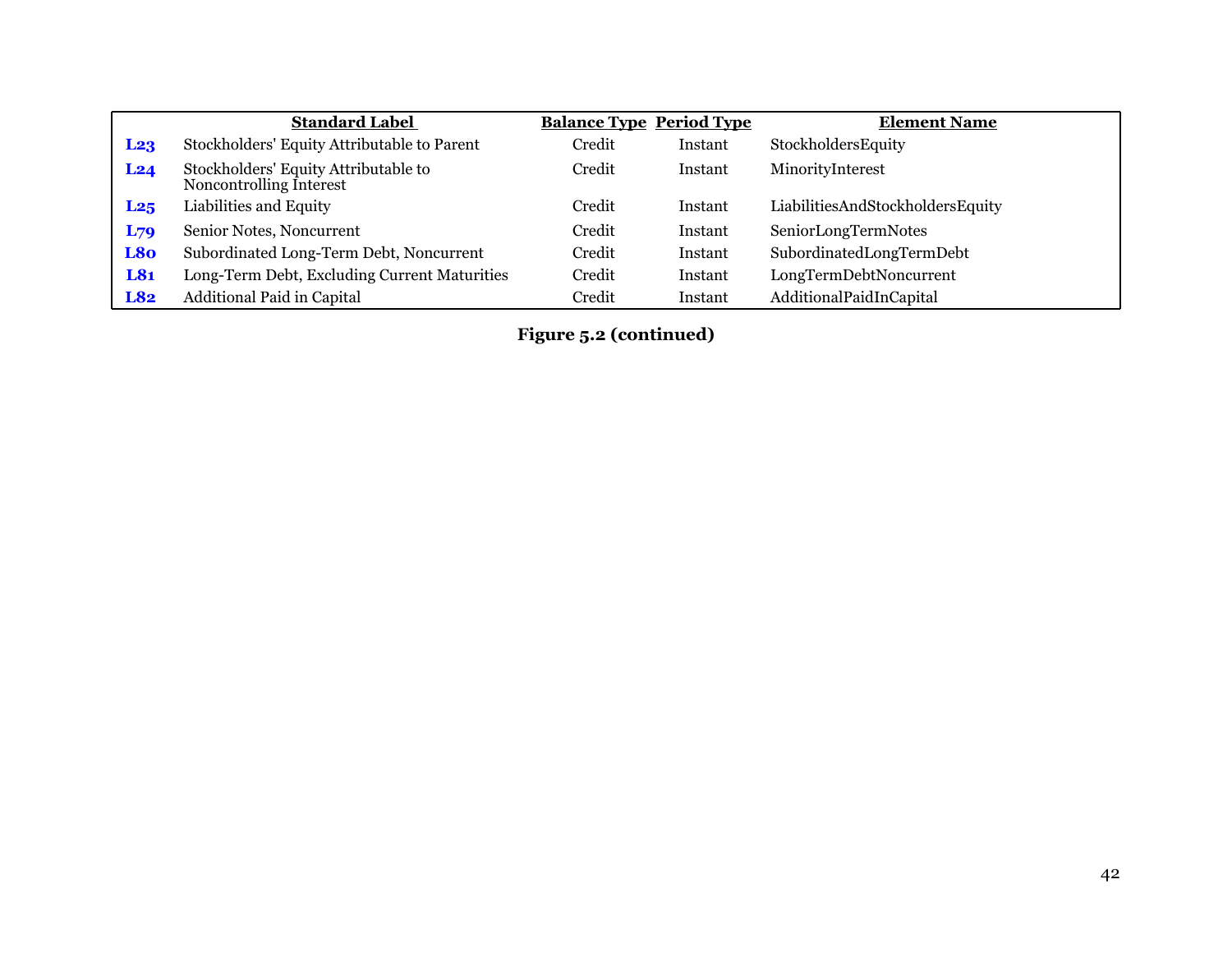|                 | <b>Standard Label</b>                                                                       | <b>Preferred Label</b>                                          |                                                                                 |                                                                            |                                                                            |                                                                                     |                             |
|-----------------|---------------------------------------------------------------------------------------------|-----------------------------------------------------------------|---------------------------------------------------------------------------------|----------------------------------------------------------------------------|----------------------------------------------------------------------------|-------------------------------------------------------------------------------------|-----------------------------|
|                 | Date context                                                                                |                                                                 |                                                                                 |                                                                            | 20x2-10-01                                                                 |                                                                                     |                             |
|                 | Reorganization, Chapter 11 [Axis]                                                           |                                                                 | Reorganization,<br>Chapter 11,<br>Predecessor, before<br>Adjustment<br>[Member] | Reorganization,<br>Chapter 11, Discharge<br>of Debt Adjustment<br>[Member] | Reorganization,<br>Chapter 11, Exchange<br>of Stock Adjustment<br>[Member] | Reorganization,<br><b>Chapter 11, Fresh-</b><br><b>Start Adjustment</b><br>[Member] | <b>Report-Wide</b><br>Value |
|                 | A3                                                                                          |                                                                 | $\mathbf{M}$ 4                                                                  | <b>M6</b>                                                                  | M <sub>7</sub>                                                             | M8                                                                                  |                             |
|                 | <b>Cash and Cash Equivalents, at</b><br><b>Carrying Value</b>                               | <b>Cash and cash equivalent</b>                                 | 335000                                                                          | $-150000$                                                                  |                                                                            |                                                                                     | 185000                      |
|                 | <b>Accounts Receivable, after</b><br><b>L4</b> Allowance for Credit Loss,<br><b>Current</b> | <b>Accounts receivable, net of</b><br>allowance for credit loss | 350000                                                                          |                                                                            |                                                                            |                                                                                     | 350000                      |
|                 | L6 Inventory, Net                                                                           | <b>Inventories</b>                                              | 175000                                                                          |                                                                            |                                                                            | 50000                                                                               | 225000                      |
|                 | L7 Assets, Current                                                                          | <b>Total current assets</b>                                     | 860000                                                                          | $-150000$                                                                  |                                                                            | 50000                                                                               | 760000                      |
| L10             | <b>Property, Plant and Equipment,</b><br><b>Net</b>                                         | Property, plant and equipment,<br>net of depreciation           | 175000                                                                          |                                                                            |                                                                            | 175000                                                                              | 350000                      |
|                 | $L11$ Goodwill                                                                              | Goodwill                                                        | 200000                                                                          |                                                                            |                                                                            | $-25000$                                                                            | 175000                      |
|                 | <b>L12 Assets, Noncurrent</b>                                                               | <b>Total non-current assets</b>                                 | 375000                                                                          |                                                                            |                                                                            | 150000                                                                              | 525000                      |
|                 | L <sub>13</sub> Assets                                                                      | <b>Total assets</b>                                             | 1235000                                                                         | $-150000$                                                                  |                                                                            | 200000                                                                              | 1285000                     |
|                 | <b>L14 Short-Term Debt</b>                                                                  | <b>Short-term borrowings</b>                                    | 175000                                                                          |                                                                            |                                                                            |                                                                                     | 175000                      |
|                 | L <sub>15</sub> Accounts Payable, Current                                                   | <b>Accounts payable</b>                                         | 275000                                                                          |                                                                            |                                                                            |                                                                                     | 275000                      |
|                 | L <sub>17</sub> Liabilities, Current                                                        | <b>Total current liabilities</b>                                | 450000                                                                          |                                                                            |                                                                            |                                                                                     | 450000                      |
|                 | <b>Likely</b> Liabilities Subject to Compromise                                             | Liabilities subject to compromise                               | 1050000                                                                         | $-10,50000$                                                                |                                                                            |                                                                                     |                             |
|                 | <b>L79 Senior Notes, Noncurrent</b>                                                         | Senior debt, non-current                                        |                                                                                 | 275000                                                                     |                                                                            |                                                                                     | 275000                      |
| L80             | <b>Subordinated Long-Term Debt,</b><br><b>Noncurrent</b>                                    | Subordinated debt, non-current                                  |                                                                                 | 175000                                                                     |                                                                            |                                                                                     | 175000                      |
| L81             | <b>Long-Term Debt, Excluding</b><br><b>Current Maturities</b>                               | <b>Total long-term debt</b>                                     |                                                                                 | 450000                                                                     |                                                                            |                                                                                     | 450000                      |
|                 | <b>L19</b> Liabilities                                                                      | <b>Total liabilities</b>                                        | 1500000                                                                         | $-600000$                                                                  |                                                                            |                                                                                     | 900000                      |
|                 | <b>L20</b> Preferred Stock, Value, Issued                                                   | <b>Preferred stock</b>                                          | 325000                                                                          |                                                                            | $-325000$                                                                  |                                                                                     |                             |
|                 | <b>L21</b> Common Stock, Value, Issued                                                      | <b>Common stock</b>                                             | 75000                                                                           | 86000                                                                      | $-61000$                                                                   |                                                                                     | 100000                      |
|                 | L82 Additional Paid in Capital                                                              | <b>Additional paid-in capital</b>                               |                                                                                 | 215000                                                                     | 386000                                                                     | $-351000$                                                                           | 250000                      |
| L22             | <b>Retained Earnings (Accumulated</b><br>Deficit)                                           | <b>Retained earnings (deficit)</b>                              | -700000                                                                         | 149000                                                                     |                                                                            | 551000                                                                              |                             |
| L <sub>23</sub> | <b>Stockholders' Equity Attributable</b><br>to Parent                                       | <b>Total ABC shareholders' equity</b><br>(deficit)              | -300000                                                                         | 450000                                                                     | $\Omega$                                                                   | 200000                                                                              | 350000                      |
| L <sub>24</sub> | <b>Stockholders' Equity Attributable</b><br>to Noncontrolling Interest                      | <b>Noncontrolling interest</b>                                  | 35000                                                                           |                                                                            |                                                                            |                                                                                     | 35000                       |
|                 | <b>L25</b> Liabilities and Equity                                                           | <b>Total liabilities and</b><br>shareholders' (deficit)         | 1235000                                                                         | $-150000$                                                                  | $\mathbf{o}$                                                               | 200000                                                                              | 1285000                     |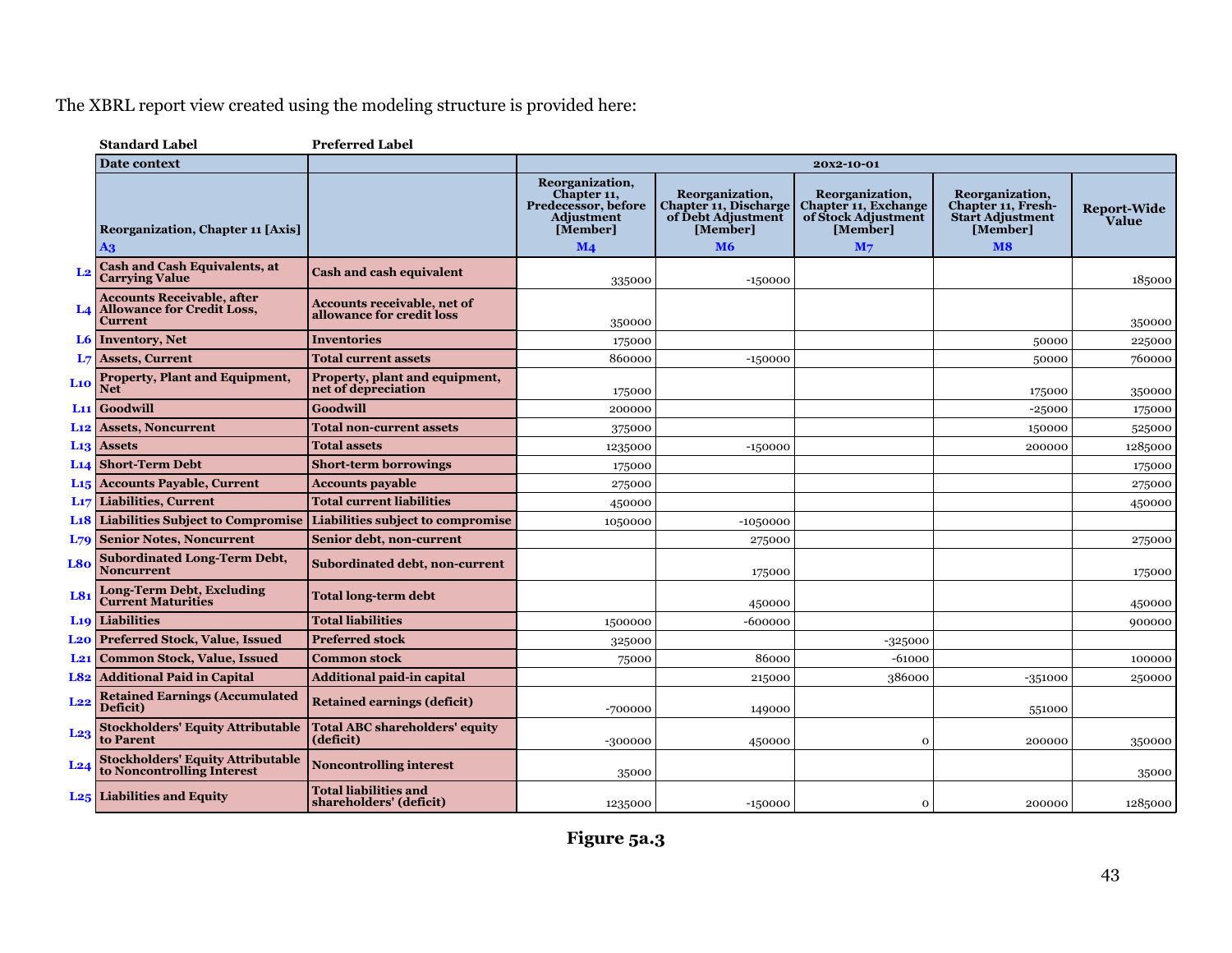|                 | <b>Standard Label</b>                                                          | <b>Preferred Label</b>                                   |                                                                                                          |                                                                                      |                                                                                                  |                             |  |  |
|-----------------|--------------------------------------------------------------------------------|----------------------------------------------------------|----------------------------------------------------------------------------------------------------------|--------------------------------------------------------------------------------------|--------------------------------------------------------------------------------------------------|-----------------------------|--|--|
|                 | <b>Date context</b>                                                            |                                                          | 20x2-12-15                                                                                               |                                                                                      |                                                                                                  |                             |  |  |
|                 | <b>Reorganization, Chapter 11 [Axis]</b><br>A3                                 |                                                          | Reorganization,<br>Chapter 11,<br>Predecessor, before<br><b>Adjustment</b><br>[Member]<br>M <sub>4</sub> | Reorganization,<br>Chapter 11, Plan<br><b>Effect Adjustment</b><br>[Member]<br>$M_5$ | Reorganization,<br><b>Chapter 11, Fresh-</b><br><b>Start Adjustment</b><br>[Member]<br><b>M8</b> | <b>Report-Wide</b><br>Value |  |  |
| L <sub>2</sub>  | <b>Cash and Cash Equivalents, at Carrying</b><br>Value                         | <b>Cash and cash equivalent</b>                          | 335000                                                                                                   | $-150000$                                                                            |                                                                                                  | 185000                      |  |  |
|                 | <b>Accounts Receivable, after Allowance for</b><br><b>Credit Loss, Current</b> | Accounts receivable, net of allowance for<br>credit loss | 350000                                                                                                   |                                                                                      |                                                                                                  | 350000                      |  |  |
|                 | <b>L6</b> Inventory, Net                                                       | <b>Inventories</b>                                       | 175000                                                                                                   |                                                                                      | 50000                                                                                            | 225000                      |  |  |
|                 | <b>L7</b> Assets, Current                                                      | <b>Total current assets</b>                              | 860000                                                                                                   | $-150000$                                                                            | 50000                                                                                            | 760000                      |  |  |
|                 | <b>Lio Property, Plant and Equipment, Net</b>                                  | Property, plant and equipment, net of<br>depreciation    | 175000                                                                                                   |                                                                                      | 175000                                                                                           | 350000                      |  |  |
|                 | L <sub>11</sub> Goodwill                                                       | Goodwill                                                 | 200000                                                                                                   |                                                                                      | $-25000$                                                                                         | 175000                      |  |  |
|                 | <b>L12</b> Assets, Noncurrent                                                  | <b>Total non-current assets</b>                          | 375000                                                                                                   |                                                                                      | 150000                                                                                           | 525000                      |  |  |
|                 | L <sub>13</sub> Assets                                                         | <b>Total assets</b>                                      | 1235000                                                                                                  | $-150000$                                                                            | 200000                                                                                           | 1285000                     |  |  |
|                 | L <sub>14</sub> Short-Term Debt                                                | <b>Short-term borrowings</b>                             | 175000                                                                                                   |                                                                                      |                                                                                                  | 175000                      |  |  |
|                 | L <sub>15</sub> Accounts Payable, Current                                      | <b>Accounts payable</b>                                  | 275000                                                                                                   |                                                                                      |                                                                                                  | 275000                      |  |  |
|                 | <b>L<sub>17</sub></b> Liabilities, Current                                     | <b>Total current liabilities</b>                         | 450000                                                                                                   |                                                                                      |                                                                                                  | 450000                      |  |  |
|                 | <b>L18 Liabilities Subject to Compromise</b>                                   | <b>Liabilities subject to compromise</b>                 | 1050000                                                                                                  | $-10,50000$                                                                          |                                                                                                  |                             |  |  |
|                 | <b>L79 Senior Notes, Noncurrent</b>                                            | Senior debt, non-current                                 |                                                                                                          | 275000                                                                               |                                                                                                  | 275000                      |  |  |
| L80             | <b>Subordinated Long-Term Debt,</b><br><b>Noncurrent</b>                       | <b>Subordinated debt, non-current</b>                    |                                                                                                          | 175000                                                                               |                                                                                                  | 175000                      |  |  |
| L8 <sub>1</sub> | <b>Long-Term Debt, Excluding Current</b><br><b>Maturities</b>                  | <b>Total long-term debt</b>                              |                                                                                                          | 450000                                                                               |                                                                                                  | 450000                      |  |  |
|                 | <b>L19</b> Liabilities                                                         | <b>Total liabilities</b>                                 | 1500000                                                                                                  | -600000                                                                              |                                                                                                  | 900000                      |  |  |
|                 | <b>L20 Preferred Stock, Value, Issued</b>                                      | <b>Preferred stock</b>                                   | 325000                                                                                                   | $-325000$                                                                            |                                                                                                  |                             |  |  |
|                 | <b>L21</b> Common Stock, Value, Issued                                         | <b>Common stock</b>                                      | 75000                                                                                                    | 25000                                                                                |                                                                                                  | 100000                      |  |  |
|                 | L82 Additional Paid in Capital                                                 | <b>Additional paid-in capital</b>                        |                                                                                                          | 601000                                                                               | $-351000$                                                                                        | 250000                      |  |  |
|                 | <b>L22</b> Retained Earnings (Accumulated Deficit)                             | <b>Retained earnings (deficit)</b>                       | -700000                                                                                                  | 149000                                                                               | 551000                                                                                           |                             |  |  |
| L <sub>23</sub> | <b>Stockholders' Equity Attributable to</b><br><b>Parent</b>                   | <b>Total ABC shareholders' equity (deficit)</b>          | -300000                                                                                                  | 450000                                                                               | 200000                                                                                           | 350000                      |  |  |
| L24             | Stockholders' Equity Attributable to<br>Noncontrolling Interest                | <b>Noncontrolling interest</b>                           | 35000                                                                                                    |                                                                                      |                                                                                                  | 35000                       |  |  |
|                 | <b>L25</b> Liabilities and Equity                                              | <b>Total liabilities and shareholders' (deficit)</b>     | 1235000                                                                                                  | $-150000$                                                                            | 200000                                                                                           | 1285000                     |  |  |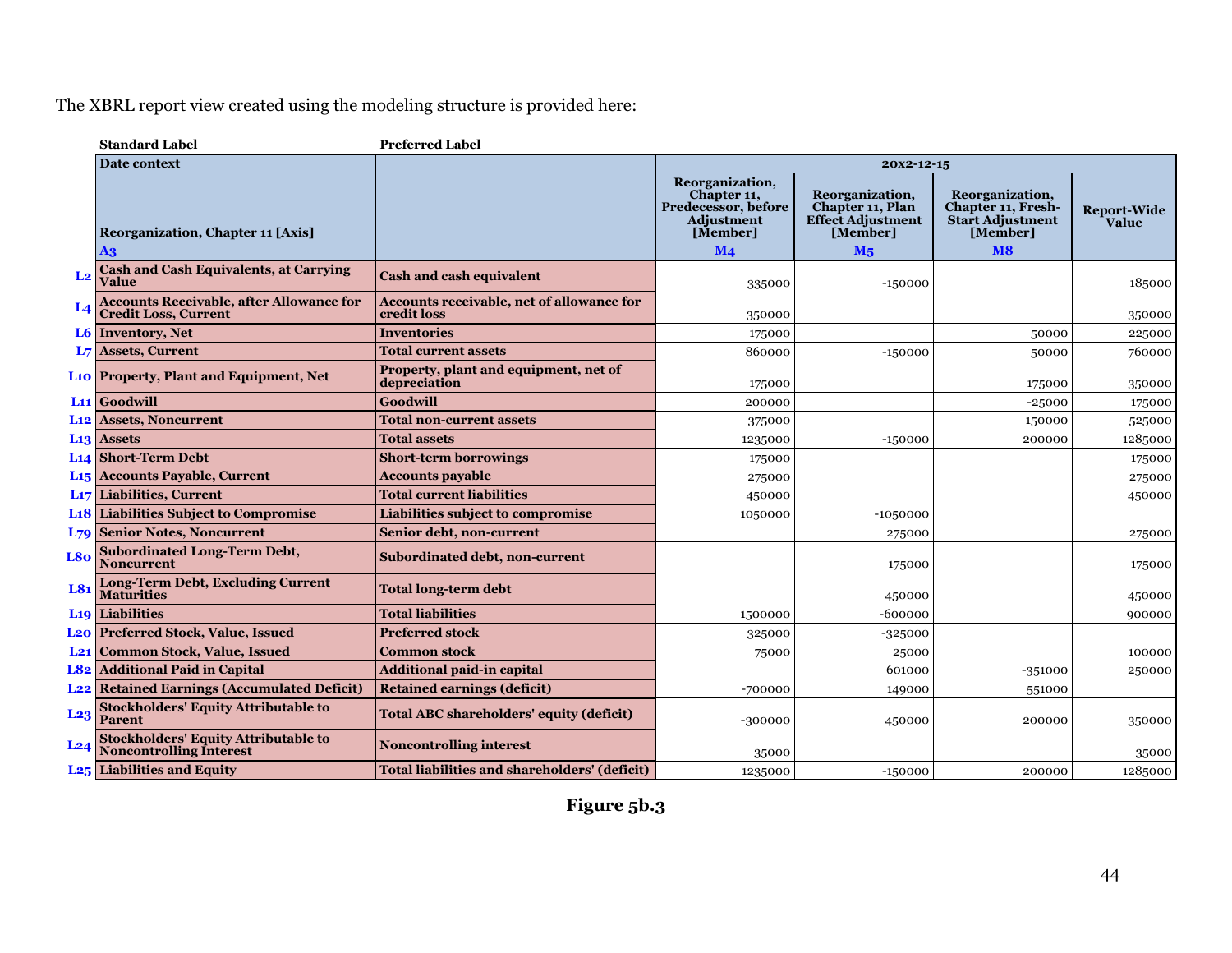<span id="page-46-0"></span>Notes:

- "Reorganization, Chapter 11 [Axis]" (**A3**), "Reorganization, Chapter 11, Predecessor, before Adjustment [Member]" (**M4**) and the applicable line items are intended to be used to tag the fact values before the effect of the plan of reorganization and fresh-start adjustments as the predecessor.
- "Reorganization, Chapter 11 [Axis]" (**A3**), "Reorganization, Chapter 11, Plan Effect Adjustment [Member]" (**M5**) and the applicable line items are intended to be used to tag the fact values of adjustments resulting from the effect of the reorganization plan, including the discharge of debt adjustment tagged with "Reorganization, Chapter 11, Discharge of Debt Adjustment [Member]" (**M6**) and stock exchange adjustment tagged with "Reorganization, Chapter 11, Exchange of Stock Adjustment [Member]" (**M7**).
- "Reorganization, Chapter 11 [Axis]" (**A3**), "Reorganization, Chapter 11, Fresh-Start Adjustment [Member]" (**M8**) and the applicable line items are intended to be used to tag the fact values of the adjustments as a result of the adoption of fresh-start accounting.
- The date contexts used for tagging in Figure 5a.3 and Figure 5b.3 are 20x2-10-01 and 20x2-12-15, respectively, even though the dates for emerging entity are the beginning of October 2, 20x2 and December 16, 20x2, respectively, from an accounting perspective.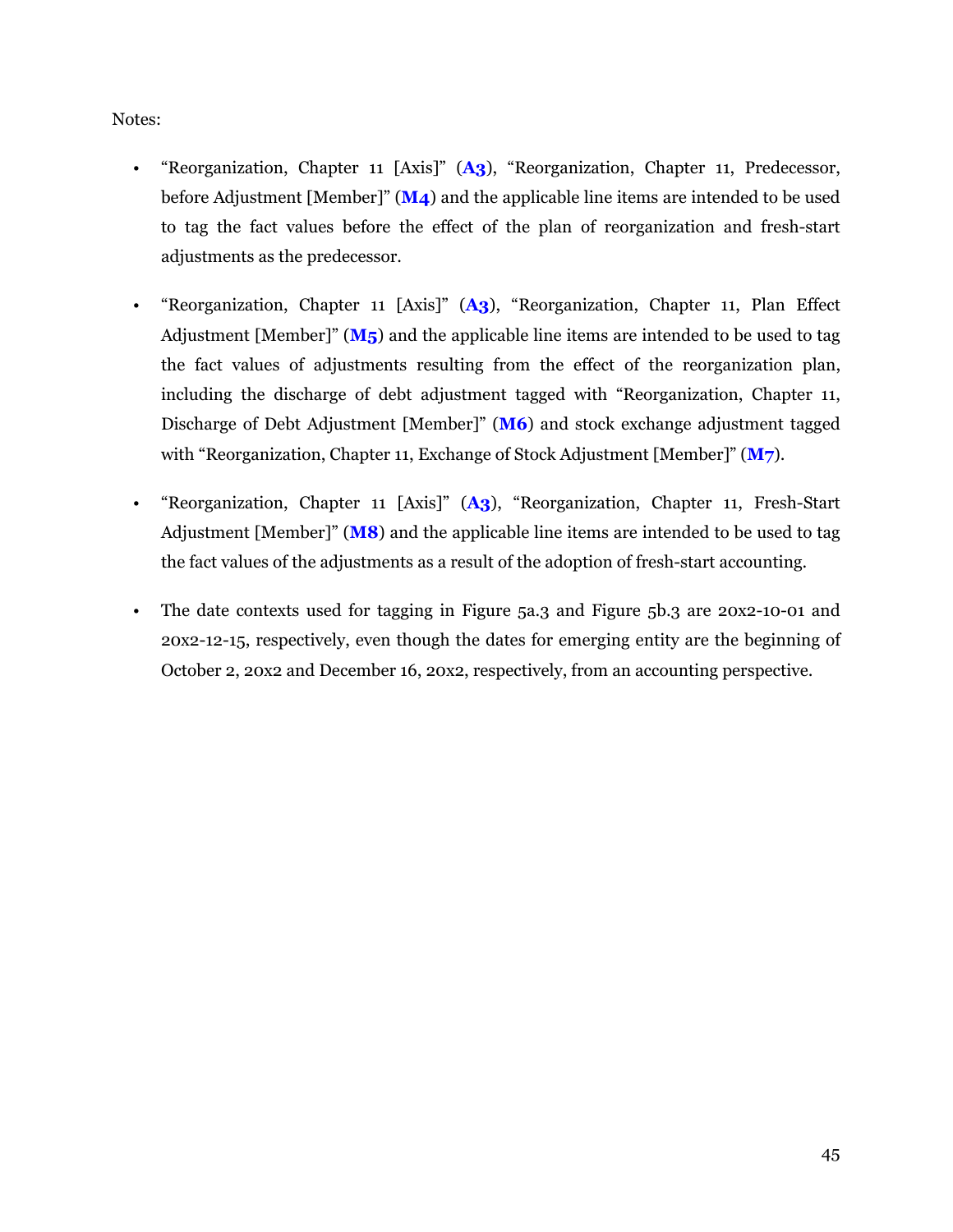# **Example 6—Consolidated Statement of Financial Position After Emergence from Chapter 11 Reorganization and Adoption of Fresh-start Accounting**

This Example illustrates the modeling for the consolidated statement of financial position after emergence from Chapter 11 reorganization and adoption of fresh-start accounting.

The ABC Company applied the effects of the reorganization plan and adopted fresh-start accounting on October 1, 20x2 in Figure 5a.1. The consolidated statement of financial position in Figure 6.1 only presents the values of the successor entity at the end of December 31, 20x2 for illustrative purpose.

| <b>ABC Company</b>                                                   |                               |           |  |  |  |  |
|----------------------------------------------------------------------|-------------------------------|-----------|--|--|--|--|
| Consolidated Statement of Financial Position as of December 31, 20x2 |                               |           |  |  |  |  |
| (in thousands)                                                       |                               |           |  |  |  |  |
|                                                                      | L83                           | Successor |  |  |  |  |
| Cash and cash equivalent                                             | $L2 \text{ }$ \$              | 265       |  |  |  |  |
| Accounts receivable, net of allowance for credit loss                | L <sub>4</sub>                | 320       |  |  |  |  |
| Inventories                                                          | L <sub>6</sub>                | 245       |  |  |  |  |
| Total current assets                                                 | L <sub>7</sub>                | 830       |  |  |  |  |
| Property, plant and equipment, net of depreciation                   | L10                           | 350       |  |  |  |  |
| Goodwill                                                             | L <sub>11</sub>               | 175       |  |  |  |  |
| Total non-current assets                                             | Li <sub>2</sub>               | 525       |  |  |  |  |
| <b>Total assets</b>                                                  | L <sub>13</sub> $\frac{1}{2}$ | 1,355     |  |  |  |  |
| Short-term borrowings                                                | $L14$ \$                      | 175       |  |  |  |  |
| Accounts payable                                                     | $L_{15}$                      | 295       |  |  |  |  |
| <b>Total current liabilities</b>                                     | L17                           | 470       |  |  |  |  |
| Senior debt, non-current                                             | L <sub>79</sub>               | 275       |  |  |  |  |
| Subordinated debt, non-current                                       | L80                           | 175       |  |  |  |  |
| Total long-term debt                                                 | L81                           | 450       |  |  |  |  |
| <b>Total liabilities</b>                                             | <b>L19</b>                    | 920       |  |  |  |  |
| Common stock                                                         | $L_{21}$                      | 100       |  |  |  |  |
| Additional paid-in capital                                           | <b>L82</b>                    | 250       |  |  |  |  |
| Retained earnings (deficit)                                          | L22                           | 50        |  |  |  |  |
| Total ABC shareholders' equity (deficit)                             | L <sub>23</sub>               | 400       |  |  |  |  |
| Noncontrolling interest                                              | L24                           | 35        |  |  |  |  |
| Total liabilities and shareholders' (deficit)                        | L <sub>25</sub>               | 1,355     |  |  |  |  |

**Figure 6.1**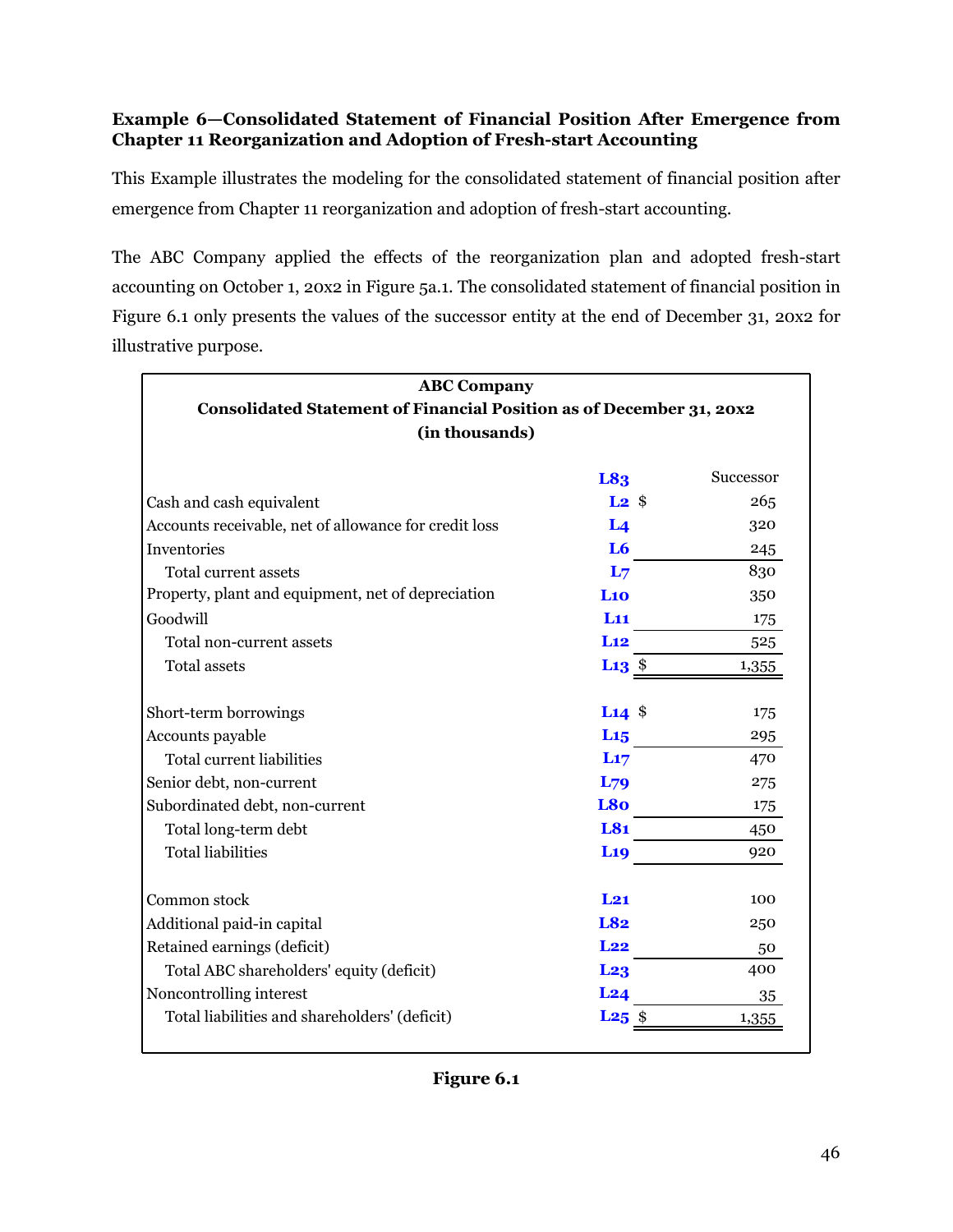The legend for the elements used to tag these facts follows:

|                 | <b>Standard Label</b>                                            | <b>Balance Type Period Type</b> |          | <b>Element Name</b>                                      |
|-----------------|------------------------------------------------------------------|---------------------------------|----------|----------------------------------------------------------|
| L <sub>2</sub>  | Cash and Cash Equivalents, at Carrying Value                     | Debit                           | Instant  | CashAndCashEquivalentsAtCarryingValue                    |
| L <sub>4</sub>  | Accounts Receivable, after Allowance for Credit Loss,<br>Current | Debit                           | Instant  | AccountsReceivableNetCurrent                             |
| L <sub>6</sub>  | Inventory, Net                                                   | Debit                           | Instant  | InventoryNet                                             |
| L <sub>7</sub>  | Assets, Current                                                  | Debit                           | Instant  | <b>AssetsCurrent</b>                                     |
| L10             | Property, Plant and Equipment, Net                               | Debit                           | Instant  | PropertyPlantAndEquipmentNet                             |
| L11             | Goodwill                                                         | Debit                           | Instant  | Goodwill                                                 |
| L12             | Assets, Noncurrent                                               | Debit                           | Instant  | AssetsNoncurrent                                         |
| L <sub>13</sub> | Assets                                                           | Debit                           | Instant  | Assets                                                   |
| L14             | Short-Term Debt                                                  | Credit                          | Instant  | ShortTermBorrowings                                      |
| L <sub>15</sub> | Accounts Payable, Current                                        | Credit                          | Instant  | AccountsPayableCurrent                                   |
| L17             | Liabilities, Current                                             | Credit                          | Instant  | LiabilitiesCurrent                                       |
| <b>L19</b>      | Liabilities                                                      | Credit                          | Instant  | Liabilities                                              |
| $L_{21}$        | Common Stock, Value, Issued                                      | Credit                          | Instant  | CommonStockValue                                         |
| L22             | Retained Earnings (Accumulated Deficit)                          | Credit                          | Instant  | RetainedEarningsAccumulatedDeficit                       |
| L <sub>23</sub> | Stockholders' Equity Attributable to Parent                      | Credit                          | Instant  | StockholdersEquity                                       |
| L <sub>24</sub> | Stockholders' Equity Attributable to Noncontrolling<br>Interest  | Credit                          | Instant  | MinorityInterest                                         |
| L <sub>25</sub> | Liabilities and Equity                                           | Credit                          | Instant  | LiabilitiesAndStockholdersEquity                         |
| $L_{79}$        | Senior Notes, Noncurrent                                         | Credit                          | Instant  | SeniorLongTermNotes                                      |
| L <sub>80</sub> | Subordinated Long-Term Debt, Noncurrent                          | Credit                          | Instant  | SubordinatedLongTermDebt                                 |
| L81             | Long-Term Debt, Excluding Current Maturities                     | Credit                          | Instant  | LongTermDebtNoncurrent                                   |
| L82             | Additional Paid in Capital                                       | Credit                          | Instant  | AdditionalPaidInCapital                                  |
| L83             | Financial Designation, Predecessor and Successor<br>[Fixed List] |                                 | Duration | FinancialDesignationPredecessorAndSuccessorFi<br>xedList |

**Figure 6.2**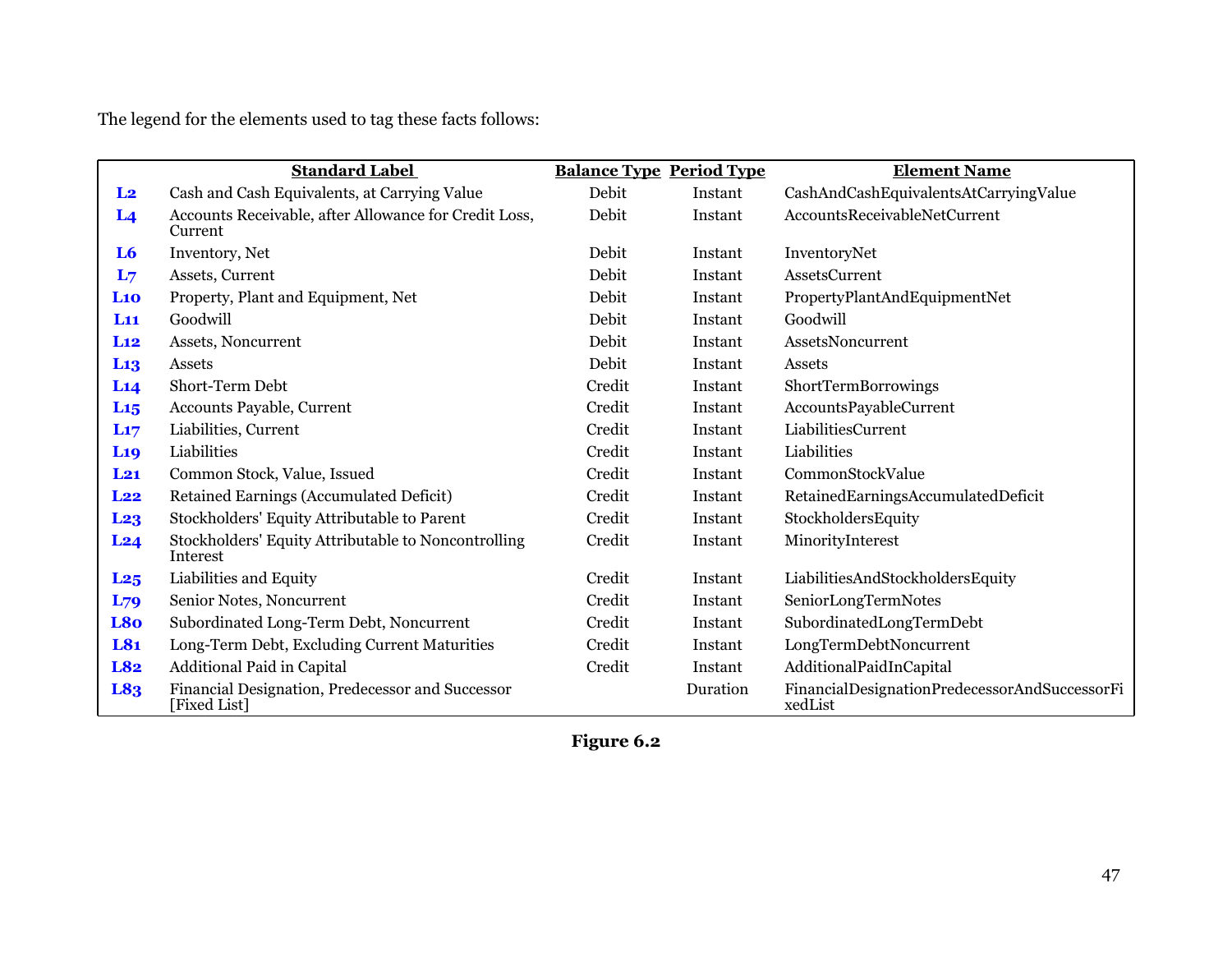|                | <b>Standard Label</b>                                                   | <b>Preferred Label</b>                                          |                                |
|----------------|-------------------------------------------------------------------------|-----------------------------------------------------------------|--------------------------------|
|                |                                                                         |                                                                 | <b>Report-Wide</b><br>Value    |
|                | Date context                                                            |                                                                 | $20x2 - 10 - 02$<br>20x2-12-31 |
| L83            | <b>Financial Designation, Predecessor and Successor</b><br>[Fixed List] |                                                                 | <b>Successor</b>               |
|                | Date context                                                            |                                                                 | 20x2-12-31                     |
|                | L <sub>2</sub> Cash and Cash Equivalents, at Carrying Value             | <b>Cash and cash equivalent</b>                                 | 265000                         |
| L <sub>4</sub> | <b>Accounts Receivable, after Allowance for Credit</b><br>Loss, Current | <b>Accounts receivable, net of allowance for</b><br>credit loss | 320000                         |
|                | L6 Inventory, Net                                                       | <b>Inventories</b>                                              | 245000                         |
| L <sub>7</sub> | <b>Assets, Current</b>                                                  | <b>Total current assets</b>                                     | 830000                         |
|                | L <sub>10</sub> Property, Plant and Equipment, Net                      | Property, plant and equipment, net of<br>depreciation           | 350000                         |
|                | L <sub>11</sub> Goodwill                                                | Goodwill                                                        | 175000                         |
|                | <b>L<sub>12</sub></b> Assets, Noncurrent                                | <b>Total non-current assets</b>                                 | 525000                         |
|                | <b>L13</b> Assets                                                       | <b>Total assets</b>                                             | 1355000                        |
|                | <b>L14 Short-Term Debt</b>                                              | <b>Short-term borrowings</b>                                    | 175000                         |
|                | L <sub>15</sub> Accounts Payable, Current                               | <b>Accounts payable</b>                                         | 295000                         |
|                | L <sub>17</sub> Liabilities, Current                                    | <b>Total current liabilities</b>                                | 470000                         |
|                | <b>L79 Senior Notes, Noncurrent</b>                                     | Senior debt, non-current                                        | 275000                         |
|                | <b>L80</b> Subordinated Long-Term Debt, Noncurrent                      | Subordinated debt, non-current                                  | 175000                         |
|                | <b>L81 Long-Term Debt, Excluding Current Maturities</b>                 | <b>Total long-term debt</b>                                     | 450000                         |
|                | <b>L<sub>19</sub></b> Liabilities                                       | <b>Total liabilities</b>                                        | 920000                         |
| $L_{21}$       | <b>Common Stock, Value, Issued</b>                                      | <b>Common stock</b>                                             | 100000                         |
|                | <b>L82</b> Additional Paid in Capital                                   | <b>Additional paid-in capital</b>                               | 250000                         |
|                | <b>L22</b> Retained Earnings (Accumulated Deficit)                      | <b>Retained earnings (deficit)</b>                              | 50000                          |
|                | <b>L23</b> Stockholders' Equity Attributable to Parent                  | <b>Total ABC shareholders' equity (deficit)</b>                 | 400000                         |
| L24            | <b>Stockholders' Equity Attributable to<br/>Noncontrolling Interest</b> | <b>Noncontrolling interest</b>                                  | 35000                          |
|                | <b>L25</b> Liabilities and Equity                                       | Total liabilities and shareholders' (deficit)                   | 1355000                        |

**Figure 6.3**